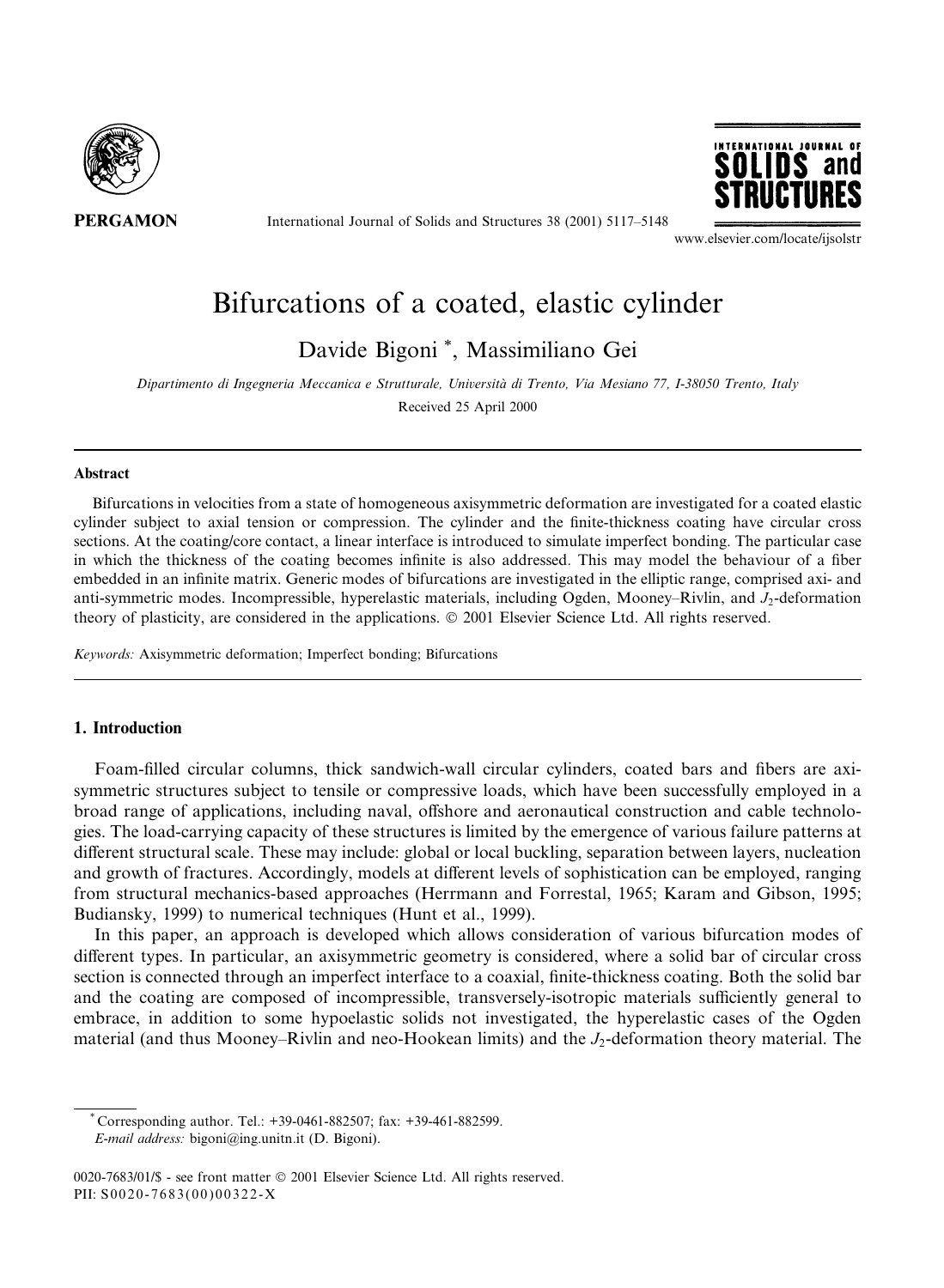latter may model the behaviour of metals under proportional loading. The considered structure is subject to a homogeneous, axisymmetric, finite deformation inducing pure axial tension or compression. Before bifurcation, along the fundamental path, there is no interaction between the core and the coating, but interaction obviously occurs for bifurcation fields.

Bifurcations of the velocity problem are sought using the standard Trefftz criterion. This criterion has been successfully used in plane strain (Biot, 1965; Hill and Hutchinson, 1975; Young, 1976; Needleman, 1979; Triantafyllidis and Maker, 1985; Steif, 1986a,b, 1987; Needleman and Ortiz, 1991; Steigmann and Ogden, 1997) and axisymmetric problems (Wilkes, 1955; Fosdick and Shield, 1963; Cheng et al., 1971; Hutchinson and Miles, 1974; Bassani et al., 1980; Haughton and Ogden, 1979, 1980; Simpson and Spector, 1984; Miles and Nuwayhid, 1985; Davies, 1991; Chau, 1992, 1995; Pan and Beatty, 1997a,b; Chau and Choi, 1998). In the axisymmetric case, Wilkes (1955) and Pan and Beatty (1997a,b) analyze bifurcations of an incompressible, thick-walled tube subject to compression, Chau and Choi (1998) include a radial confining pressure (adopting constitutive equations useful for geomaterials), Haughton and Ogden (1979) extend the analysis to axial tension of a general class of rubber-like materials. Fosdick and Shield (1963) superimpose a small bending on finite axisymmetric deformation of a solid bar. Axisymmetric bifurcations of a circular cylinder are investigated by Cheng et al. (1971), Hutchinson and Miles (1974), Miles and Nuwayhid (1985) and Chau (1992). For an hyperelastic, compressible solid bar, subject to uniaxial compression, Simpson and Spector (1984) and Davies (1991) investigate the character of the equilibrium equations and give conditions for the existence of buckling or barrelling solutions of the bifurcation problem. Finally, Haughton and Ogden (1980) consider bifurcation of a cylinder rotating about its axis.

As far as the authors are aware, bifurcation of a coated, axially-loaded, cylindrical bar has been not yet considered. This is the goal of the present article. To allow the possibility of core/coating separation, an imperfect contact at the bar/coating interface is considered. The assumed contact model was proposed by Suo et al. (1992) and is simply a linear relation between the increment of nominal traction and the velocity jump across the interface. The same model was used by Bigoni et al. (1997) in a plane strain situation. Interestingly enough, the presence of the interface introduces one additional characteristic length in the problem.

The case when the elastic coating becomes infinitely thick is also explicitly analyzed. This may be important in the modelling of the behaviour of an isolated fiber in a composite.

In the problem analyzed in the present article, many particular situations may be obtained as limiting cases. For instance, when the core is vanishing stiff, bifurcations of the thick-walled tube analyzed by Wilkes (1955) and Pan and Beatty (1997a,b) are recovered. A similar situation occurs when the interfacial stiffness (between core and coating) is set equal to zero. In this case, the minimum bifurcation stretch is obtained between the core and the coating taken separately. Other interesting cases arise in the small and large wavelength limits, corresponding, respectively, to a kind of surface or interfacial wave-mode and to an Euler buckling-mode. In the former case, results are found which were given by Biot (1965) and Hutchinson and Tvergaard (1980).

As a general conclusion, we observe that the model presented in this article is able to capture a wide range of bifurcations enclosing: Euler buckling and barrelling for compression loads, necking-type bifurcations and high-frequency azimuthal modes for tensile loads, surface modes and shear banding both in tension and compression.

## 2. Field equations and constitutive relations

Quasi-static incremental deformation of a time-independent solid body is considered as a function of a time-like parameter controlling the deformation process. Equilibrium rate equations in the absence of body forces may be written as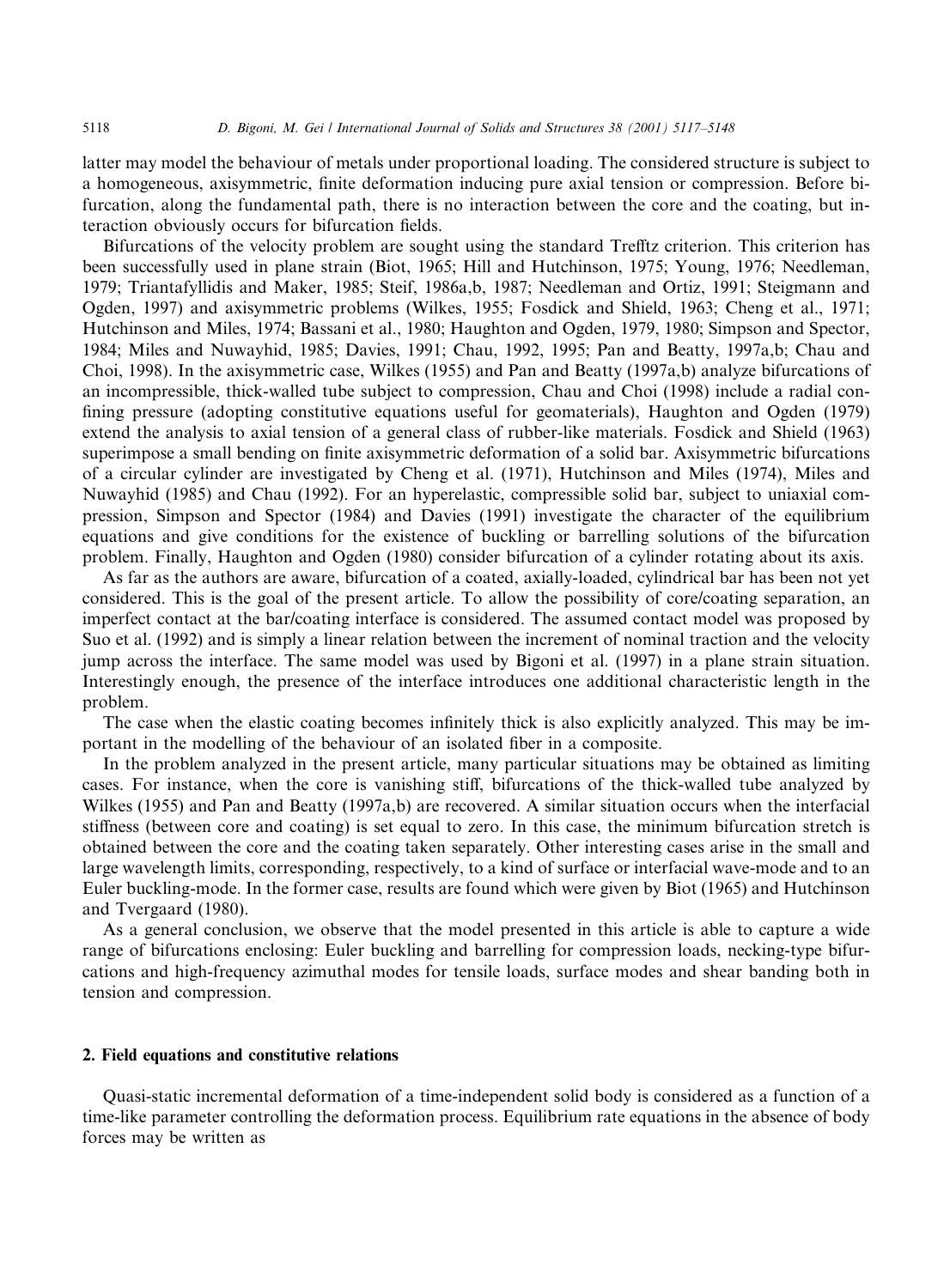5119

$$
\mathbf{Div}\dot{\mathbf{S}} = \mathbf{0},\tag{1}
$$

where the divergence operator is defined in the reference configuration for every second-order tensor field A and constant vector **a**, such that  $(DivA) \cdot a = Div(A^{T}a)$  and S is the material time derivative of the first Piola-Kirchhoff stress tensor S, related to the Cauchy stress T through

$$
S = JTF^{-T},\tag{2}
$$

where  $\bf{F}$  is the deformation gradient and  $\bf{J}$  its determinant. The material time derivative is

$$
\dot{\mathbf{S}} = J(\dot{\mathbf{T}} + \mathbf{T} \operatorname{div} \mathbf{v} - \mathbf{T} \mathbf{L}^{\mathrm{T}}) \mathbf{F}^{-\mathrm{T}},
$$
\n(3)

where  $\bf{v}$  is the spatial description of the velocity, **L**, the velocity gradient and div denotes the spatial divergence operator.

An axisymmetric geometry with symmetry axis singled out by unit vector  $e<sub>z</sub>$  will be analyzed. In particular, a cylindrical bar with an elastic coating will be considered. Across the coating/bar cylindrical contact surface, nominal traction must be continuous

$$
\mathbf{\lbrack \hat{S} \rbrack}\mathbf{e}_r = \mathbf{0},\tag{4}
$$

where the symbol  $\|\cdot\|$  denotes a jump of the relevant argument, i.e.  $\|\dot{\mathbf{S}}\| = \dot{\mathbf{S}}^+ - \dot{\mathbf{S}}^-$  and  $\mathbf{e}_r$  is the unit normal vector to the contact surface (thus  $\mathbf{e}_r \cdot \mathbf{e}_z = 0$ ) directed toward the coating (denoted by +) and away from the core (denoted by  $-$ ). In the case of a perfectly bonded interface, continuity of velocity v

$$
\llbracket \mathbf{v} \rrbracket = \mathbf{0} \tag{5}
$$

must be imposed across the interface in addition to Eq. (4). However, we will use a more relaxed condition than Eq. (5), from which the latter can be obtained as a limit case. In particular, we adopt a simplified version of the model of linear interface proposed by Suo et al. (1992), in which the nominal traction rate at the interface is linearly related to the jump in velocity

$$
\mathbf{\dot{S}}\mathbf{e}_r = k[\![\mathbf{v}]\!],\tag{6}
$$

where  $\dot{\mathbf{S}}\mathbf{e}_r$  stands for  $\dot{\mathbf{S}}^+\mathbf{e}_r = \dot{\mathbf{S}}^-\mathbf{e}_r$  and k is a non-negative interfacial stiffness modulus, of dimension [stress] length]. In the original version of the Suo et al. model, employed also by Bigoni et al.  $(1997)$ , k is replaced by a  $3 \times 3$  stiffness matrix. A detailed explanation of model (6) is deferred to Appendix A.

Constitutive equations describe time-independent, incrementally linear mechanical behaviour of an incompressible and transversely isotropic material about axis e, and may be expressed in terms of stress rate potential  $U$  as

$$
\overline{\mathbf{T}} = \frac{\partial U(\mathbf{D}, \mathbf{G}, h_i)}{\partial \mathbf{D}} + \overline{p}\mathbf{I}, \quad \text{tr}\,\mathbf{D} = 0 \tag{7}
$$

where the symbol  $(\nabla)$  denotes the Jaumann derivative of the relevant argument and  $p = \text{tr } T/3$  is the mean Cauchy stress (playing the role of a Lagrange multiplier), so that  $\check{p} = \dot{p}$ . The potential U depends on the Eulerian strain rate **D**, on  $G = e_{\gamma} \otimes e_{\gamma}$ , which condenses the directional, i.e. anisotropic, properties of the material (for stress-induced anisotropy,  $e_z$  coincides with the principal axis of Cauchy stress orthogonal to the isotropy plane) and on  $h_i$ , denoting a generic set of invariants representing the current state. Different choices of invariants  $h_i$  are possible, including principal stretches to describe stress induced elastic anisotropy and/or scalars to describe instantaneous strain hardening of deformation theory of plasticity.

Constitutive equations (7) describe a broad class of material behaviour including hyperelasticity and a subset of hypoelastic relations when e<sub>z</sub> denotes a principal stress direction (Truesdell and Noll, 1965). Material frame indifference restricts the possible dependence of  $U$  on  $D$  and  $G$ . In particular, it requires that the potential function U be an isotropic function of the two arguments  $\bf{D}$  and  $\bf{G}$ , namely, that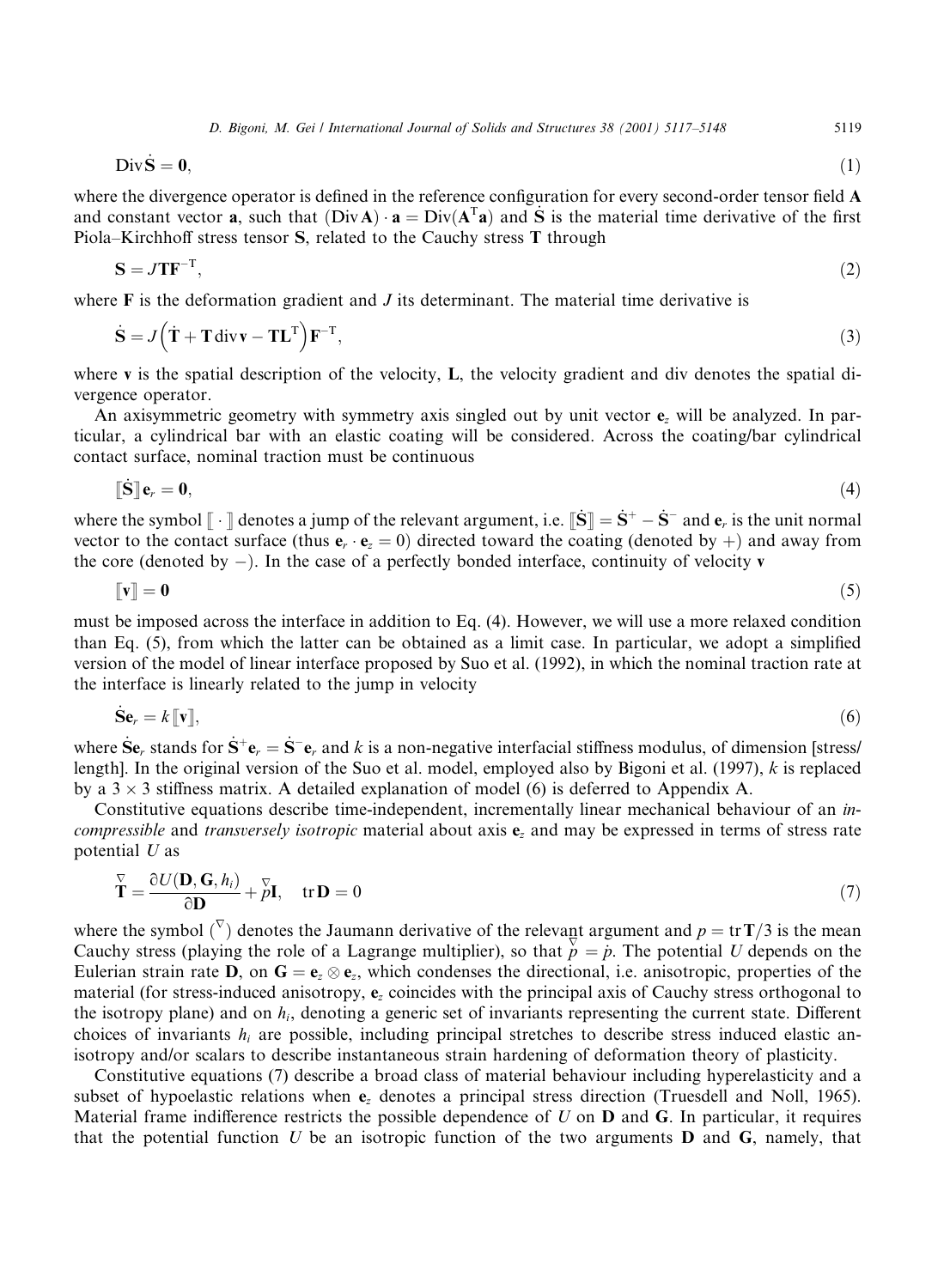$U(\mathbf{D}, \mathbf{G}) = U(\mathbf{Q}\mathbf{D}\mathbf{Q}^T, \mathbf{Q}\mathbf{G}\mathbf{Q}^T)$ , for every rotation **Q**. This allows us to use the Spencer and Rivlin (1960) representation theorem for an isotropic scalar function of two symmetric, second-order tensors. Following Zysset and Curnier (1995) and retaining only the quadratic terms in  $D$  in the rate potential (7), one obtains

$$
\mathbf{T} = \mathbb{E}[\mathbf{D}] + \mathbf{L}^{\nabla} \mathbf{I},\tag{8}
$$

where the fourth-order tensor  $E$  is the following function of G

$$
\mathbb{E} = \Gamma_1 \mathbf{I} \overline{\otimes} \mathbf{I} + \Gamma_2 \mathbf{G} \otimes \mathbf{G} + \Gamma_3 (\mathbf{G} \overline{\otimes} \mathbf{I} + \mathbf{I} \overline{\otimes} \mathbf{G}) + \Gamma_4 \mathbf{I} \otimes \mathbf{G}, \quad \mathbf{G} = \mathbf{e}_z \otimes \mathbf{e}_z,
$$
\n(9)

where symbol  $\overline{\otimes}$  denotes, for every set of second-order tensors {A, B, C}, the tensorial product

$$
(\mathbf{A}\overline{\otimes}\mathbf{B})[\mathbf{C}] = \mathbf{A}\frac{\mathbf{C} + \mathbf{C}^{\mathrm{T}}}{2}\mathbf{B}^{\mathrm{T}}.\tag{10}
$$

The following important remarks should be added to Eq. (9):

(1) Tensor  $E$  has both the minor symmetries.

(2) Tensor  $E$  has also the major symmetry. This becomes immediate by observing that, due to the incompressibility constraint tr $D = 0$ , the term  $\Gamma_4 G \otimes I$  vanishes when applied to D, and can therefore be added to the right-hand side of Eq. (9) without altering it.

(3) Incremental moduli  $\Gamma_i$  ( $j = 1, ..., 4$ ) in Eq. (9) fully depend on the state through invariants  $h_i$ .

(4) Condition  $\dot{p} = \text{tr} \dot{T}/3$  imposes the following relation between  $\Gamma_2$ ,  $\Gamma_3$ , and  $\Gamma_4$ :

$$
\Gamma_2 + 2\Gamma_3 + 3\Gamma_4 = 0,\tag{11}
$$

so that Eq. (9) is defined by three independent  $\Gamma_i$ 's only.

The incremental moduli  $\Gamma_i$  ( $j = 1, ..., 4$ ) may be written equivalently as functions of another set of three independent incremental moduli,  $\mu_1$ ,  $\mu_2$  and  $\mu_3$  that will be used later

$$
\Gamma_1 = 4\mu_2 - 2\mu_1, \qquad \Gamma_2 = 2\mu_1 + 2\mu_2 - 4\mu_3, \qquad \Gamma_3 = 2\mu_1 - 4\mu_2 + 2\mu_3, \qquad \Gamma_4 = 2\mu_2 - 2\mu_1. \tag{12}
$$

The dependence of moduli  $\Gamma_i$ 's (or, equivalently,  $\mu_i$ 's) on the current state can be obtained from different points of view. In particular, for an incompressible Cauchy elastic material, isotropic in its reference configuration, the Cauchy stress is an isotropic function of the left Cauchy–Green strain tensor  $\mathbf{B} = \mathbf{F}\mathbf{F}^T$ 

$$
\mathbf{T} = -\pi \mathbf{I} + \alpha_1 \mathbf{B} + \alpha_{-1} \mathbf{B}^{-1},\tag{13}
$$

where  $\pi$  represents an arbitrary hydrostatic pressure and  $\alpha_1$ ,  $\alpha_{-1}$  are functions that depend on the principal stretches  $\lambda_1$ ,  $\lambda_2$  and  $\lambda_3$ , satisfying the incompressibility constraint  $\lambda_1 \lambda_2 \lambda_3 = 1$ .

Writing Eq. (13) with reference to the Eulerian principal axes yields  $\alpha_1$  and  $\alpha_{-1}$ 

$$
\alpha_1 = \frac{1}{\lambda_1^2 - \lambda_2^2} \left[ \frac{(\sigma_1 - \sigma_3)\lambda_1^2}{\lambda_1^2 - \lambda_3^2} - \frac{(\sigma_2 - \sigma_3)\lambda_2^2}{\lambda_2^2 - \lambda_3^2} \right],
$$
\n
$$
\alpha_{-1} = \frac{1}{\lambda_1^2 - \lambda_2^2} \left[ \frac{\sigma_1 - \sigma_3}{\lambda_1^2 - \lambda_3^2} - \frac{\sigma_2 - \sigma_3}{\lambda_2^2 - \lambda_3^2} \right], \quad \lambda_1 \lambda_2 \lambda_3 = 1,
$$
\n(14)

where  $\sigma_i$  (i = 1, 2, 3) are the principal components of **T**. The inequalities  $\alpha_1 > 0$  and  $\alpha_{-1} \le 0$  are assumed to hold. If the material is hyperelastic, with strain energy function per unit reference volume  $W(\lambda_1, \lambda_2, \lambda_3)$ , the stress differences in Eq.  $(14)$  are given by

$$
\sigma_1 - \sigma_3 = \lambda_1 \frac{\partial \tilde{W}}{\partial \lambda_1}, \qquad \sigma_2 - \sigma_3 = \lambda_2 \frac{\partial \tilde{W}}{\partial \lambda_2}, \qquad (15)
$$

where  $\tilde{W}(\lambda_1, \lambda_2) = W(\lambda_1, \lambda_2, \lambda_1^{-1} \lambda_2^{-1}).$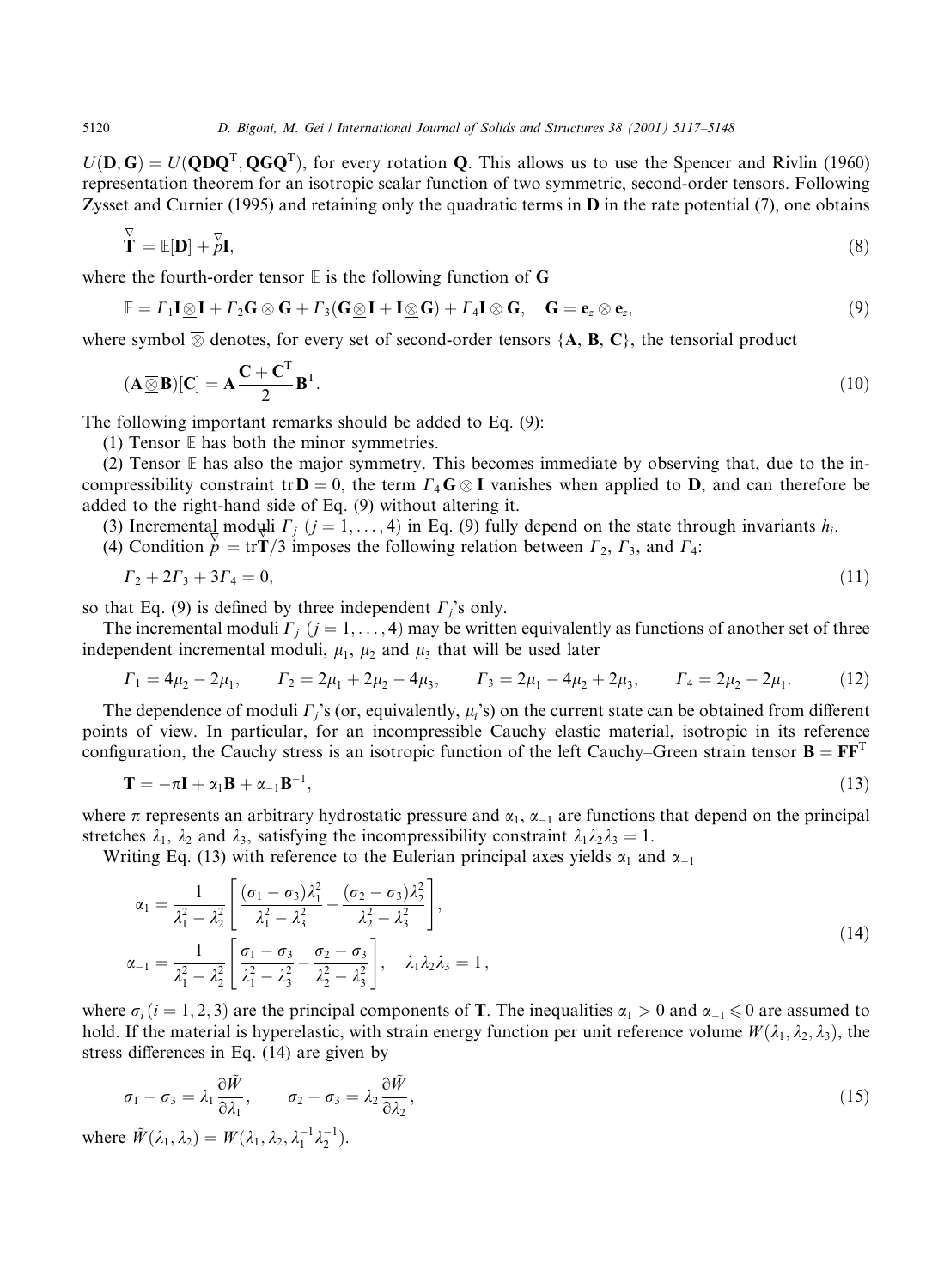5121

The Ogden material (and thus the particular cases of Mooney–Rivlin and neo-Hookean materials), as well as the  $J_2$ -deformation theory of plasticity, correspond to different choices of strain energy function W. In particular:

(5) The incompressible Ogden material corresponds to the strain energy

$$
W = \sum_{s=1}^{M} \frac{\beta_s}{\gamma_s} (\lambda_1^{\gamma_s} + \lambda_2^{\gamma_s} + \lambda_3^{\gamma_s} - 3), \qquad 2\mu = \sum_{s=1}^{M} \beta_s \gamma_s, \quad \lambda_1 \lambda_2 \lambda_3 = 1,
$$
 (16)

where  $\mu$  is the shear modulus in the ground state and  $\beta_s$ ,  $\gamma_s$  are constitutive constant parameters  $(\beta_s \gamma_s > 0$ , index not summed, Ogden, 1972). Mooney–Rivlin material corresponds to  $M = 2$ ,  $\gamma_1 = 2$  and  $\gamma_2 = -2$  and neo-Hookean material to  $M = 1$ ,  $\gamma_1 = 2$ , so that  $\beta_1 = \mu$ .

(6) The  $J_2$ -deformation theory material corresponds to the strain energy

$$
W = \frac{K}{N+1} \varepsilon_e^{N+1}, \qquad \varepsilon_e = \sqrt{\frac{2}{3} \left[ (\ln \lambda_1)^2 + (\ln \lambda_2)^2 + (\ln \lambda_3)^2 \right]}, \quad \lambda_1 \lambda_2 \lambda_3 = 1, \tag{17}
$$

where K is a constitutive stiffness parameter and N is an hardening exponent  $(0 < N \le 1)$ .

In the axisymmetric geometry considered here, we identify  $\lambda_1$  with  $\lambda_2$  and employ the symmetry  $\lambda_2 = \lambda_3 = \lambda_2^{-1/2}$ , so that the response functions  $\alpha_1$  and  $\alpha_{-1}$  depend now only on the axial stretch  $\lambda_z$ . Taking the material time derivative of Eq. (13) and using the definition of Jaumann derivative, it is f incremental constitutive law can be expressed in the form  $(8)$  and  $(9)$  where (Appendix B)

$$
\Gamma_1 = 2\left(\frac{\alpha_1}{\lambda_z} - \alpha_{-1}\lambda_z\right), \qquad \Gamma_2 = \left(\lambda_z^2 - \frac{1}{\lambda_z}\right)\left(\frac{d\alpha_1}{d\lambda_z}\lambda_z - \frac{d\alpha_{-1}}{d\lambda_z}\right), \qquad \Gamma_3 = \left(\lambda_z^2 - \frac{1}{\lambda_z}\right)\left(\alpha_1 + \frac{\alpha_{-1}}{\lambda_z}\right), \tag{18}
$$

and  $\Gamma_4$  can be obtained from Eq. (11). In terms of the incremental moduli  $\mu_i$  ( $i = 1, 2, 3$ ) we have

$$
\mu_1 = \frac{1}{3} \left[ \alpha_1 \left( \frac{1}{\lambda_z} + 2\lambda_z^2 \right) - \alpha_{-1} \left( \frac{2}{\lambda_z^2} + \lambda_z \right) + \frac{d\alpha_1}{d\lambda_z} (\lambda_z^3 - 1) + \frac{d\alpha_{-1}}{d\lambda_z} \left( \frac{1}{\lambda_z} - \lambda_z^2 \right) \right],
$$
  
\n
$$
\mu_2 = \frac{1}{3} \left[ \alpha_1 \left( \frac{2}{\lambda_z} + \lambda_z^2 \right) - \alpha_{-1} \left( \frac{1}{\lambda_z^2} + 2\lambda_z \right) + \frac{1}{2} \frac{d\alpha_1}{d\lambda_z} (\lambda_z^3 - 1) + \frac{1}{2} \frac{d\alpha_{-1}}{d\lambda_z} \left( \frac{1}{\lambda_z} - \lambda_z^2 \right) \right],
$$
  
\n
$$
\mu_3 = \frac{1}{2} \left[ \alpha_1 \left( \frac{1}{\lambda_z} + \lambda_z^2 \right) - \alpha_{-1} \left( \frac{1}{\lambda_z^2} + \lambda_z \right) \right].
$$
\n(19)

The functions  $\alpha_1$ ,  $\alpha_{-1}$  and the incremental moduli for the above material models are: (7) Incompressible Ogden material:

$$
\alpha_{1} = \frac{\lambda_{z}}{\lambda_{z}^{3} - 1} \left[ \frac{\lambda_{z}^{3}}{\lambda_{z}^{3} - 1} \sum_{s=1}^{M} \beta_{s} \left( \lambda_{z}^{\gamma_{s}} - \lambda_{z}^{-\gamma_{s}/2} \right) - \frac{1}{2} \sum_{s=1}^{M} \beta_{s} \gamma_{s} \lambda_{z}^{-\gamma_{s}/2} \right], \alpha_{-1}
$$
\n
$$
= \frac{\lambda_{z}}{\lambda_{z}^{3} - 1} \left[ \frac{\lambda_{z}}{\lambda_{z}^{3} - 1} \sum_{s=1}^{M} \beta_{s} \left( \lambda_{z}^{\gamma_{s}} - \lambda_{z}^{-\gamma_{s}/2} \right) - \frac{1}{2} \sum_{s=1}^{M} \beta_{s} \gamma_{s} \lambda_{z}^{1 - \gamma_{s}/2} \right], \mu_{1}
$$
\n
$$
= \frac{1}{6} \sum_{s=1}^{M} \beta_{s} \gamma_{s} \left( 2 \lambda_{z}^{\gamma_{s}} + \lambda_{z}^{-\gamma_{s}/2} \right), \qquad \mu_{2} = \frac{1}{6} \sum_{s=1}^{M} \beta_{s} \gamma_{s} \left( \lambda_{z}^{\gamma_{s}} + 2 \lambda_{z}^{-\gamma_{s}/2} \right), \qquad \mu_{3}
$$
\n
$$
= \frac{1}{2} \frac{\lambda_{z}^{3} + 1}{\lambda_{z}^{3} - 1} \sum_{s=1}^{M} \beta_{s} \left( \lambda_{z}^{\gamma_{s}} - \lambda_{z}^{-\gamma_{s}/2} \right).
$$
\n(20)

For the Mooney–Rivlin material equations (20) simplify to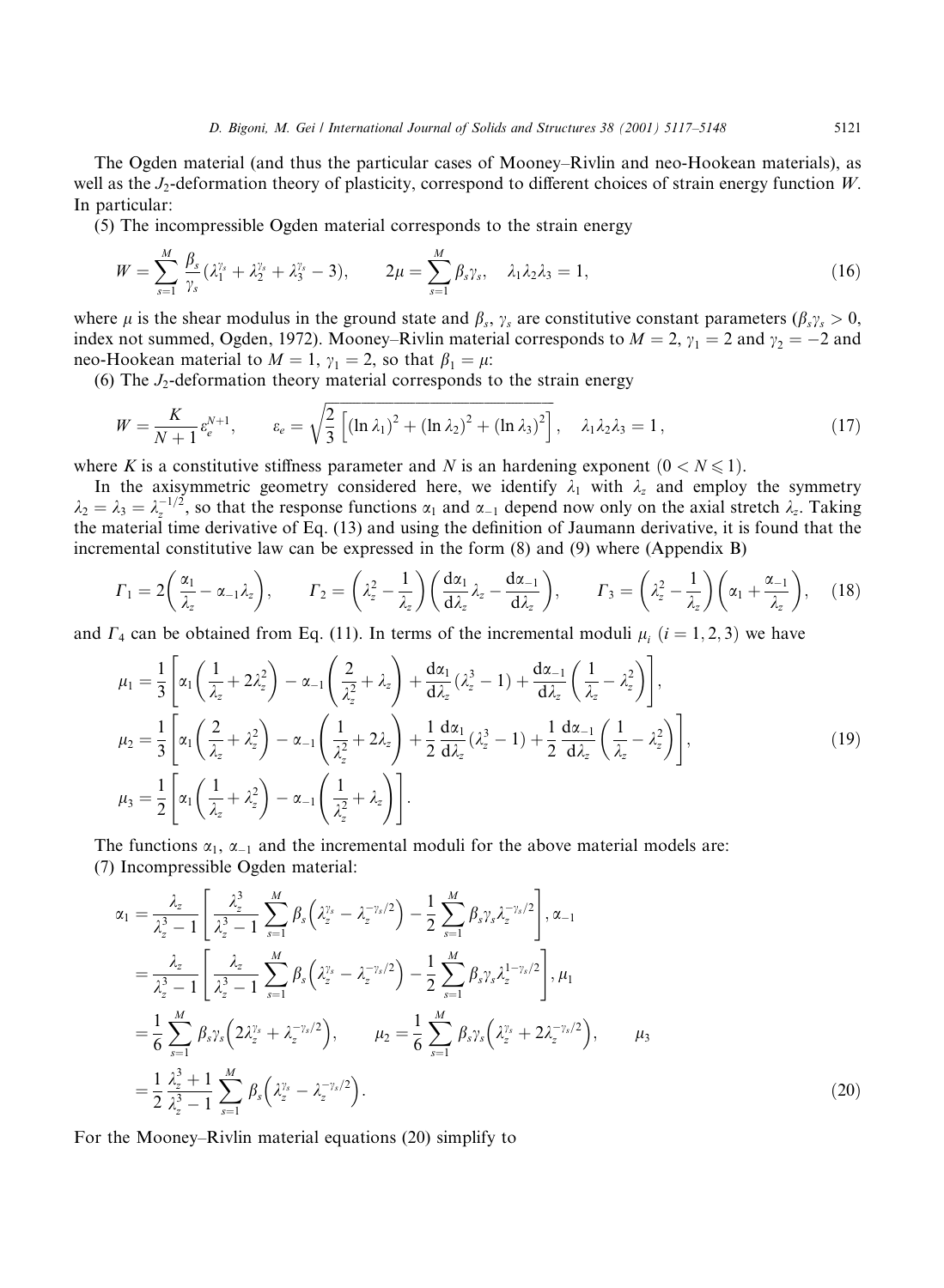$$
\alpha_1 = \beta_1, \qquad \alpha_{-1} = \beta_2,
$$
\n
$$
\mu_1 = \frac{1}{3} \left[ \beta_1 \left( \frac{1}{\lambda_z} + 2\lambda_z^2 \right) - \beta_2 \left( \frac{2}{\lambda_z^2} + \lambda_z \right) \right], \quad \mu_2 = \frac{1}{3} \left[ \beta_1 \left( \frac{2}{\lambda_z} + \lambda_z^2 \right) - \beta_2 \left( \frac{1}{\lambda_z^2} + 2\lambda_z \right) \right], \quad \mu_3 = \frac{\mu_1 + \mu_2}{2},
$$
\n(21)

so that for the neo-Hookean model (21) still hold with  $\beta_2 = 0$ ;  $(8)$  L-deformation theory solide

$$
(8) J2-deformation theory sona:
$$

$$
\alpha_1 = K \varepsilon_e^{N-1} \frac{\lambda_z}{\lambda_z^3 - 1} \left( \frac{\lambda_z^3 \ln \lambda_z}{\lambda_z^3 - 1} - \frac{1}{3} \right), \qquad \alpha_{-1} = K \varepsilon_e^{N-1} \frac{\lambda_z^2}{\lambda_z^3 - 1} \left( \frac{\ln \lambda_z}{\lambda_z^3 - 1} - \frac{1}{3} \right),
$$
  
\n
$$
\mu_1 = \frac{1}{3} K N \varepsilon_e^{N-1}, \qquad \mu_2 = \frac{1}{6} K (N+1) \varepsilon_e^{N-1}, \qquad \mu_3 = \frac{1}{2} K \varepsilon_e^{N-1} \frac{\lambda_z^3 + 1}{\lambda_z^3 - 1} \ln \lambda_z,
$$
\n(22)

where  $\varepsilon_e = |\ln \lambda_z|$ . Note that the uniaxial stress-strain relation that may be obtained from Eq. (13) is simply  $\sigma = K \varepsilon_{\scriptscriptstyle{\rho}}^{N-1} \ln \lambda_z.$ 

# 3. The problem

A circular cylinder with a coaxial circular coating is considered. In the initial, stress-free configuration the cylinder has radius  $R_c^-$  and height L and the coating has equal height, equal internal radius  $R_c^+ = R_c^-$  and external radius  $R_e$ . Cylinder and coating are defined by the regions of the three-dimensional Euclidean space, respectively:

$$
0 \le R \le R_{\rm c}^-, \qquad 0 \le \Theta < 2\pi, \qquad 0 \le Z \le L, R_{\rm c}^+ \le R \le R_{\rm e}, \qquad 0 \le \Theta < 2\pi, \qquad 0 \le Z \le L,
$$
\n
$$
(23)
$$

where  $(R, \Theta, Z)$  are cylindrical coordinates with the axis Z coincident with the axis of the cylinder. The condition  $R_e \rightarrow \infty$  corresponds to the important situation of a cylinder embedded in an infinite matrix.

The structure is subjected to prescribed homogeneous axisymmetric deformation with principal stretch  $\lambda_z$  aligned with the axis of the cylinder. The current configuration is defined through cylindrical coordinates  $(r, \theta, z)$ , so that

$$
r = \lambda_r R, \qquad \theta = \Theta, \qquad z = \lambda_z Z,\tag{24}
$$

where  $\lambda_r$ ,  $\lambda_\theta$  and  $\lambda_z$  are the principal stretches, which, due to symmetry, satisfy  $\lambda_\theta = \lambda_r$ . The incompressibility constraint

$$
\lambda_r\lambda_\theta\lambda_z=1
$$

allows us to express Eq. (24) as functions of the axial stretch only, namely

$$
r = \lambda_z^{-1/2} R, \qquad \theta = \Theta, \qquad z = \lambda_z Z,\tag{25}
$$

so that the current geometry is described by

$$
r_{\rm c}^- = r_{\rm c}^+ = \lambda_z^{-1/2} R_{\rm c}, \qquad r_{\rm e} = \lambda_z^{-1/2} R_{\rm e}, \qquad l = \lambda_z L. \tag{26}
$$

Possibility of bifurcation from the deformed configuration (26) is investigated. A Lagrangean formulation of the field equations is adopted with the current configuration taken as reference, so that  $F = I$  and  $J=1$ .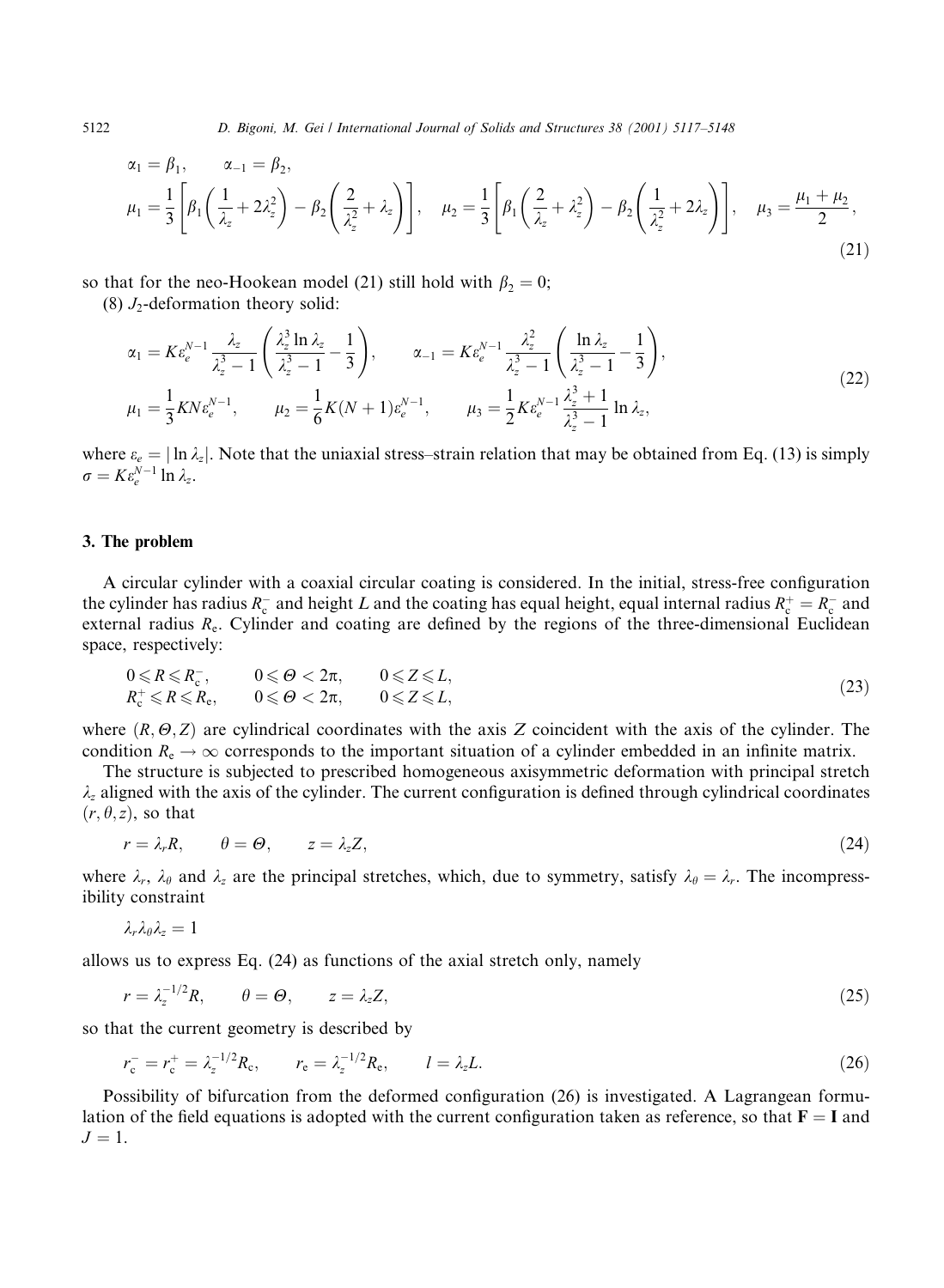The following boundary conditions are prescribed:

• null tractions at the external lateral surface of the coating

$$
S_{rr} = \dot{S}_{rr} = 0, \quad S_{\theta r} = \dot{S}_{\theta r} = 0, \quad S_{zr} = \dot{S}_{zr} = 0, \quad \text{at } r = r_{\rm e};
$$
\n(27)

imperfect contact at core/coating interface of the type (4) and (6)

$$
\begin{aligned}\n\left[\dot{S}_{rr}\right] &= \left[\dot{S}_{\theta r}\right] = \left[\dot{S}_{zr}\right] = 0, \ \dot{S}_{rr} = k\left[\left[v_r\right]\right], \qquad \dot{S}_{\theta r} = k\left[\left[v_{\theta}\right]\right], \qquad \dot{S}_{zr} = k\left[\left[v_z\right]\right], \qquad \text{at } r = r_c;\n\end{aligned} \tag{28}
$$

• perfectly smooth contact with a rigid, flat constraint on the faces  $z = 0, l$ 

$$
\dot{S}_{rz} = 0,
$$
  $\dot{S}_{\theta z} = 0,$   $v_z = 0,$  at  $z = 0, l.$  (29)

In the case when the elastic coating becomes infinitely thick, boundary conditions (27) at  $r = r<sub>e</sub>$  have to be replaced by the decay condition of the velocity

$$
\mathbf{v} \to \mathbf{0} \quad \text{as} \quad r \to \infty. \tag{30}
$$

Both the coating and the inner core are made up of the incompressible, transversely isotropic material defined by Eqs. (8) and (9). These equations become, in cylindrical coordinates

$$
\dot{S}_{rr} = \dot{p} + 2\mu_{2}L_{rr} + 2(\mu_{1} - \mu_{2})L_{\theta\theta}, \qquad \dot{S}_{zz} = \dot{p} + 2(\mu_{1} - \sigma)L_{zz}, \n\dot{S}_{\theta\theta} = \dot{p} + 2\mu_{2}L_{\theta\theta} + 2(\mu_{1} - \mu_{2})L_{rr}, \qquad \dot{S}_{r\theta} = \dot{S}_{\theta r} = (2\mu_{2} - \mu_{1})(L_{r\theta} + L_{\theta r}), \n\dot{S}_{rz} = (\mu_{3} + \frac{\sigma}{2})L_{rz} + (\mu_{3} - \frac{\sigma}{2})L_{zr}, \qquad \dot{S}_{zr} = (\mu_{3} - \frac{\sigma}{2})L_{rz} + (\mu_{3} - \frac{\sigma}{2})L_{zr}, \n\dot{S}_{\theta z} = (\mu_{3} + \frac{\sigma}{2})L_{\theta z} + (\mu_{3} - \frac{\sigma}{2})L_{z\theta}, \qquad \dot{S}_{z\theta} = (\mu_{3} - \frac{\sigma}{2})L_{\theta z} + (\mu_{3} - \frac{\sigma}{2})L_{z\theta},
$$
\n(31)

where  $\sigma$  is the current Cauchy axial stress (that is different from core to coating) and the velocity gradient L has components

$$
L_{rr} = v_{r,r}, \t L_{r\theta} = \frac{1}{r}(v_{r,\theta} - v_{\theta}), \t L_{rz} = v_{r,z}, L_{\theta r} = v_{\theta,r}, \t L_{\theta \theta} = \frac{1}{r}(v_r + v_{\theta,\theta}), \t L_{\theta z} = v_{\theta,z}, L_{zr} = v_{z,r}, \t L_{z\theta} = \frac{v_{z,\theta}}{r}, \t L_{zz} = v_{z,z},
$$
\t(32)

where a comma denotes partial derivative. The incompressibility constraint becomes

$$
\text{tr}\,\mathbf{L}=v_{r,r}+\frac{1}{r}(v_r+v_{\theta,\theta})+v_{z,z}=0.\tag{33}
$$

The above-described problem is governed by the scalar parameter  $\lambda_z$ , playing the role of time in the continuous, axisymmetric, quasi-static deformation defining the fundamental path. This path corresponds to uniaxial stress aligned with the axis of the cylinder and jumping across the interface. The boundary conditions  $(27)$ – $(29)$  are trivially satisfied in the fundamental path, so as the equilibrium rate equations  $(1)$ which, in cylindrical coordinates, become

$$
\begin{cases}\n\dot{S}_{rr,r} + \frac{1}{r} \dot{S}_{r\theta,\theta} + \dot{S}_{rz,z} + \frac{S_{rr} - S_{\theta\theta}}{r} = 0, \\
\dot{S}_{\theta r,r} + \frac{1}{r} \dot{S}_{\theta\theta,\theta} + \dot{S}_{\theta z,z} + \frac{\dot{S}_{\theta r} + \dot{S}_{r\theta}}{r} = 0, \\
\dot{S}_{zr,r} + \frac{1}{r} \dot{S}_{z\theta,\theta} + \dot{S}_{zz,z} + \frac{\dot{S}_{zr}}{r} = 0.\n\end{cases}
$$
\n(34)

The introduction of two velocity potentials,  $\Omega = \Omega(r, \theta, z)$  and  $\Psi = \Psi(r, \theta, z)$ , allows us to express the velocity components as

$$
v_r = \Omega_{,rz} + \frac{\Psi_{,\theta}}{r},\tag{35a}
$$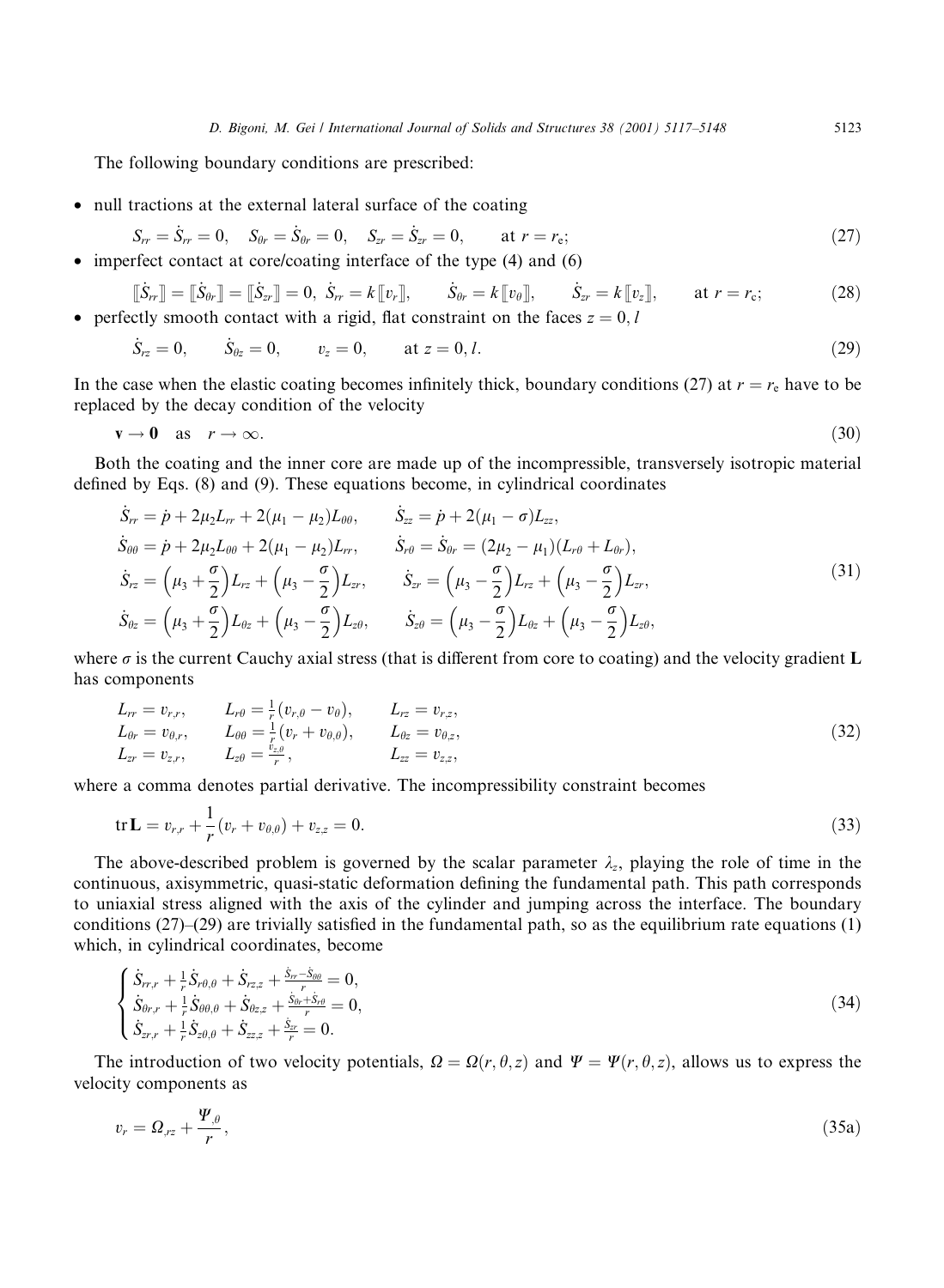$$
v_{\theta} = \frac{\Omega_{,\theta z}}{r} - \Psi_{,r},\tag{35b}
$$

$$
v_z = -\mathcal{M}(\Omega),\tag{35c}
$$

where

$$
\mathscr{M}(\cdot) = \frac{1}{r}(\cdot)_{,r} + (\cdot)_{,rr} + \frac{1}{r^2}(\cdot)_{,\theta\theta}
$$

is the two-dimensional Laplacian operator in polar coordinates. It may be important to note that  $v_{\theta} = 0$ and  $\Omega$  and  $\Psi$  are independent of  $\theta$  in the case of incremental axisymmetric deformations. In this special case, Eq. (35b) gives  $\Psi = \Psi(z)$  and thus  $\Psi$  can be set equal to zero without loss of generality.

Through Eqs. (35a)–(35c) the incompressibility constraint is a priori satisfied. Substituting these into Eqs. (34) yields

$$
\dot{p}_{,r} + C\mathcal{M}(\Omega)_{,rz} + D\left(\Omega_{,rzzz} + \frac{1}{r}\Psi_{,\theta z} + \frac{E}{r}\mathcal{M}(\Psi)_{,\theta} = 0,\right)
$$
\n(36a)

$$
\dot{p}_{,\theta} + C\mathcal{M}(\Omega)_{,\theta z} + D(\Omega_{,\theta z z z} - r\Psi_{,r z z}) - Er\mathcal{M}(\Psi)_{,r} = 0,
$$
\n(36b)

$$
\dot{p}_z - A \mathcal{M}^2(\Omega) - B \mathcal{M}(\Omega)_{zz} = 0,\tag{36c}
$$

where

$$
A = \mu_3 - \frac{\sigma}{2}, \qquad B = 2\mu_1 - \mu_3 - \frac{\sigma}{2}, \qquad C = 2\mu_2 - \mu_3 + \frac{\sigma}{2}, \qquad D = \mu_3 + \frac{\sigma}{2}, \qquad E = 2\mu_2 - \mu_1.
$$

Except in the case of incremental axisymmetric deformation (that will be considered later), the pressure rate p may be eliminated from Eqs. (36a)–(36c) deriving (36a) and (36b) with respect to  $\theta$  and r, respectively, and subtracting the resulting equations. Analogously, (36b) and (36c) may be derived with respect to z and  $\theta$ and subtracted. Assuming A,  $E \neq 0$ , we obtain

$$
\begin{cases}\n\mathcal{M}\left[\left(\mathcal{M}+\rho_3^2\frac{\partial^2}{\partial z^2}\right)\Psi\right]=0, \\
\left[\left(\mathcal{M}-\rho_1^2\frac{\partial^2}{\partial z^2}\right)\left(\mathcal{M}-\rho_2^2\frac{\partial^2}{\partial z^2}\right)\Omega\right]_{,\theta} = r\frac{\rho_1^2\rho_2^2}{\rho_3^2}\left[\rho_3^2\Psi_{,zz}+\mathcal{M}(\Psi)\right]_{,rz},\n\end{cases} (37)
$$

where coefficients  $\rho_1^2$ ,  $\rho_2^2$  (real or complex) depend, through the incremental moduli  $\mu_1$ ,  $\mu_2$ ,  $\mu_3$ , on the axial stretch  $\lambda_z$  and are the solutions of the characteristic equation

$$
A\rho^4 + (B+C)\rho^2 + D = 0.\tag{38}
$$

The nature of roots  $\pm \rho_1$  and  $\pm \rho_2$  of Eq. (38) defines the regime classification:

- complex conjugate  $\pm \rho_1$  and  $\pm \rho_2$  in the elliptic complex (EC) regime;
- pure imaginary  $\pm \rho_1$  and  $\pm \rho_2$  in the elliptic imaginary (EI) regime;  $\bullet$
- real  $\pm \rho_1$  and  $\pm \rho_2$  in the hyperbolic (H) regime;
- two real and two pure imaginary  $\pm \rho_1$  and  $\pm \rho_2$  in the parabolic (P) regime.  $\bullet$

It should be noted that failure of ellipticity corresponds to the emergence of shear bands. Therefore, the investigation of bifurcation will be restricted in the present paper to the elliptic range, where  $D > 0$ ,  $E > 0$ , so that the coefficient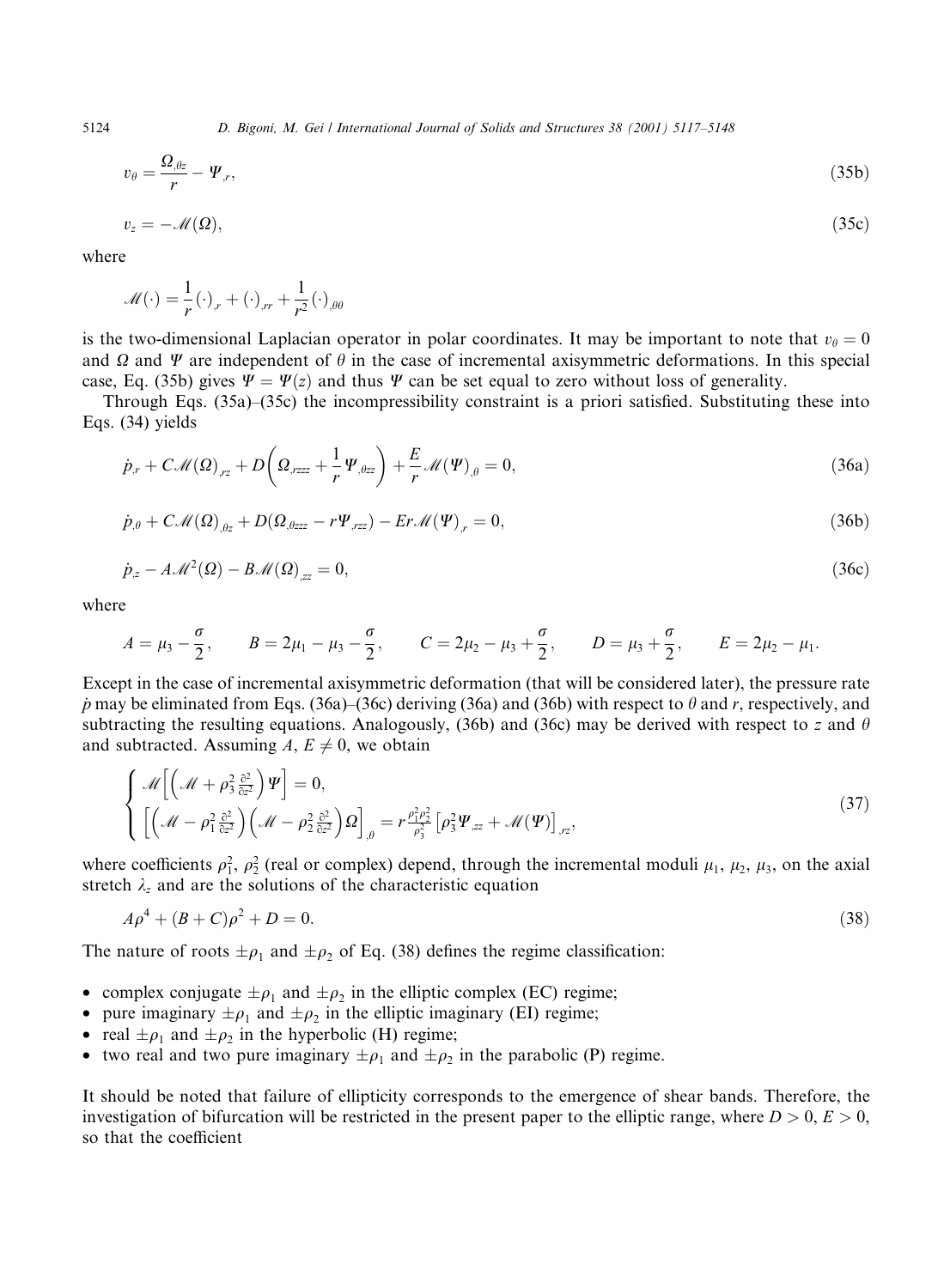$$
\rho_3^2 = \frac{D}{E} = \rho_1^2 \rho_2^2 \frac{A}{E}
$$

is always positive either in (EI) or in (EC) regimes. Moreover,  $A > 0$ .

In the special case of axisymmetric bifurcations,  $\Psi = 0$ , Eq. (36b) disappears, and (36a) and (36c) are independent of  $\theta$ . Therefore, the pressure rate  $\dot{p}$  may be eliminated from (36a) and (36c) deriving (36a) and (36c) with respect to z and r, respectively, and subtracting the resulting equations. Assuming  $A \neq 0$ , we obtain

$$
\left[ \left( \mathcal{M} - \rho_1^2 \frac{\partial^2}{\partial z^2} \right) \left( \mathcal{M} - \rho_2^2 \frac{\partial^2}{\partial z^2} \right) \Omega \right]_{,r} = 0, \tag{39}
$$

where  $\rho_1^2$  and  $\rho_2^2$  are defined as in Eq. (37). Note that Hutchinson and Miles (1974) use Eq. (39) with a potential corresponding to our  $-\Omega_r$ .

#### 3.1. Bifurcation modes

Bifurcation in velocity is sought in the separate-variables form

$$
\Omega(r,\theta,z) = \omega(r)\cos n\theta \sin n\pi,\tag{40a}
$$

$$
\Psi(r,\theta,z) = \psi(r)\sin n\theta\cos n z,\tag{40b}
$$

$$
\dot{p}(r,\theta,z) = q(r)\cos n\theta\cos n z,\tag{40c}
$$

so that boundary conditions (29) are automatically satisfied. Obviously, the functions  $\omega(r)$ ,  $\psi(r)$  and  $q(r)$ differ from cylinder to coating, but the longitudinal  $\eta = \kappa \pi / l$  ( $\kappa = 1, 2, ...$ ) and the circumferential  $n (n = 0, 1, 2, ...)$  wave numbers are assumed equal in the core and coating. These wave numbers fully define the bifurcation mode. Note that  $n = 0$  corresponds to axisymmetric modes. An important aspect to be considered is that the choice Eqs.  $(40a)$ – $(40c)$  rules out from the analysis all possible rigid body motions.

Substitution of Eqs. (40a) and (40b) into equilibrium equations (37) (note that Eq. (40c) giving  $q(r)$  is for the moment not needed) gives

$$
\begin{cases}\n\mathcal{L}_n^2(\psi) - \rho_3^2 \eta^2 \mathcal{L}_n(\psi) = 0, \\
(\mathcal{L}_n + \rho_1^2 \eta^2)(\mathcal{L}_n + \rho_2^2 \eta^2) \omega = \frac{r}{n} \eta \frac{\rho_1^2 \rho_2^2}{\rho_3^2} (\mathcal{L}_n(\psi) - \rho_3^2 \eta^2 \psi)',\n\end{cases}
$$
\n(41)

where a prime denotes differentiation with respect to  $r$  and

$$
\mathscr{L}_n(\cdot) = (\cdot)^n + \frac{1}{r} (\cdot)^{\prime} - \frac{n^2}{r^2} (\cdot)
$$

is the Bessel operator. Introducing the function  $\phi(r) = \mathscr{L}_n(\psi)$ , Eq. (41a) becomes a modified Bessel equation of order  $n$ , namely

$$
\mathcal{L}_n(\phi) - \rho_3^2 \eta^2 \phi = 0. \tag{42}
$$

A solution of this can be written as

$$
\phi(r) = \rho_3^2 \eta^2 [c_1 I_n(\rho_3 \eta r) + c_2 K_n(\rho_3 \eta r)],\tag{43}
$$

where  $I_n(x)$  and  $K_n(x)$  are the modified Bessel functions of order *n* and  $c_1$ ,  $c_2$  are arbitrary constants. Now, the solution to

$$
\mathscr{L}_n(\psi) = \rho_3^2 \eta^2 [c_1 I_n(\rho_3 \eta r) + c_2 K_n(\rho_3 \eta r)]
$$

5125

 $(44)$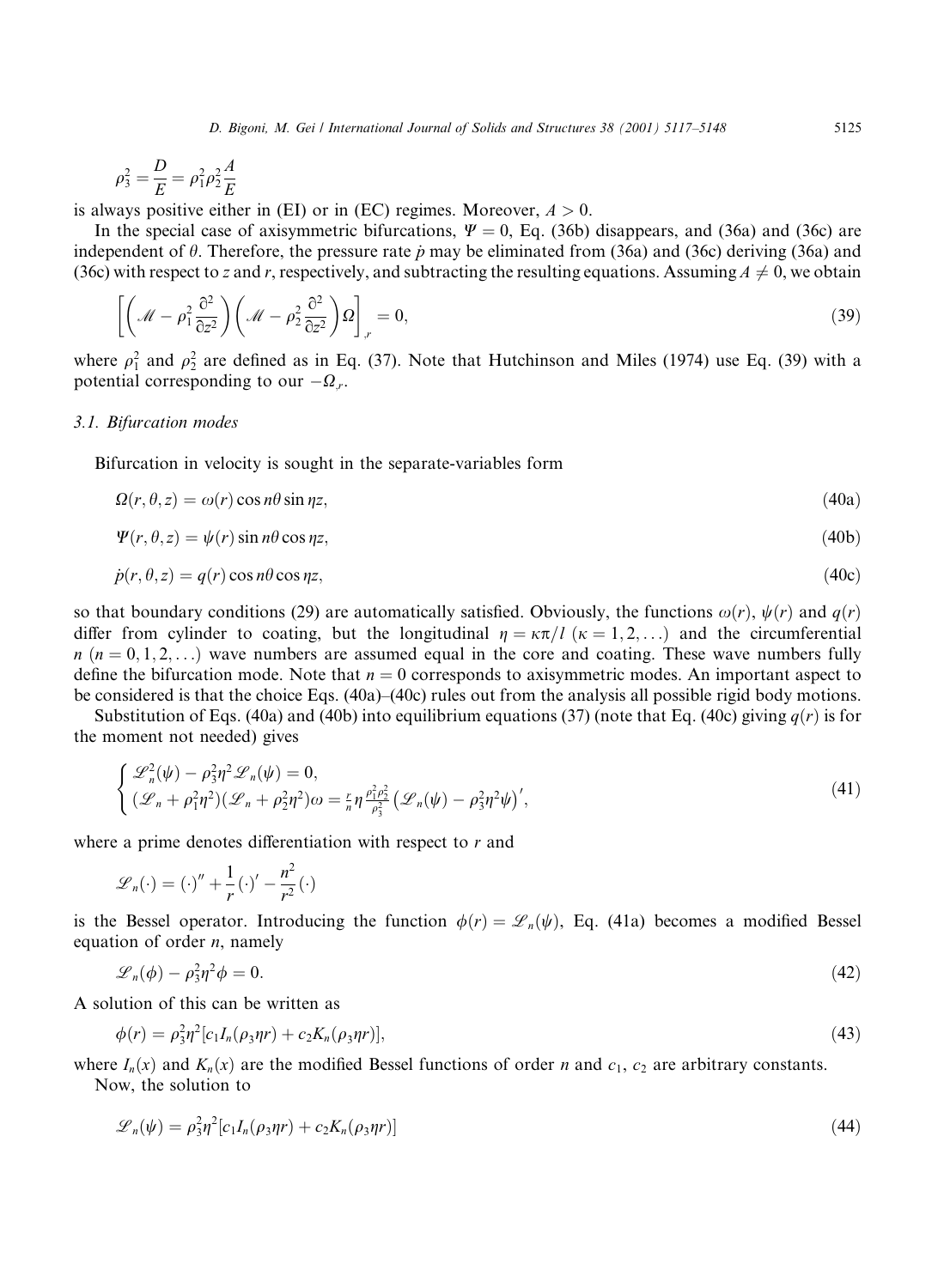is

$$
\psi(r) = c_1 I_n(\rho_3 \eta r) + c_2 K_n(\rho_3 \eta r) + c_3 r^n + c_4 r^{-n},\tag{45}
$$

where  $c_i$  ( $i = 1, ..., 4$ ) are arbitrary constants.

Knowing  $\psi(r)$ , we may evaluate

$$
(\mathcal{L}_n(\psi) - \rho_3^2 \eta^2 \psi)' = -c_3 \rho_3^2 \eta^2 n r^{n-1} + c_4 \rho_3^2 \eta^2 n r^{-n-1},\tag{46}
$$

which allows us to rewrite Eq. (41b) as

$$
(\mathcal{L}_n + \rho_1^2 \eta^2)(\mathcal{L}_n + \rho_2^2 \eta^2)\omega = \eta^3 \rho_1^2 \rho_2^2(-c_3 r^n + c_4 r^{-n}).
$$
\n(47)

The solution to Eq.  $(47)$  can be expressed equivalently in two ways,

$$
\begin{cases}\n\omega(r) = -\frac{c_3}{\eta}r^n + \frac{c_4}{\eta}r^{-n} + a_1J_n(\rho_1\eta r) + a_2J_n(\rho_2\eta r) + a_3Y_n(\rho_1\eta r) + a_4Y_n(\rho_2\eta r), \\
\omega(r) = -\frac{c_3}{\eta}r^n + \frac{c_4}{\eta}r^{-n} + b_1H_n^{(1)}(\rho_1\eta r) + b_2H_n^{(1)}(\rho_2\eta r) + b_3H_n^{(2)}(\rho_1\eta r) + b_4H_n^{(2)}(\rho_2\eta r),\n\end{cases} (48)
$$

where  $J_n(x)$  and  $Y_n(x)$  are the Bessel and Neumann functions of order *n*, respectively, and  $H_n^{(1)}(x)$  and  $H_n^{(2)}(x)$ are the Hankel functions of order *n*. Moreover, the constants  $a_i$  and  $b_i$  ( $i = 1, \ldots, 4$ ) may be now complex and must be arranged in such a way that a real  $\omega(r)$  always results for any value of  $\rho_1$  and  $\rho_2$ . For instance, in the (EC) regime, where  $\rho_1$  and  $\rho_2$  are complex conjugate, the relations  $J_n(\bar{x}) = \bar{J}_n(x)$ ,  $Y_n(\bar{x}) = \bar{Y}_n(x)$  and  $H_n^{(i)}(\bar{x}) = \bar{H}_n^{(j)}(x)$   $(i, j = 1, 2)$  imply  $a_1 = \bar{a}_2$ ,  $a_3 = \bar{a}_4$ ,  $b_1 = \bar{b}_4$ , and  $b_2 = \bar{b}_3$ , where a superposed bar denotes the complex conjugate.

It is important to note that a substitution in Eqs. (35a)–(35c) reveals that the terms  $r^n$  and  $r^{-n}$  in Eqs. (45) and (48) describe *a null velocity field*, so that they may be eliminated.

As a conclusion, the function  $\psi(r)$  is

$$
\psi(r) = c_1 I_n(\rho_3 \eta r) + c_2 K_n(\rho_3 \eta r), \tag{49}
$$

while  $\omega(r)$  takes one of the following form:

$$
\omega(r) = a_1 J_n(\rho_1 \eta r) + a_2 J_n(\rho_2 \eta r) + a_3 Y_n(\rho_1 \eta r) + a_4 Y_n(\rho_2 \eta r), \tag{50a}
$$

$$
\omega(r) = b_1 H_n^{(1)}(\rho_1 \eta r) + b_2 H_n^{(1)}(\rho_2 \eta r) + b_3 H_n^{(2)}(\rho_1 \eta r) + b_4 H_n^{(2)}(\rho_2 \eta r). \tag{50b}
$$

The expression (50a) will be used to describe  $\omega(r)$  in the inner cylinder while Eq. (50b) will be used in the coating. This will facilitate the imposition of the boundary conditions.

In the special case of axisymmetric bifurcations  $(n = 0)$ , Eq. (39) yields

$$
\left[ (\mathcal{L}_0 + \rho_1^2 \eta^2)(\mathcal{L}_0 + \rho_2^2 \eta^2)\omega \right]' = 0, \tag{51}
$$

which, except for an inconsequential constant, admits again the solution (50a) and (50b) with  $n = 0$ .

It may be observed that in all cases expressions  $(49)$  and  $(50a)$ ,  $(50b)$  are the solutions of

$$
(\mathcal{L}_n - \rho_3^2 \eta^2)\psi = 0,
$$
  

$$
(\mathcal{L}_n + \rho_1^2 \eta^2)(\mathcal{L}_n + \rho_2^2 \eta^2)\omega = 0.
$$
 (52)

Representation (40a)–(40c) allows us to obtain  $q(r)$ , when used into Eq. (36c)

$$
q(r) = B\eta \mathcal{L}_n(\omega) - \frac{A}{\eta} \mathcal{L}_n^2(\omega),
$$
\n(53)

an expression still valid when  $n = 0$ .

A substitution of Eqs. (40a) and (40b) into Eqs. (35a)–(35c) yields the velocity field at bifurcation

$$
v_r = f(r) \cos n\theta \cos \eta z, \qquad v_\theta = g(r) \sin n\theta \cos \eta z, \qquad v_z = h(r) \cos n\theta \sin \eta z,\tag{54}
$$

where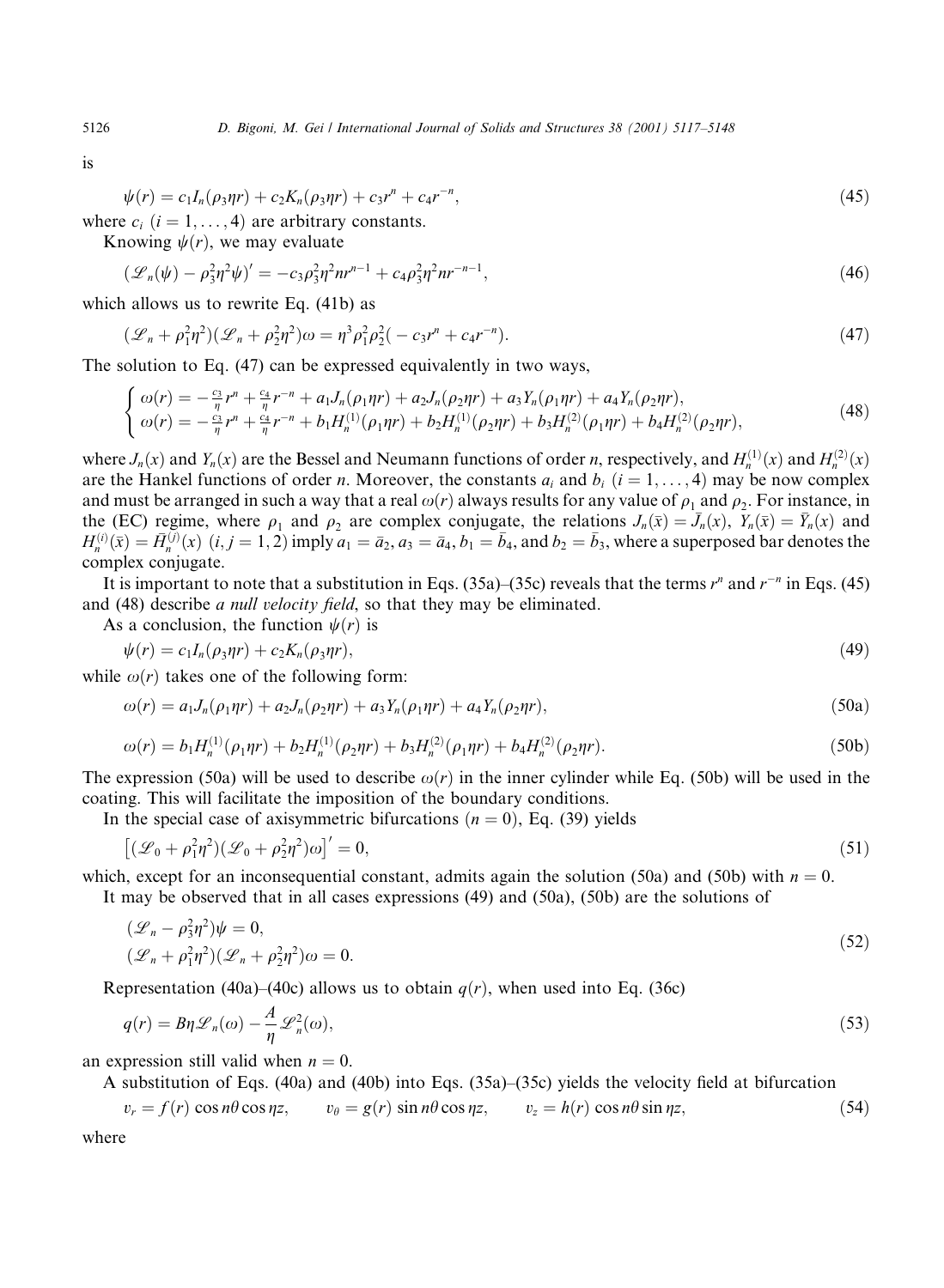5127

$$
f(r) = \eta \omega' + \frac{n}{r} \psi, \qquad g(r) = -\frac{\eta n}{r} \omega + \psi', \qquad h(r) = -\mathcal{L}_n(\omega). \tag{55}
$$

Henceforth, superscripts  $-$  and  $+$  will denote quantities associated with the inner cylindrical core and with the external coating, respectively.

For the cylinder, the requirement of bounded solution along axis z (i.e.  $r = 0$ ) provides the following simplification of Eqs.  $(50a)$ ,  $(50b)$  and  $(49)$ 

$$
\omega^{-}(r) = a_1^{-}J_n(\rho_1^{-}\eta r) + a_2^{-}J_n(\rho_2^{-}\eta r), \qquad \psi^{-}(r) = c_1^{-}I_n(\rho_3^{-}\eta r). \tag{56}
$$

The expressions (49) and (50a), (50b) for  $\psi(r)$  and  $\omega(r)$  can be employed in Eqs. (55) and (53) to yield, for the cylinder

$$
f^-(r) = a_1^- \left[ \frac{\eta n}{r} J_n(\rho_1^- \eta r) - \rho_1^- \eta^2 J_{n+1}(\rho_1^- \eta r) \right] + a_2^- \left[ \frac{\eta n}{r} J_n(\rho_2^- \eta r) - \rho_2^- \eta^2 J_{n+1}(\rho_2^- \eta r) \right] + c_1^- \frac{n}{r} I_n(\rho_3^- \eta r), \tag{57}
$$

$$
g^{-}(r) = -a_{1}^{-} \frac{\eta n}{r} J_{n}(\rho_{1}^{-} \eta r) - a_{2}^{-} \frac{\eta n}{r} J_{n}(\rho_{2}^{-} \eta r) - c_{1}^{-} \left[ \frac{n}{r} I_{n}(\rho_{3}^{-} \eta r) + \rho_{3}^{-} \eta I_{n+1}(\rho_{3}^{-} \eta r) \right],
$$
\n(58)

$$
h^-(r) = a_1^- \rho_1^{-2} \eta^2 J_n(\rho_1^- \eta r) + a_2^- \rho_2^{-2} \eta^2 J_n(\rho_2^- \eta r), \tag{59}
$$

$$
q^-(r) = -a_1^-\rho_1^{-2}\eta^3(A^-\rho_1^{-2} + B^-)J_n(\rho_1^-\eta r) - a_2^-\rho_2^{-2}\eta^3(A^-\rho_2^{-2} + B^-)J_n(\rho_2^-\eta r),\tag{60}
$$

and for the coating

$$
f^{+}(r) = b_{1}^{+} \left[ \frac{\eta n}{r} H_{n}^{(1)}(\rho_{1}^{+}\eta r) - \rho_{1}^{+}\eta^{2} H_{n+1}^{(1)}(\rho_{1}^{+}\eta r) \right] + b_{2}^{+} \left[ \frac{\eta n}{r} H_{n}^{(1)}(\rho_{2}^{+}\eta r) - \rho_{2}^{+}\eta^{2} H_{n+1}^{(1)}(\rho_{2}^{+}\eta r) \right] + b_{3}^{+} \left[ \frac{\eta n}{r} H_{n}^{(2)}(\rho_{1}^{+}\eta r) - \rho_{1}^{+}\eta^{2} H_{n+1}^{(2)}(\rho_{1}^{+}\eta r) \right] + b_{4}^{+} \left[ \frac{\eta n}{r} H_{n}^{(2)}(\rho_{2}^{+}\eta r) - \rho_{2}^{+}\eta^{2} H_{n+1}^{(2)}(\rho_{2}^{+}\eta r) \right] + c_{1}^{+} \frac{n}{r} I_{n}(\rho_{3}^{+}\eta r) + c_{2}^{+} \frac{n}{r} K_{n}(\rho_{3}^{+}\eta r),
$$
\n(61)

$$
g^{+}(r) = -b_{1}^{+}\frac{\eta n}{r}H_{n}^{(1)}(\rho_{1}^{+}\eta r) - b_{2}^{+}\frac{\eta n}{r}H_{n}^{(1)}(\rho_{2}^{+}\eta r) - b_{3}^{+}\frac{\eta n}{r}H_{n}^{(2)}(\rho_{1}^{+}\eta r) - b_{4}^{+}\frac{\eta n}{r}H_{n}^{(2)}(\rho_{2}^{+}\eta r)
$$

$$
-c_{1}^{+}\Big[\frac{n}{r}I_{n}(\rho_{3}^{+}\eta r) + \rho_{3}^{+}\eta I_{n+1}(\rho_{3}^{+}\eta r)\Big] - c_{2}^{+}\Big[\frac{n}{r}K_{n}(\rho_{3}^{+}\eta r) + \rho_{3}^{+}\eta K_{n+1}(\rho_{3}^{+}\eta r)\Big],
$$
(62)

$$
h^+(r) = b_1^+ \rho_1^{+2} \eta^2 H_n^{(1)}(\rho_1^+ \eta r) + b_2^+ \rho_2^{+2} \eta^2 H_n^{(1)}(\rho_2^+ \eta r) + b_3^+ \rho_1^{+2} \eta^2 H_n^{(2)}(\rho_1^+ \eta r) + b_4^+ \rho_2^{+2} \eta^2 H_n^{(2)}(\rho_2^+ \eta r), \tag{63}
$$

$$
q^{+}(r) = -\rho_{1}^{+2}\eta^{3}(A^{+}\rho_{1}^{+2} + B^{+})\left[b_{1}^{+}H_{n}^{(1)}(\rho_{1}^{+}\eta r) + b_{3}^{+}H_{n}^{(2)}(\rho_{1}^{+}\eta r)\right] - \rho_{2}^{+2}\eta^{3}(A^{+}\rho_{2}^{+2} + B^{+})
$$
  
 
$$
\times \left[b_{2}^{+}H_{n}^{(1)}(\rho_{2}^{+}\eta r) + b_{4}^{+}H_{n}^{(2)}(\rho_{2}^{+}\eta r)\right],
$$
 (64)

where  $a_i^{\dagger}$ ,  $b_j^{\dagger}$  and  $c_i^{\dagger}$  ( $i = 1, 2; j = 1, ..., 4$ ) are arbitrary constants and the notation  $\rho_i^{\dagger 2}$  ( $i = 1, 2$ ) stands for  $(\rho_i^{\dagger})^2$  ( $i = 1, 2$ ).

Eqs.  $(57)$  and  $(64)$  fully specify the velocity field  $(54)$ , which yields, through Eqs.  $(32)$  and  $(31)$ , the material time derivative of the first Piola–Kirchhoff stress, namely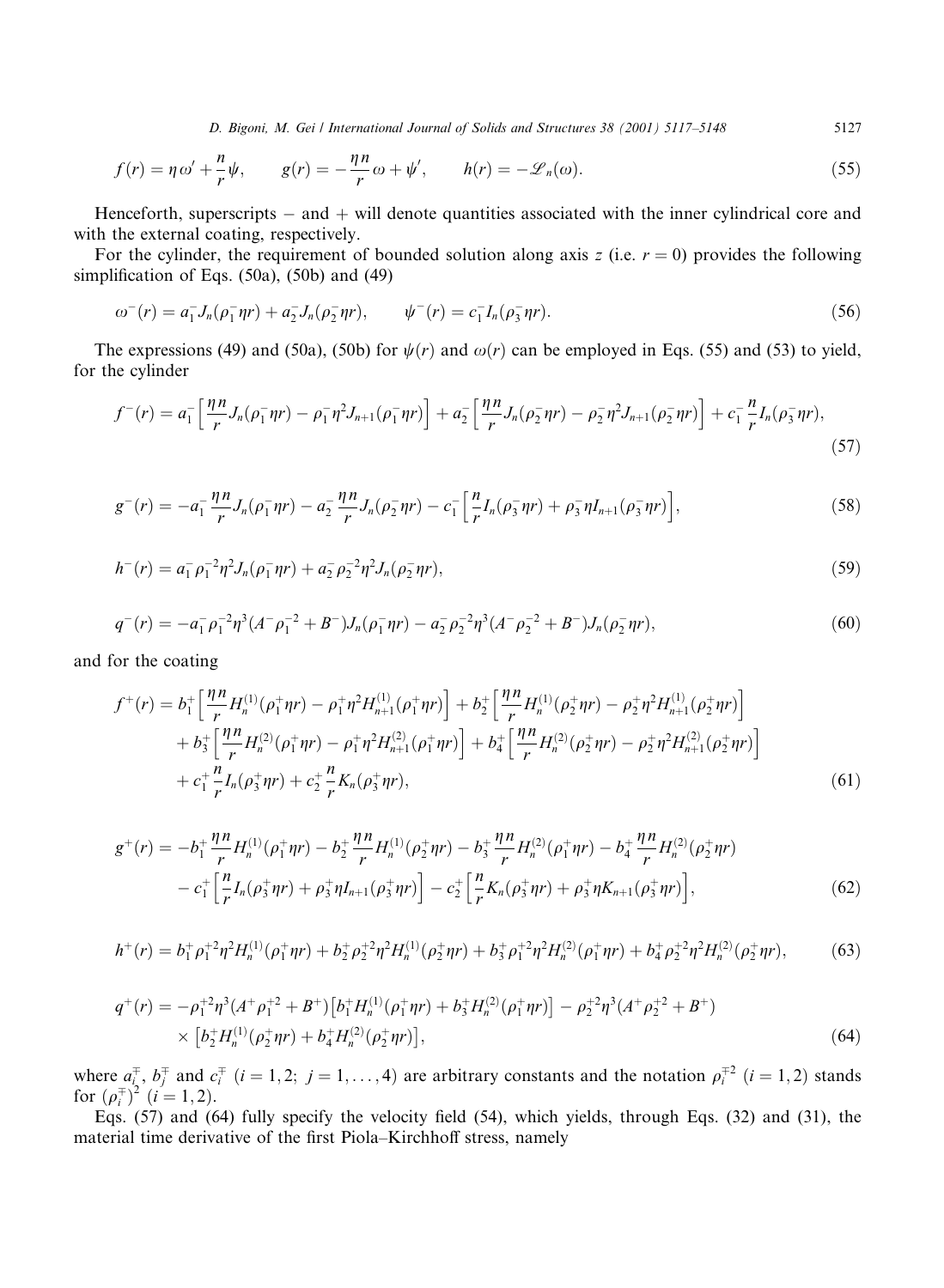$$
\dot{S}_{rr} = \left[ q + 2\mu_2 f' + 2(\mu_1 - \mu_2) \left( \frac{f}{r} + n \frac{g}{r} \right) \right] \cos n\theta \cos \eta z,
$$
\n
$$
\dot{S}_{\theta r} = (2\mu_2 - \mu_1) \left( g' - n \frac{f}{r} - \frac{g}{r} \right) \sin n\theta \cos \eta z,
$$
\n
$$
\dot{S}_{zr} = \left( \mu_3 - \frac{\sigma}{2} \right) (h' - f\eta) \cos n\theta \sin \eta z.
$$
\n(65)

#### 3.2. The coated bar

The rate of nominal stress (65) depends, through functions  $f^{\pm}(r)$ ,  $g^{\pm}(r)$ ,  $h^{\pm}(r)$ ,  $q^{\pm}(r)$  on the nine unknown constants  $a_i^{\dagger}$ ,  $b_i^{\dagger}$  and  $c_i^{\dagger}$  ( $i = 1, 2; j = 1, ..., 4$ ). These may be now obtained imposing boundary conditions. For the coated cylinder, an homogeneous algebraic system is obtained in the form

$$
[M^C][a] = [0], \quad [a]^T = [a_1^- \quad a_2^- \quad c_1^- \quad b_1^+ \quad b_2^+ \quad b_3^+ \quad b_4^+ \quad c_1^+ \quad c_2^+], \tag{66}
$$

so that the bifurcation condition can be written as  $det[M^C] = 0$  (matrix  $[M^C]$  is explicitly defined in Appendix C). Note that the determinant of  $[M<sup>C</sup>]$  is always real or pure imaginary. Once the current geometry and state is known, the bifurcation mode has to be selected in terms of the circumferential wave number  $n$ , and of the three independent dimensionless parameters governing the formulation. These can be determined with elementary dimensional analysis considerations and reflect the characteristic lengths present in the problem, namely, the radius of the core, the thickness of the coating and the characteristic length related to the interface:

$$
\eta r_{\rm c}, \qquad \frac{r_{\rm e}}{r_{\rm c}}, \qquad \hat{k} = \frac{k r_{\rm c}}{\mu_3}.\tag{67}
$$

When the circumferential wave number, the relative stiffness of the materials and parameters  $(67)$  have been selected, the bifurcation condition can be numerically solved to give the critical values of axial stretch  $\lambda_z$ .

### 3.3. The fiber embedded in an infinite medium

It may be worth noting that in the specific case of infinite thickness of the coating, the decay condition of velocity implies that one coefficient of Eq. (49) and two of Eq. (50b) must be a priori null. In fact, for high values of the arguments x and y, we have

$$
H_n^{(1)}(x) \sim \sqrt{\frac{2}{\pi x}} e^{i(x - (n+1)\pi/4)},\tag{68a}
$$

$$
H_n^{(2)}(x) \sim \sqrt{\frac{2}{\pi x}} e^{-i(x - (n+1)\pi/4)},\tag{68b}
$$

$$
I_n(y) \sim \sqrt{\frac{1}{2\pi y}} e^y,\tag{68c}
$$

$$
K_n(y) \sim \sqrt{\frac{\pi}{2y}} e^{-y},\tag{68d}
$$

where, in our case,  $x = \rho_i^+ \eta r$  ( $j = 1, 2$ ) and  $y = \rho_3^+ \eta r$ . In the elliptic regime, since  $\rho_3^+$  is a positive real number, (68c) shows that the first term of Eq. (49) becomes unbounded as  $r \to \infty$  and hence  $c_1^+$  must vanish. Moreover, the (EI) and (EC) regimes have to be considered separately for Eq. (50b). In the (EI) regime  $\rho_1^+$  and  $\rho_2^+$  are pure imaginary and  $H_n^{(2)}(\rho_1^+ \eta r)$   $(j = 1, 2)$  becomes unbounded for large values of the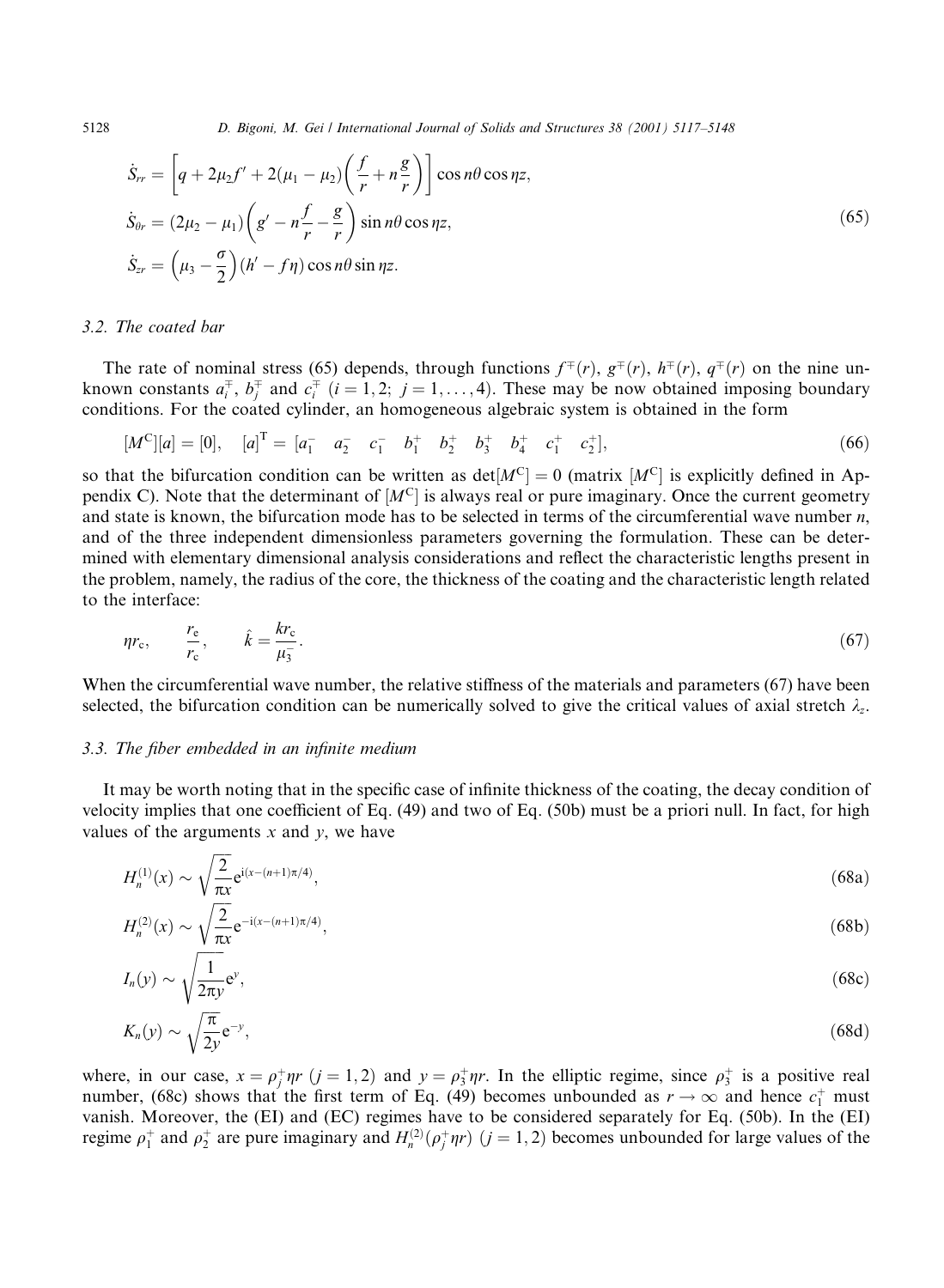radius, so that coefficients  $b_3^+$  and  $b_4^+$  must vanish. In the regime (EC)  $\rho_1^+$  and  $\rho_2^+$  are complex conjugate, in the form  $\delta + i v$ ,  $\delta - i v$  respectively, with v positive real number. Thus the second and third term of (50b) become unbounded and  $b_2^+$  and  $b_3^+$  must be null. As a conclusion, in the elliptic regime the decay condition of velocity implies

$$
c_1^+ = 0, \qquad \begin{cases} b_3^+ = b_4^+ = 0 & \text{(EI)},\\ b_2^+ = b_3^+ = 0 & \text{(EC)}, \end{cases} \tag{69}
$$

so that imposing boundary conditions yields the bifurcation criterion

$$
\begin{cases}\n[M^{\text{M,EI}}][a] = [0], & [a]^1 = [a_1^- & a_2^- & c_1^- & b_1^+ & b_2^+ & c_2^+ \\
[M^{\text{M,EC}}][a] = [0], & [a]^T = [a_1^- & a_2^- & c_1^- & b_1^+ & b_4^+ & c_2^+]\n\end{cases} (EI)
$$
\n(70)

where matrices  $[M^{M, EI}]$  and  $[M^{M, EC}]$  are specified in Appendix C.

#### 4. Results

We report results obtained for Mooney–Rivlin material and  $J_2$ -deformation theory of plasticity. Tension and compression are analyzed in the latter case, whereas bifurcation in tension is excluded in the former case, which is therefore restricted to compression. In all cases we include the analysis of the limit corresponding to infinite thickness of the coating, simulating an isolated fiber in a continuum. It may be worth recalling that the analysis will be restricted to bifurcations occurring in the elliptic regime. Critical axial stretch  $\lambda_z$  at bifurcation is reported in Figs. 1–8, versus the product between the longitudinal wave number  $\eta$ and the radius of the inner core  $r_c$ , i.e. the dimensionless parameter  $\eta r_c$  governing the bifurcation mode. Obviously,  $\lambda_z$  ranges between 1 and 0 in compression and is greater than 1 in tension. The critical circumferential mode  $n$  is indicated by a small number close to the relevant part of the curve and a spot denotes a transition between two different values of  $n$ . For material models of the type analyzed in this paper, the axial stretch is related to the axial Cauchy stress  $\sigma$  by

$$
\frac{\sigma}{2\mu_3} = \frac{\lambda_z^3 - 1}{\lambda_z^3 + 1},
$$

so that the axial stress at bifurcation may be easily evaluated from the critical stretch.

With the exception of Fig. 1, which is referred to the perfectly bonded case, different values of interfacial stiffness parameter  $k$  are considered, ranging between the extreme cases corresponding to perfectly bonded interface  $(\hat{k} \to \infty)$  and complete separation  $(\hat{k} = 0)$ . Several well-known particular cases are recovered and discussed in detail below.

### 4.1. Mooney-Rivlin

For Mooney–Rivlin material loss of ellipticity with possible shear band formation, as well as bifurcations in tension are a priori excluded. Only uniaxial compression is therefore analyzed. The regime of the equilibrium equations is always (EI) with

$$
\rho_1 = i
$$
,  $\rho_2 = i \lambda_z^{3/2}$ ,  $\rho_3 = \lambda_z \sqrt{\frac{\lambda_z - \beta_2/\beta_1}{1 - \lambda_z^2 \beta_2/\beta_1}}$ .

The current axial stress (different from core to coating) is specified by

$$
\sigma=\beta_1(\lambda_z^2-\lambda_z^{-1})+\beta_2(\lambda_z^{-2}-\lambda_z),
$$

where  $\beta_1$  and  $\beta_2$  are related to the shear modulus  $\mu$  through Eq. (16), namely,  $\mu = \beta_1 - \beta_2$ .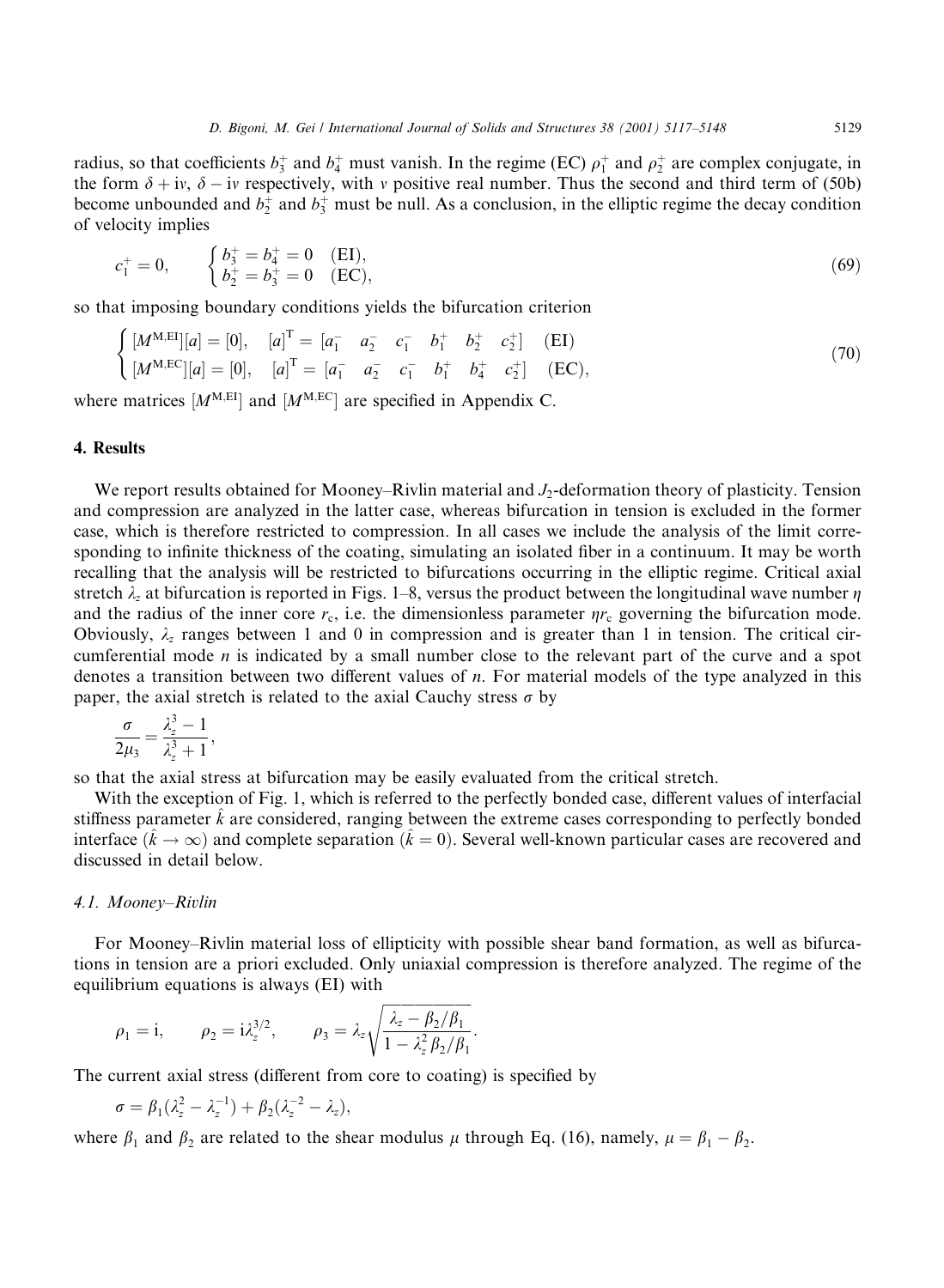

Fig. 1. Axial stretch at bifurcation  $(\lambda_z)$  for a coated elastic cylinder as a function of the core radius  $(r_c)$  multiplied by the bifurcation wave number  $(\eta)$ . Various values of thickness of the coating  $(r_e/r_e)$  are considered. The coating and the core are both Mooney–Rivlin materials with  $\beta_2/\beta_1 = -0.1$ . A small number close to a curve denotes the critical circumferential mode, changing in correspondence of a spot on the curve. (a) The coating is weaker than the core,  $\mu^{-}/\mu^{+} = 10$ . (b) The coating is stiffer than the core,  $\mu^{-}/\mu^{+} = 0.1$ .

Figs. 1 and 2 are relative to the coated bar, whereas Fig. 3 refers to the elastic cylinder embedded in an infinite matrix. In all cases two incremental core/coating stiffness ratios  $\mu^-/\mu^+$  are considered. In particular, parts (a) of the figures pertain to a more compliant coating on a stiffer core  $(\mu^-/\mu^+ = 10)$ . Vice versa, parts (b) of the figures pertain to a stiffer coating on a more compliant core  $(\mu^-/\mu^+ = 0.1)$ . Moreover, the investigation is limited to  $\beta_2/\beta_1 = -0.1$ .

Fig. 1 refers to a perfectly bonded interface and different values of coating thickness are investigated, ranging from  $r_e/r_c = 1.05$  to  $r_e/r_c = 5$ . Three curves are reported in Fig. 1(a) lying in a narrow band. These exhibit the same features, namely, for small values of  $\eta r_c$  the dominant mode is antisymmetric  $(n = 1)$ , whereas the symmetric mode  $(n = 0)$  prevails for high longitudinal frequencies. The transition point between  $n = 1$  and  $n = 0$  varies from  $\eta r_c \approx 4.40$ , for  $r_e/r_c = 5$ , to  $\eta r_c \approx 13.34$ , for  $r_e/r_c = 1.05$ . All curves approach Euler buckling as  $\eta r_c \to 0$  and the surface instability as  $\eta r_c \to \infty$ , the latter corresponding to  $\lambda_z \approx 0.444$ . It may be important to note that in the small wavelength limit two situations can occur, cor-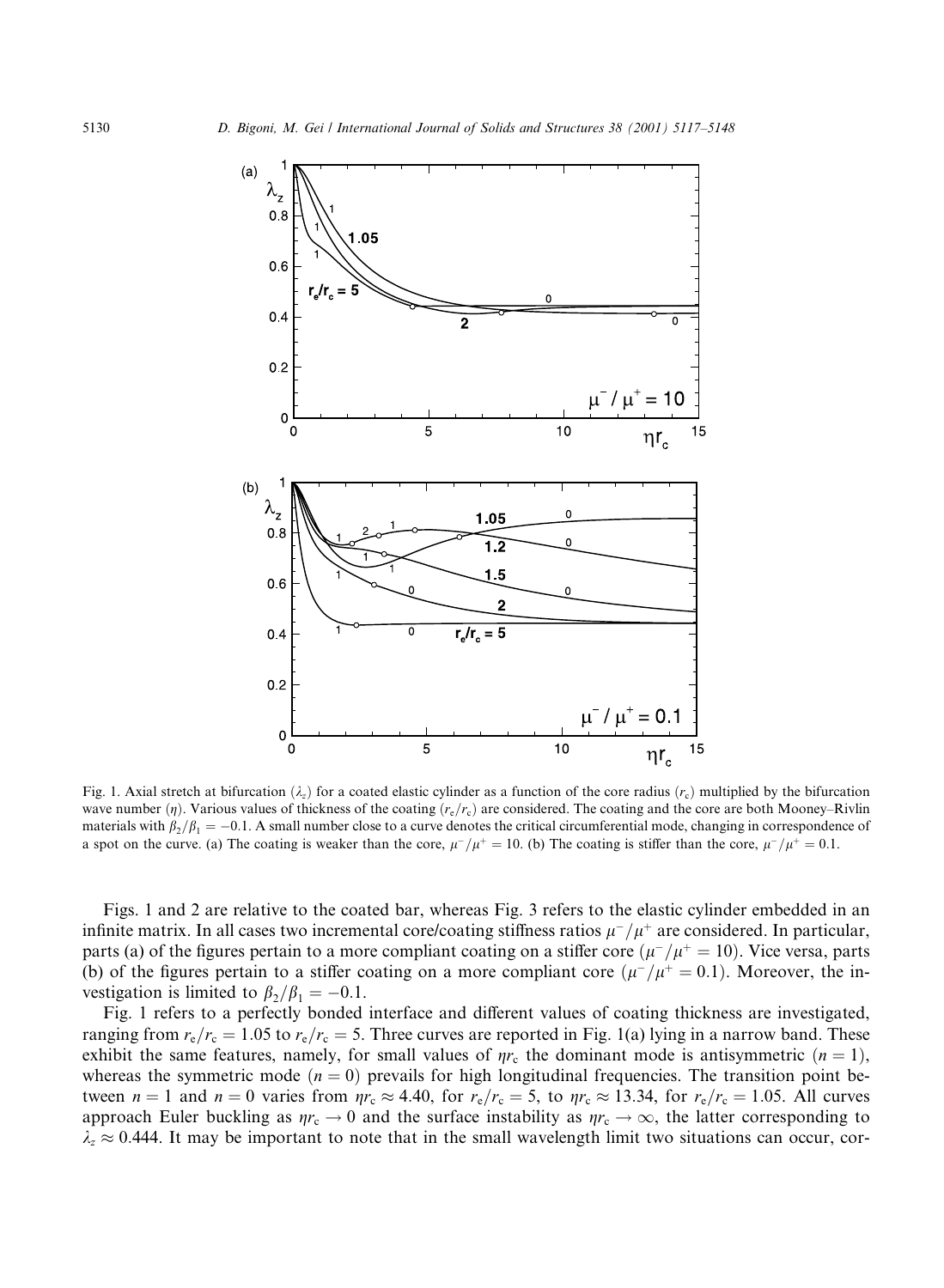

Fig. 2. Axial stretch at bifurcation  $(\lambda_z)$  for a coated elastic cylinder  $(r_e/r_e = 1.2)$  as a function of the core radius  $(r_c)$  multiplied by the bifurcation wave number  $(\eta)$ . Various values of interfacial stiffness  $\hat{k}$  are considered. The coating and the core are both Mooney–Rivlin materials with  $\beta_2/\beta_1 = -0.1$ . A small number close to a curve denotes the critical circumferential mode, changing in correspondence of a spot on the curve. (a) The coating is weaker than the core,  $\mu^{-}/\mu^{+} = 10$ . (b) The coating is stiffer than the core,  $\mu^{-}/\mu^{+} = 0.1$ .

responding either to the surface instability of the coating or to the interfacial instability at core/coating interface. For Mooney–Rivlin material, these two situations have been analyzed in detail by Biot (1965) and have been shown to differ from those pertaining to plane strain. In particular, for cylindrical geometry, surface and interfacial instabilities correspond to a plane strain incremental deformation superimposed on a current situation where the material is free to expand in the transverse direction. For the stiffness ratios considered in Figs. 1–3, i.e.  $\mu^{-}/\mu^{+} = 10$  and  $\mu^{-}/\mu^{+} = 0.1$ , the interfacial instability occurs at  $\lambda_{z} \approx 0.392$ , so that the critical condition for high-frequency bifurcation is the surface instability limit,  $\lambda_z \approx 0.444$ . Compared to Fig. 1(a), the effect of the thickness of the coating is more evident in Fig. 1(b)  $(\mu^-/\mu^+ = 0.1)$ , even if the long and short longitudinal wavelength limits remain the same. The curve relative to  $r_c/r_c = 1.2$  in Fig. 1(b) differs from the others because there is a small range of values of  $\eta r_c$  (between 2.23 and 3.22) where the critical circumferential mode corresponds to  $n = 2$ . A detailed analysis (not reported here) has revealed that a similar feature is shared by all curves with  $r_e/r_c$  ranging between 1.08 and 1.27. It may be observed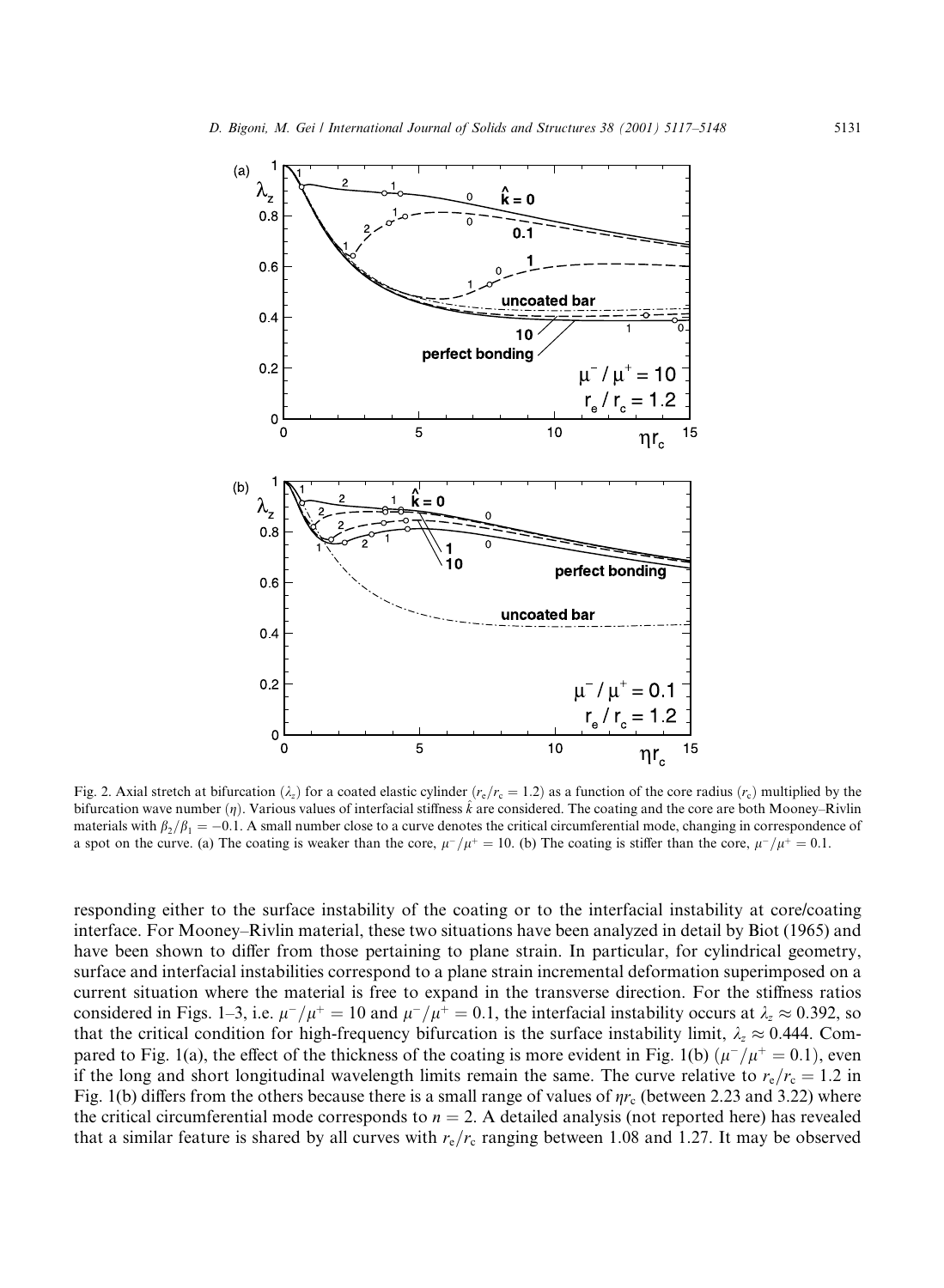

Fig. 3. Axial stretch at bifurcation  $(\lambda_z)$  for an elastic cylinder embedded in an infinite elastic matrix as a function of the core radius  $(r_c)$ multiplied by the bifurcation wave number  $(\eta)$ . Various values of interfacial stiffness k are considered. The coating and the core are both Mooney–Rivlin materials with  $\beta_2/\beta_1 = -0.1$ . A small number close to a curve denotes the critical circumferential mode, changing in correspondence of a spot on the curve. (a) The coating is weaker than the core,  $\mu^+/\mu^+ = 10$ . In the separate detail the transition between antisymmetric and axisymmetric modes is evidenced for  $\hat{k} = 0, 0.1, 1$ . '0(ch)' and '0(b)' stand for axisymmetric mode relative to a cylindrical hole and to a bar, respectively. (b) The coating is stiffer than the core,  $\mu^-/\mu^+ = 0.1$ .

from Fig. 1(b) that, with the exception of the curve relative to  $r_c/r_c = 1.05$ , the thicker is the coating, the lower is the bifurcation stretch, for the reported range of  $\eta r_c$ .

An interesting particular in the graph is that the minimum bifurcation stretch relative to the thin coating  $(r_{\rm e}/r_{\rm c}=1.05)$  is smaller than that relative to a thicker coating  $(r_{\rm e}/r_{\rm c}=1.2)$ , at the value  $\eta r_{\rm c}=2.78$ . More in the detail, if we define the total axial load  $P_{\text{tot}}$  of the coated cylinder as

$$
\frac{P_{\text{tot}}}{\pi r_{\text{c}}^2} = \sigma^- + \sigma^+ \bigg( \frac{r_{\text{c}}^2}{r_{\text{c}}^2} - 1 \bigg),
$$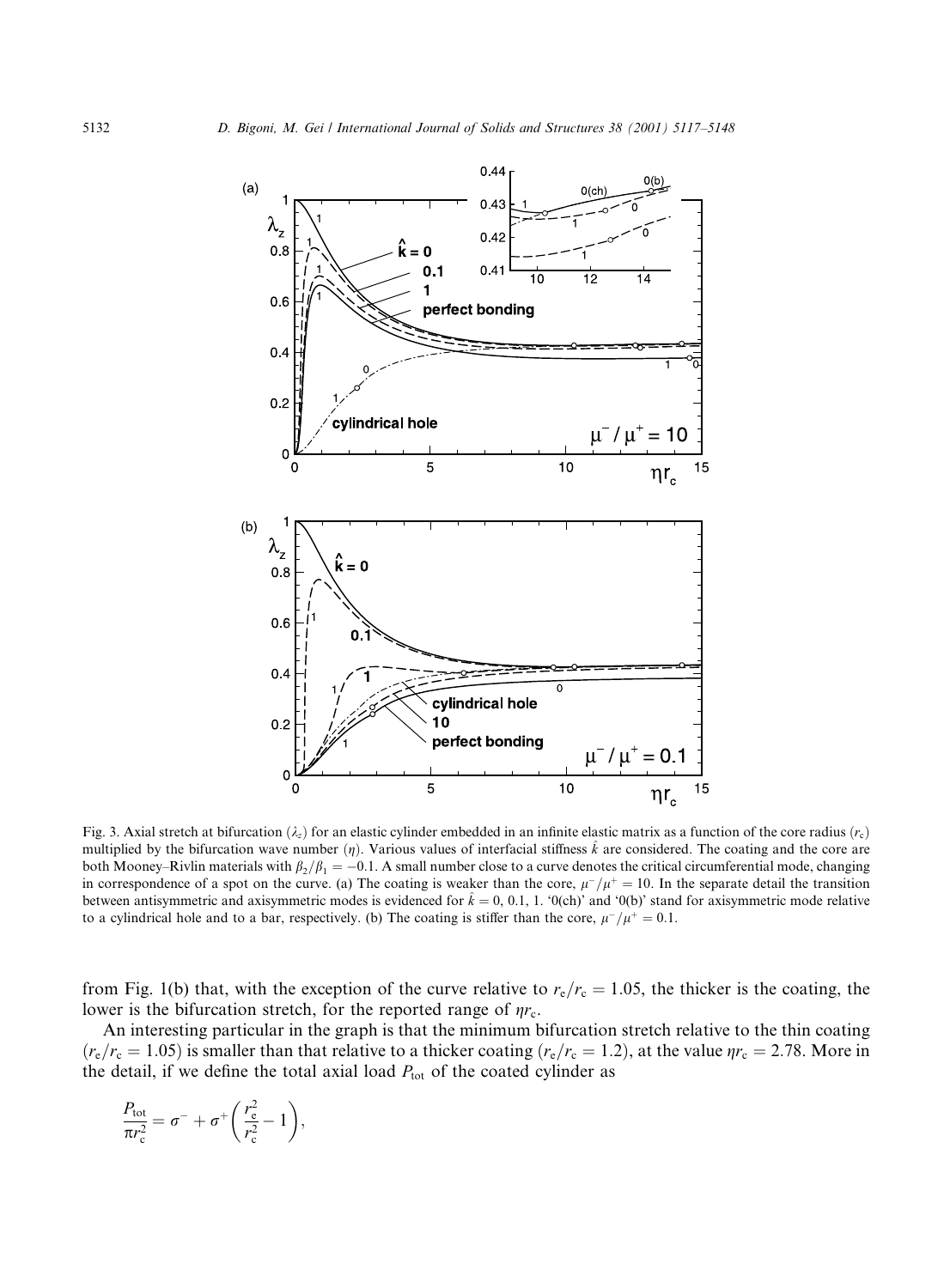

Fig. 4. Axial stretch at bifurcation  $(\lambda_z)$  for an elastic cylinder as a function of the core radius  $(r_c)$  multiplied by the bifurcation wave number  $(\eta)$ . A small number close to a curve denotes the critical circumferential mode, changing in correspondence of a spot on the curve.  $J_2$ -deformation theory material is considered for  $N = 0.1$  and 0.4.

we may conclude that the total axial load relative to  $r_e/r_c = 1.2$  is 1.66 times greater than that relative to  $r_{\rm e}/r_{\rm c}=1.05$ .

Fig. 2 is relative to a coated bar  $(r_e/r_e = 1.2)$  with a compliant interface between core and coating. Different values of the interfacial stiffness parameter  $k$  are considered, ranging between the extreme case of separation  $(k = 0)$  and perfect bonding  $(k \to \infty)$ . The core is stiffer than the coating in Fig. 2(a), where the effects of the interfacial compliance are qualitatively and quantitatively important. The curve referred to the inner bar without coating is also reported in the figure for comparison (labelled as 'uncoated bar'). The antisymmetric  $(n = 1)$  and the axisymmetric  $(n = 0)$  critical circumferential modes are the only relevant bifurcation modes in the perfectly bonded case and for  $\hat{k} = 10$  and  $\hat{k} = 1$ . The situation is more complicated for  $k = 0.1$  and  $k = 0$ . In the former case there is a small range of values of  $\eta r_c$  (between 2.56 and 3.89)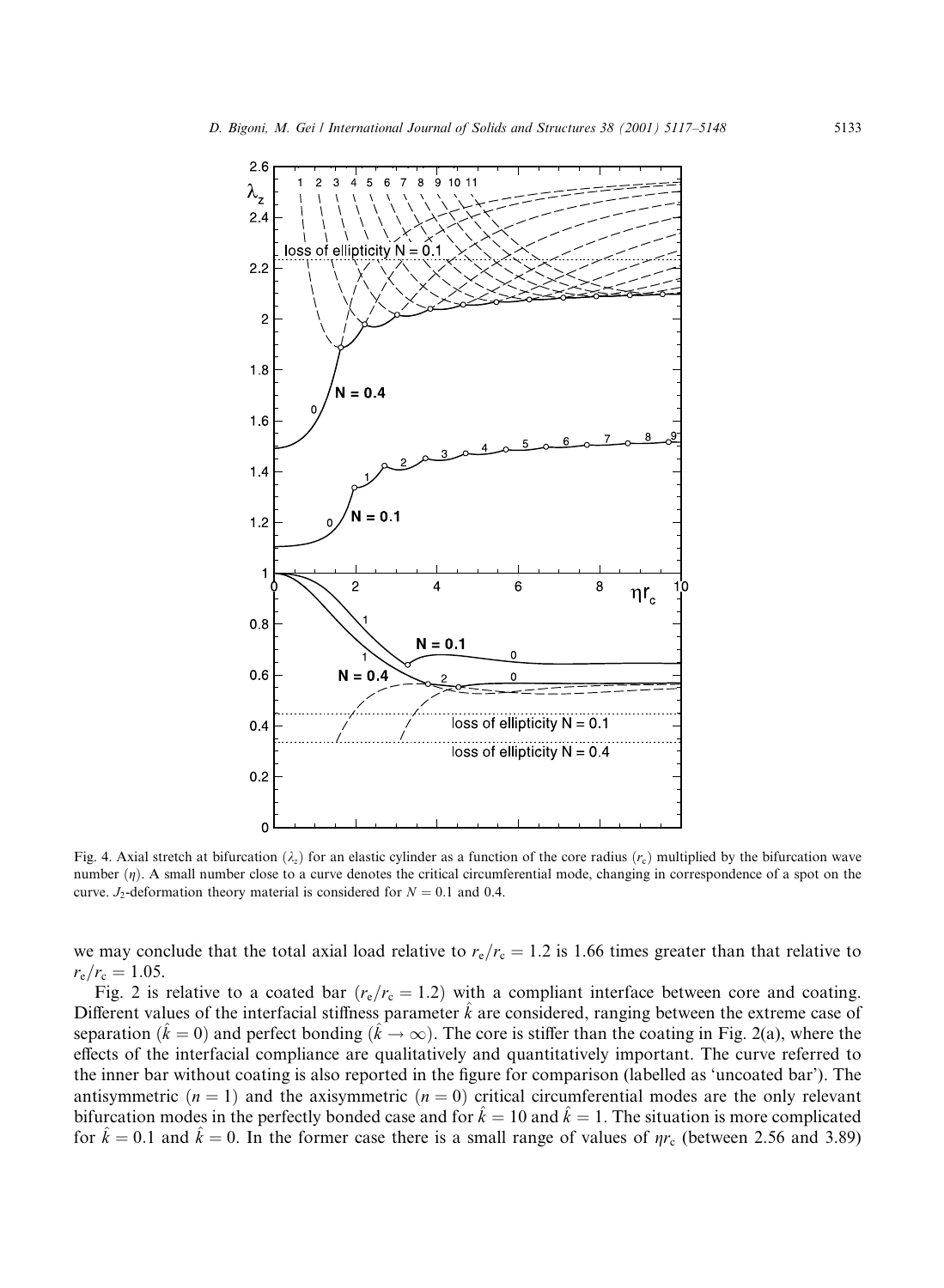

Fig. 5. Axial stretch at bifurcation  $(\lambda_z)$  for a coated elastic cylinder  $(r_e/r_e = 1.2)$  as a function of the core radius  $(r_e)$  multiplied by the bifurcation wave number  $(\eta)$ . Various values of interfacial stiffness  $\hat{k}$  are considered. A small number close to a curve denotes the critical circumferential mode, changing in correspondence of a spot on the curve. The coating and the core are both J<sub>2</sub>-deformation theory materials with  $K^-/K^+ = 2$ ,  $N^- = 0.4$  and  $N^+ = 0.1$ .

where the mode  $n = 2$  becomes critical. The latter case,  $\hat{k} = 0$ , corresponding to complete separation, is the combination of the bifurcation stretches relative to the inner bar and the external coating taken separately. In particular, for  $0 < \eta r_c \le 0.67$  the critical condition is attained by the solid bar (with antisymmetric mode), whereas for  $\eta r_c > 0.67$  bifurcations are due to the isolated coating. Previous investigations of bifurcation of a hyperelastic tube subject to axial loading were restricted to axisymmetric and antisymmetric modes (Wilkes, 1955; Pan and Beatty, 1997a,b). We find here that the mode  $n = 2$  becomes critical in a significant range of  $\eta r_c$ , for  $r_e/r_c = 1.2$ . For a Mooney-Rivlin material with  $\beta_2/\beta_1 = -0.1$  this always happens for ratios  $r_e/r_c$  < 1.55. Moreover, for decreasing values of the ratio  $r_e/r_c$ , higher-order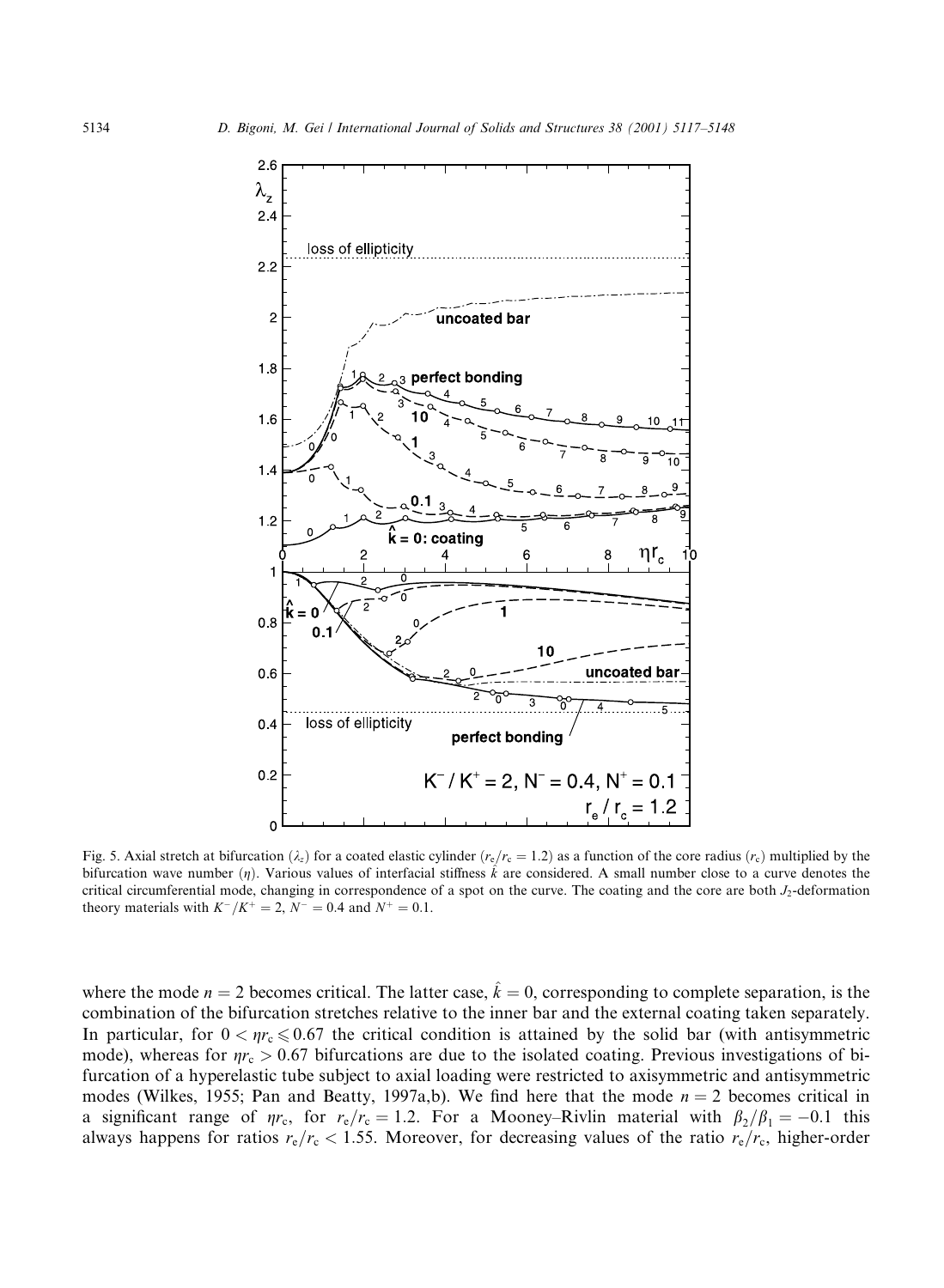

Fig. 6. Axial stretch at bifurcation  $(\lambda_z)$  for a coated elastic cylinder  $(r_e/r_e = 1.2)$  as a function of the core radius  $(r_c)$  multiplied by the bifurcation wave number  $(\eta)$ . Various values of interfacial stiffness  $\hat{k}$  are considered. A small number close to a curve denotes the critical circumferential mode, changing in correspondence of a spot on the curve. The coating and the core are both J<sub>2</sub>-deformation theory materials with  $K^-/K^+ = 0.5$ ,  $N^- = 0.1$  and  $N^+ = 0.4$ . (a)  $\eta r_c \le 10$ . (b)  $\eta r_c \le 40$ .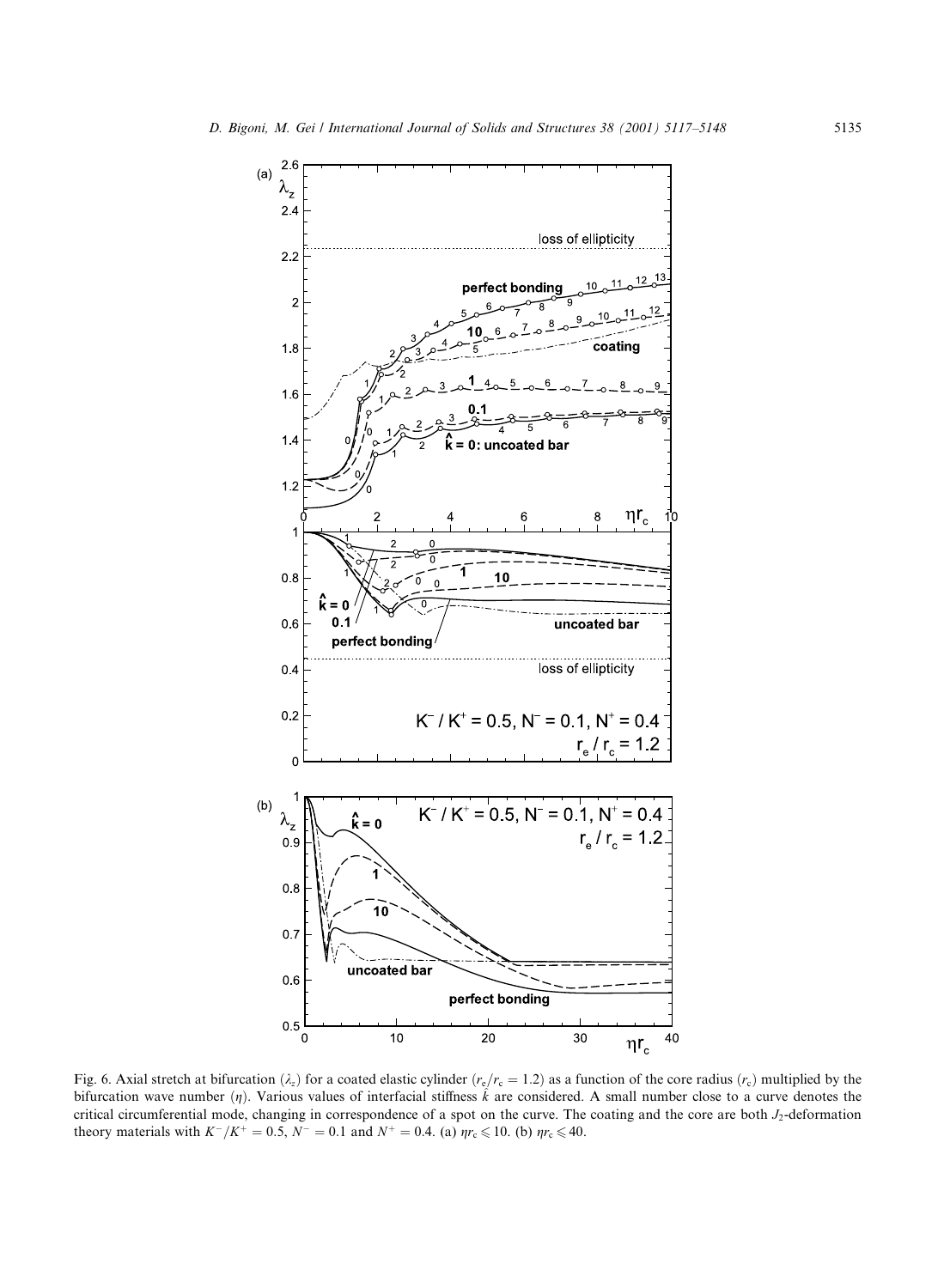

Fig. 7. Axial stretch at bifurcation  $(\lambda_z)$  for an elastic cylinder embedded in an infinite elastic matrix as a function of the core radius  $(r_c)$ multiplied by the bifurcation wave number  $(\eta)$ . Various values of interfacial stiffness  $\hat{k}$  are considered. A small number close to a curve denotes the critical circumferential mode, changing in correspondence of a spot on the curve. The coating and the matrix are both  $J_2$ -deformation theory materials with  $K^-/K^+ = 2$ ,  $N^- = 0.4$  and  $N^+ = 0.1$ .

circumferential modes become available; for instance, the mode  $n = 3$  starts to be critical for an elastic tube with  $r_{\rm e}/r_{\rm c} < 1.14$ .

The situation where the coating is stiffer than the core  $(\mu^-/\mu^+ = 0.1)$  is reported in Fig. 2(b). Here the bifurcation behaviour is strongly conditioned by the external coating and the critical stretches referred to the two limiting cases of perfect bonding and complete separation set a narrow zone in which all curves lie. In contrast to Fig. 2(a), all curves in Fig. 2(b) exhibit a range where the circumferential mode  $n = 2$  is critical. For perfectly bonded interface, the curve  $r_e/r_c = 1.2$  of Fig. 1(b) is recovered while, for  $k = 0$ , the same results reported in Fig. 2(a) are obtained. Similarly to the part (a) of this figure, the bifurcation stretches of the inner bar are plotted for comparison (labelled as 'uncoated bar'). A calculation of the total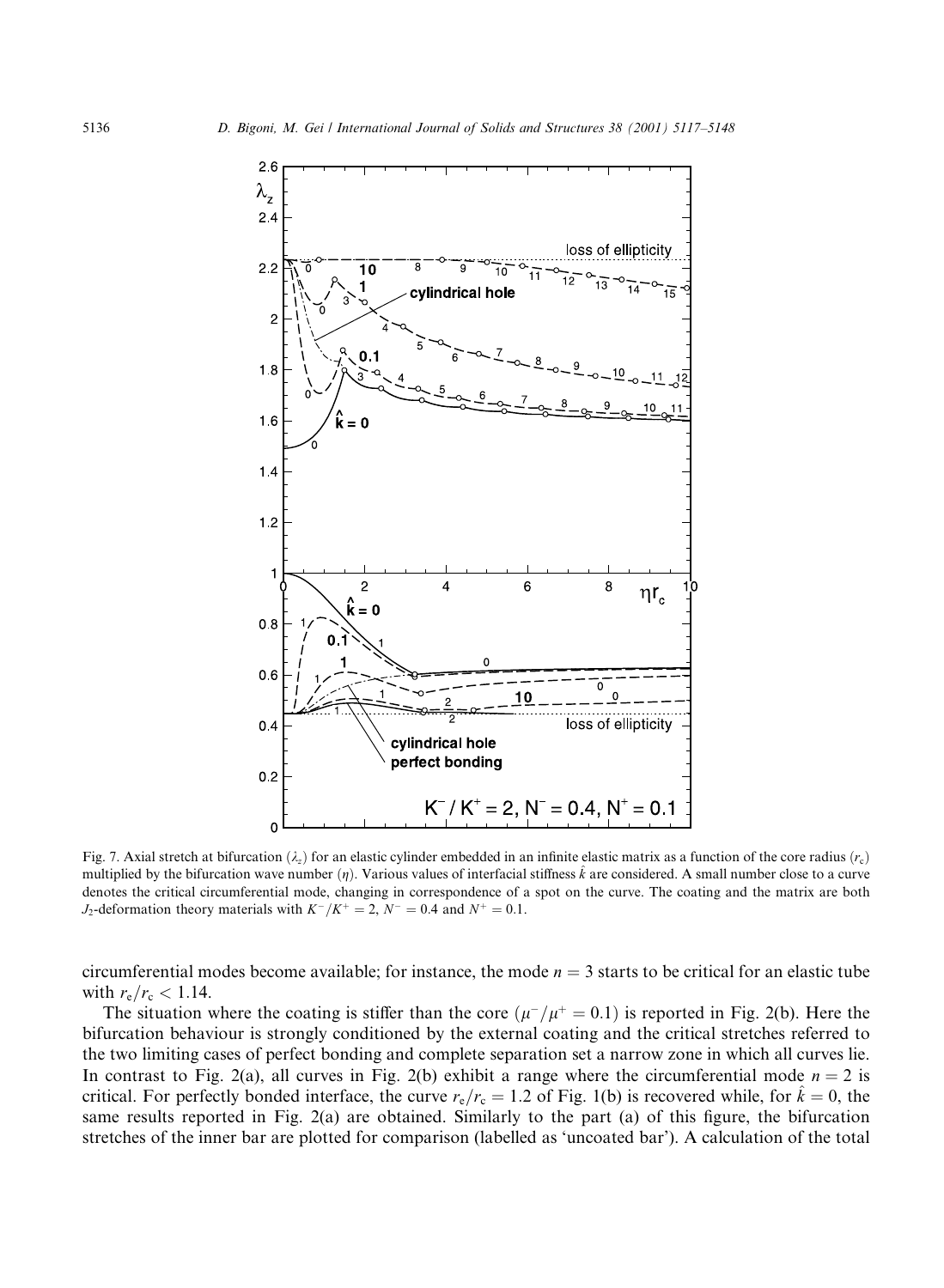

Fig. 8. Axial stretch at bifurcation  $(\lambda_z)$  for an elastic cylinder embedded in an infinite elastic matrix as a function of the core radius  $(r_c)$ multiplied by the bifurcation wave number ( $\eta$ ). Various values of interfacial stiffness  $\hat{k}$  are considered. A small number close to a curve denotes the critical circumferential mode, changing in correspondence of a spot on the curve. The coating and the matrix are both  $J_2$ -deformation theory materials with  $K^-/K^+ = 0.5$ ,  $N^- = 0.1$  and  $N^+ = 0.4$ .

axial loads relative to the cases of perfect bonding and isolated core reveals that the total load at bifurcation of the coated bar is always higher than that of the inner bar for all longitudinal modes. At  $\eta r_c \approx 6$  the ratio between these total loads approaches a minimum, equal to 1.46.

It is clear from Fig. 2 that at low values of  $\eta r_c$  (high longitudinal wavelengths) the bifurcation behaviour of the structure is controlled by the core, while for higher values of  $\eta r_c$  the coating dominates the behaviour. This trend becomes more evident as the interfacial stiffness decreases.

A general conclusion already emerges from Fig. 2. Generally, a decrease in the interfacial stiffness yields a pronounced increase in critical stretch and, in a sense, the interfacial compliance produces curves 'intermediate' to the perfectly bonded and complete separation cases.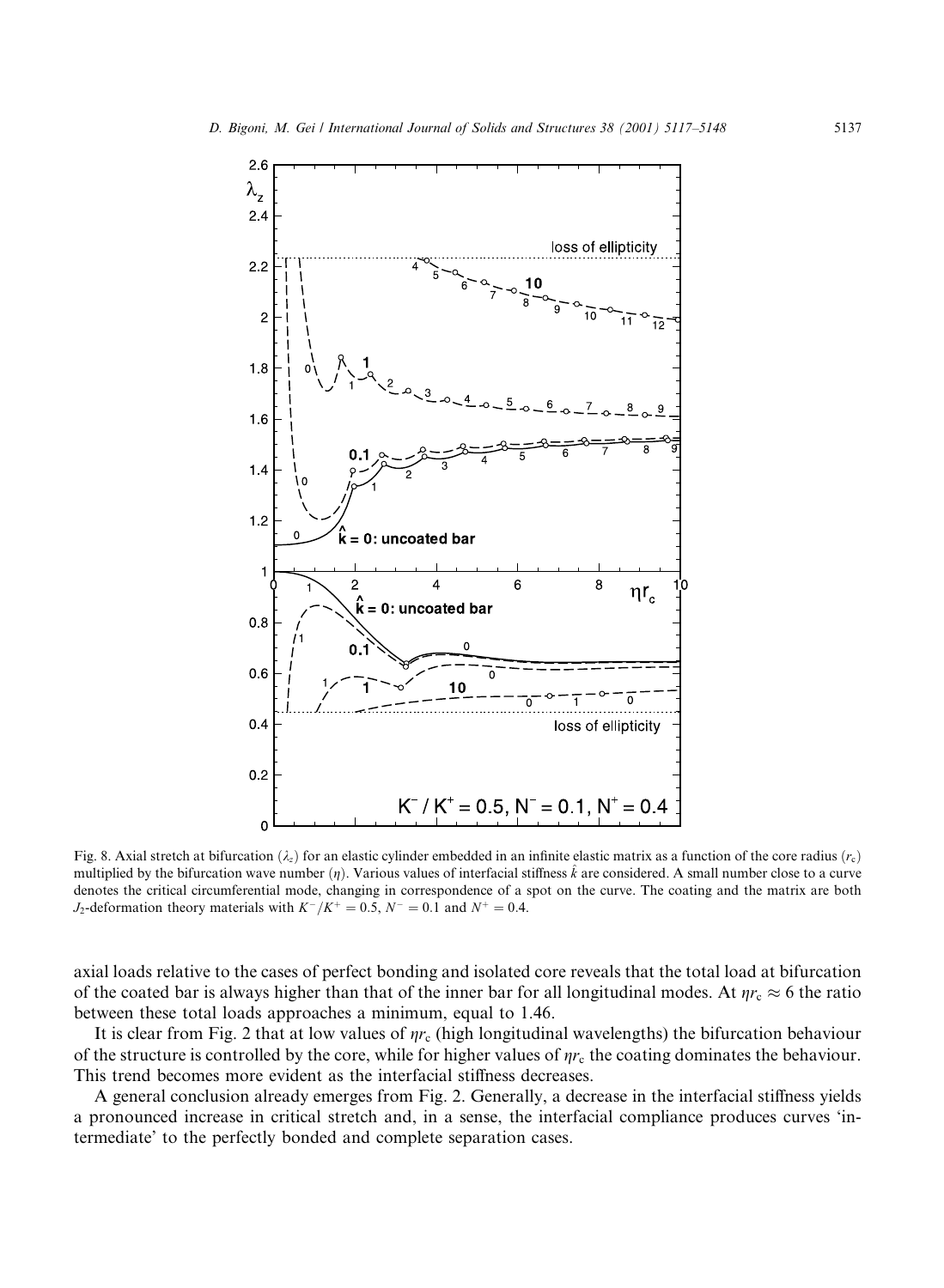Fig. 3 is relative to the case in which the coating becomes infinitely thick, representative of a fiber embedded in a matrix. In part (a) of the figure the inner core is stiffer than the matrix  $(\mu^-/\mu^+ = 10)$  and the bifurcation behaviour of the structure is dominated by the stiffer material for all values of interfacial stiffness. Only antisymmetric and axisymmetric modes are involved in all cases. The transition between them occurs always when  $\eta r_c > 10$ . For non-vanishing interfacial stiffness, a dominant wavelength can be recognized, corresponding to a buckling-like mode of the inner cylinder. Moreover, with the exception of the complete separation case  $k = 0$ , the limit  $\eta r_c \rightarrow 0$  can be viewed as the vanishing of the radius of the bar. This corresponds to a situation where an infinite layer is compressed at its opposite faces, a case in which bifurcation is not found. For this reason, all curves of Fig. 3 with  $k \neq 0$  approach the infinite compression limit  $\lambda_z = 0$  when  $\eta r_c \rightarrow 0$ .

In the case of complete separation between fiber and matrix  $(k = 0)$ , critical stretches are those relative to the bar for  $\eta r_c \le 10.30$  (antisymmetric mode) and for  $\eta r_c > 14.27$  (axisymmetric mode, labelled as '0(b)' in the particular of Fig. 3(a)). For  $10.30 < \eta r_c \le 14.27$  the matrix with the cylindrical hole sets the critical stretch for bifurcation with an axisymmetric mode (labelled as  $(0$ (ch)'). Note that the entire curve relative to a cylindrical hole in a matrix is also reported in the figure. Another interesting detail is that the curve relative to the case of perfectly bonded interface approaches the interfacial instability,  $\lambda_z \approx 0.392$ , in the small wavelength limit  $\eta r_c \to \infty$ , while the other curves tend to the surface instability of the cylindrical core.

The bifurcation behaviour of a soft bar embedded in a stiffer matrix is reported in Fig. 3(b). The interfacial compliance plays here an important role, particularly at high longitudinal wavelengths. For sufficiently small values of k a dominant wavelength develops as in Fig. 3(a), but for stiff interfaces this does not occur. When the two bodies are completely separated the critical stretches of Fig. 3(a) are recovered.

## 4.2. J<sub>2</sub>-deformation theory of plasticity

As will become evident soon, the behaviour for  $J_2$ -deformation theory of plasticity turns out to be much more complicated than for the Mooney–Rivlin case. In particular, the constitutive assumptions of the  $J_2$ deformation theory of plasticity allow the possibility of a variety of bifurcation modes, including necking in tension and loss of ellipticity in tension and compression. Within the elliptic region, in which diffuse bifurcation modes are sought, and with the restrictions on the hardening exponent N  $(0 < N \le 1)$ , the regime is always (EC). The uniaxial stress-strain law is  $\sigma = K \epsilon_{\rm e}^{N-1} \ln \lambda_z$ . Loss of ellipticity occurs at (EC)/H boundary at a strain level corresponding to values of  $\lambda_z$  satisfying

$$
\left(\frac{3\ln\lambda_z}{3N+1}\right)^2 = \frac{6\ln\lambda_z}{3N+1}\frac{\lambda_z^3+1}{\lambda_z^3-1} - 1, \qquad \left|\frac{\ln\lambda_z}{3N+1}\right| > \frac{1}{3}.\tag{71}
$$

Only two values of N will be considered, namely, 0.1 and 0.4. For  $N = 0.1$  loss of ellipticity occurs at  $\lambda_z \approx 0.448$  in compression and  $\lambda_z \approx 2.234$  in tension, while for  $N = 0.4$  it occurs at  $\lambda_z \approx 0.337$  and  $\lambda_z \approx 2.972$ . Failure of ellipticity will be denoted by a dotted, horizontal line in all following figures.

Fig. 4 has been reported by way of illustration. It pertains to the case of an isolated elastic cylinder with  $N = 0.1$  and  $N = 0.4$ . In the latter case, the complete curves of critical stretch for bifurcation have been reported, for different modes *n* ranging between  $n = 0$  and  $n = 11$ . The dashed parts of the curves are not attainable in a continuous deformation path starting from an unloaded configuration. In the former case,  $N = 0.1$ , only the critical curves have been reported.

Let us focus on the  $N = 0.4$  case, starting from the behaviour in compression. Critical stretches correspond to the antisymmetric mode at high longitudinal wavelengths ( $\eta r_c < 3.78$ ) and to the axisymmetric mode for  $\eta r_c \ge 4.53$ . There is also a small range where the mode  $n = 2$  becomes critical. As expected,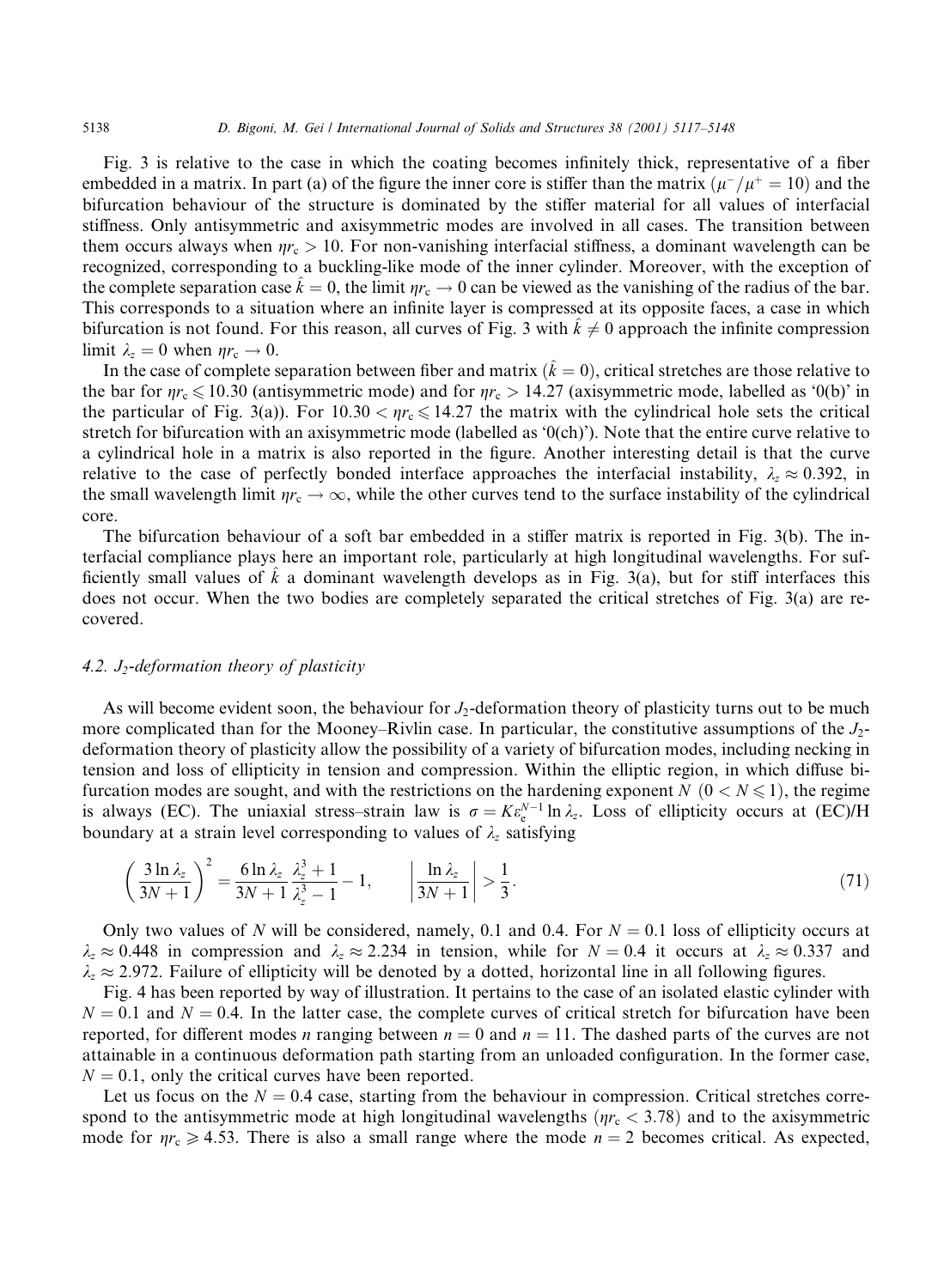5139

bifurcation occurs at  $\lambda_z = 1$ , corresponding to  $\sigma = 0$ , in the long wavelength limit  $\eta r_c = 0$ . Close to  $\eta r_c = 0$ the cylinder bifurcates in an Euler buckling mode. In the short longitudinal wavelength limit a surface instability corresponding to an incremental plane strain mode (similar to that observed for the Mooney–Rivlin material) is found at  $\lambda_z \approx 0.572$ . With a generic N the critical stretches in tension and compression are, for surface instability, the solutions of the equation (Bassani et al., 1980; Hutchinson and Tvergaard, 1980)

$$
3(1 - \lambda_7^{-3/2}) \ln \lambda_z = 3N + 1. \tag{72}
$$

Let us now analyze tension. Here all circumferential modes are involved in giving the critical stretch in some range. In particular, for  $\eta r_c = 0$  the condition for the necking instability is recovered. This occurs at the maximum load point, when the true stress  $\sigma$  equals the tangent modulus  $3\mu_1$  yielding  $\lambda_z = \exp(N)$  for the  $J_2$ deformation theory solid. The axisymmetric mode dominates in the range of  $\eta r_c$  between 0 and approximately 1.63, after which the mode  $n = 1$  prevails. If we continue to follow the curve corresponding to the axisymmetric mode  $n = 0$ , we find that the critical stretch increases and approaches, for high longitudinal frequencies  $\eta r_c \to \infty$ , the surface instability limit corresponding to the root of Eq. (72) in tension (for  $N = 0.4$  this is  $\lambda_z \approx 2.614$ ). This occurs with all individual curves relative to the different modes n. However, the global bifurcation behaviour is determined by the lower envelope of these curves. In this way, the actual small-wavelength bifurcation limit reached by the bar in tension is not an incremental plane strain field, rather, it involves a circumferential wave mode (Hutchinson and Tvergaard, 1980). This occurs at  $\lambda_z \approx 2.14$ (for  $N = 0.4$ ) and corresponds to the 'orange peel' pattern experimentally observed by Rittel and Roman (1989), Rittel (1990) and Rittel et al. (1991).

The case  $N = 0.1$  is similar to the case  $N = 0.4$ , with the difference, in compression, that only antisymmetric and axisymmetric modes set the critical stretches. From Eq. (72) the surface instability limit in compression corresponds to  $\lambda_z \approx 0.638$ , while the curve of bifurcation tends to the value  $\lambda_z \approx 1.56$  in tension.

Figs. 5 and 6 pertain to the coated cylinder, with  $r_e/r_c = 1.2$ . This is investigated for various values of interfacial stiffness k. Solutions relative to the isolated coating and core are reported in both figures, for comparison.

The results reported in Fig. 5 are relative to  $K^-/K^+ = 2$ ,  $N^- = 0.4$  and  $N^+ = 0.1$ , so that the coating is weaker than the core. Let us focus first on the behaviour in compression and follow the curves with increasing k. In the case of complete separation  $(k = 0)$ , the bifurcation stretches are always set by the coating. For  $\eta r_c < 0.76$  the critical mode is the antisymmetric, while for  $0.76 \le \eta r_c < 2.35$  and  $\eta r_c > 2.35$ the critical modes are  $n = 2$  and  $n = 0$ , respectively. The curves relative to  $k = 0.1$ ,  $k = 1$  and  $k = 10$  exhibit the same succession of critical circumferential modes and their overall trend is similar to that reported in Fig. 2 for the Mooney–Rivlin material. In particular, for high longitudinal wavelengths, the coated cylinder follows the behaviour of the inner bar, whereas the coating dictates the bifurcations in the short wavelengths range. Moreover, all curves in the figure (with the exception of the case 'uncoated bar') approach the surface instability limit of the external coating,  $\lambda_z \approx 0.638$ , as  $\eta_r \to \infty$ . For a perfectly bonded interface, the antisymmetric mode prevails when  $\eta r_c < 3.22$ , then the mode  $n = 2$  becomes critical, for  $3.22 \le \eta r_c < 5.16$ . In the range  $5.16 \le \eta r_c < 12.75$ , eight modes follow one upon the other, i.e.  $n = 0, 3, 0, 4$ , 5, 6, 7, 8 (the latter two modes fall outside the range of the figure). The mode for  $\eta r_c = 10$  is  $n = 5$ . The curve attains a minimum outside the range of the figure, at  $\eta r_c \approx 11.34$  ( $\lambda_z \approx 0.479$ , greater than the loss of ellipticity of the coating). Moreover, for  $\eta r_c \ge 12.75$  the axisymmetric mode prevails again, approaching the surface instability ( $\lambda_z \approx 0.638$ ) as the other cases do. Further analyses (not reported) show that this particular trend becomes more evident as the ratio  $N^{-}/N^{+}$  increases.

In the tension range, all curves show the typical behaviour described for the cylindrical bar, i.e. the critical circumferential mode increases with a regular succession as  $\eta r_c$  increases. A necking-type instability at  $\eta r_c = 0$  involving core and coating is met at a strain level corresponding to  $\lambda_z \approx 1.390$ , independently of the value of interfacial stiffness  $\hat{k}$ . When the interfacial compliance becomes high, the curve of the isolated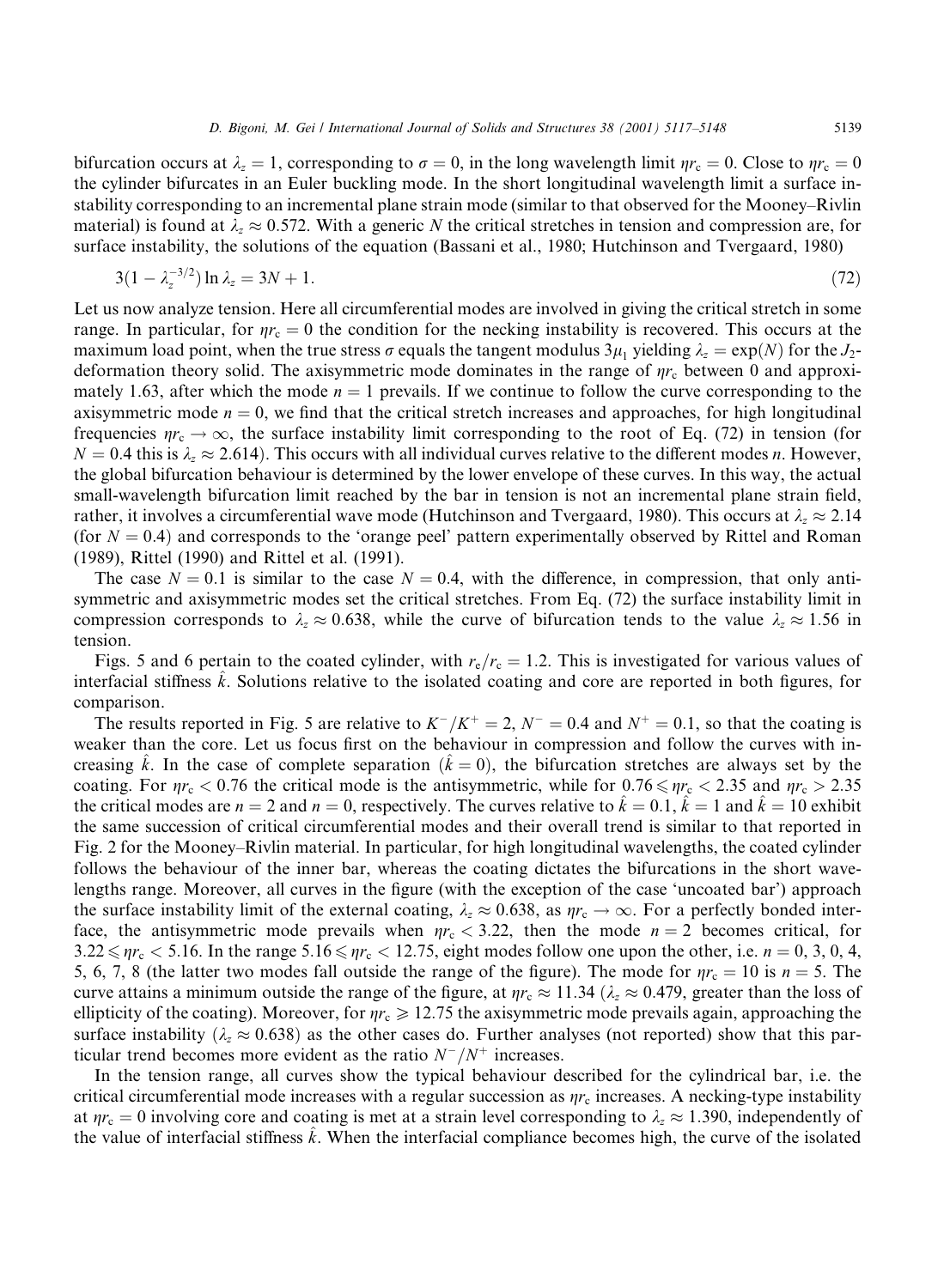coating is approached. This curve sets the lower bifurcation stretch in the case of complete separation between core and coating. All curves approach the surface instability limit for the coating ( $\lambda_z \approx 1.56$ ) as  $\eta r_c \to \infty$ . The bifurcation stretches of the uncoated bar ( $N^- = 0.4$ ) are plotted for comparison. These closely follow the curve relative to the perfectly bonded interface (at least for  $\eta r_c < 4.5$ ) in compression, whereas in tension there is a remarkable gap between the two curves when  $\eta r_c \rightarrow 0$  and for short longtudinal wavelengths. However, the total load at necking for the coated structure is approximately 1.21 times greater than that for the uncoated bar, while the same ratio falls to 1.03 for the surface instability limit. It is clear from Fig. 5 that an increase in the interfacial compliance precipitates the solution on the case corresponding to the isolated coating, i.e. to the case pertaining to a hollow cylinder.

Fig. 6 refers to a situation where the coating is stiffer than the core, with constitutive parameters  $K^-/K^+ = 0.5$ ,  $N^- = 0.1$  and  $N^+ = 0.4$ . In compression, now, the isolated coating does not dominates bifurcation for all values of  $\eta r_c$  when  $\ddot{k} = 0$ , but for  $\eta r_c < 1.24$  and for  $\eta r_c > 22.38$  the core bifurcates at lower stress than the coating. Indeed, at high longitudinal wavelengths the core  $(N^- = 0.1)$  attains the limit  $\lambda_z \approx 0.638$ , whereas the coating ( $N^+ = 0.4$ ) tends to  $\lambda_z \approx 0.572$ . In Fig. 6(b) the situation for  $\eta r_c$  up to 40 is reported, to show how the curves behave after the cross point at  $\eta r_c \approx 22.38$ ,  $\lambda_z \approx 0.641$ . Beyond it, the curves relative to  $\hat{k} = 1$  and  $\hat{k} = 10$  attain a minimum and then tend to the surface instability of the core, while in the perfect bonding case the surface instability of the coating is approached. It may also be important to note that, differently from Fig. 5, the critical circumferential modes for  $\hat{k} = 10$  and perfect bonding are  $n = 1$  and  $n = 0$  only. In the part of Fig. 6(a) pertaining to tension, the stretch at which necking occurs is  $\lambda_z \approx 1.229$ , a value intermediate between the isolated coating and the uncoated bar. Here the core sets the minimum stretch at bifurcation in the case of complete separation. Curves relative to the perfect bonding and to  $\hat{k} = 10$  intersect the curve relative to the core at  $\eta r_c \approx 2.52$  and  $\eta r_c \approx 2.77$ , respectively.

In all cases, the critical curve is the envelope of several circumferential modes that follow one upon the other as  $\eta r_c$  increases. In the high longitudinal frequency limit  $\eta r_c \to \infty$ , curves relative to compliant interfaces approach to the critical value of the uncoated bar ( $\lambda_z \approx 1.56$ ), whereas the limit set by the external coating ( $\lambda_z \approx 2.14$ ) is reached in the perfect bonding case.

Figs. 7 and 8 are relative to the elastic cylinder embedded in an infinite elastic matrix. The core is stiffer than the external medium  $(K^-/K^+ = 2, N^- = 0.4$  and  $N^+ = 0.1)$  in Fig. 7, whereas the opposite situation occurs in the case of Fig. 8, where  $K^{-}/K^{+} = 0.5$ ,  $N^{-} = 0.1$  and  $N^{+} = 0.4$ .

In the part of Fig. 7 relative to compression, the effect of the interfacial compliance is strong, particularly at low values of  $\eta r_c$ , where a dominant longitudinal wavelength comes into play as the interfacial stiffness decreases. This corresponds to a buckling-like mode for the core. When  $k = 0$  the bifurcation stretch is set by the inner bar for  $\eta r_c \leqslant 3.23$  ( $n = 1$ ) and by the matrix with a cylindrical hole for  $\eta r_c > 3.23$ . The whole curve for this case, which always coincides with the axisymmetric case, is reported in the figure. At  $\eta r_c = 0$ all curves with  $k \neq 0$  approach the loss of ellipticity limit of the matrix,  $\lambda_z \approx 0.448$ . The same feature occurs also in tension, where the matrix approaches the (EC)/H boundary at  $\lambda_z \approx 2.234$ . In this part of the diagram, the axisymmetric mode is always the first available at low values of  $\eta r_c$ . This is immediately followed by  $n = 3$  for  $\hat{k} = 0, 0.1, 1$  and by  $n = 8$  for  $\hat{k} = 10$ . In the latter case, the mode  $n = 8$  is very close to the loss of ellipticity threshold in the range  $0.87 < \eta r_c < 3.5$ . In all four cases, the critical circumferential mode *n* increases regularly as  $\eta r_c$  increases, approaching the surface instability limit of the matrix,  $\lambda_z \approx 1.56$ . When the fiber and the matrix are perfectly bonded, diffuse bifurcations occur only in compression for  $\eta r_c < 5.66$ , involving modes  $n = 1$  and  $n = 2$ . Beyond  $\eta r_c = 5.66$  strain localization terminates the homogeneous response of the structure. In tension this phenomenon always precedes diffuse modes so that the curve relative to perfect bonding is not reported.

In Fig. 8, the case  $k = 0$  always corresponds to bifurcation stretches of the uncoated bar. For low values of  $\eta r_c$  loss of ellipticity in the matrix precedes diffuse bifurcation modes for every value of interfacial compliance. In compression, only axisymmetric and antisymmetric modes are involved.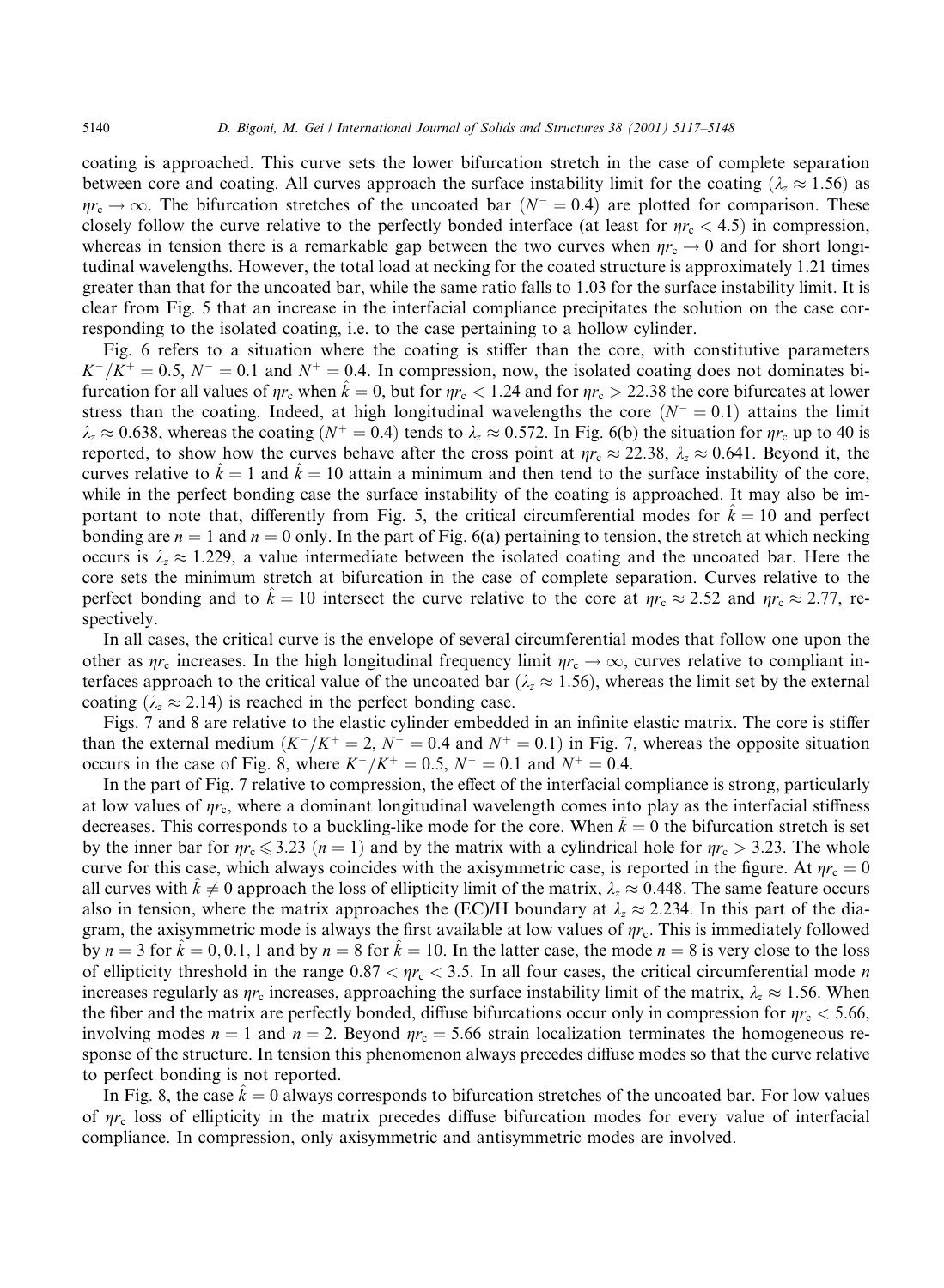# **5. Conclusions**

A specific bifurcation problem in velocities has been analyzed, namely, a coated elastic cylinder of circular cross section, subject to uniform stretch with one Eulerian axis coaxial to the axis of cylinder. Effects of several features have been explored, as related to:

- complexity of constitutive equations;
- sign of the current stress (tensile or compressive);
- presence of imperfect bonding at the interface;
- relative (to the core diameter and stiffness) thickness and stiffness of the coating.

All the above features have been found to play important roles in determining the bifurcation thresholds and modes. Particularly for the case of  $J_2$ -deformation theory material, the bifurcation modes describe rich geometrical patterns, comprised shear banding, surface and interfacial instabilities, Euler buckling, and high frequency azimuthal modes. From experimental point of view, a variety of modes in axially-loaded structures are known to occur, including parallel wrinkles and 'orange-peel' in metal bars (Rittel, 1990; Rittel et al., 1991), buckled modes, shear bands and microcracks of anodic coatings on aluminium substrates (Block, 1970; Mehdizadeh and Block, 1972), axisymmetric patterns in silicone–rubber cylindrical shells with foam cores (Karam and Gibson, 1995), surface exfoliations in boreholes (Vardoulakis and Sulem, 1995), short wavelength patterns in steel tubes filled with aluminium foam (Seitzberger et al., 1997) Results of this article suggest that the combined effect of geometry, interfacial conditions and complexity of constitutive laws may describe the above-mentioned bifurcation patterns.

#### Acknowledgements

D.B. gratefully acknowledges financial support of Italian CNR (Contr. n. 97.00466.CT11). M.G. thanks support from University of Trento, Trento, Italy.

#### Appendix A. Model of interface

We consider two continuous bodies (denoted by indices  $+$  and  $-$ ) that, in the reference configuration, are in contact through an orientable and smooth surface  $\mathcal{E}$  (Fig. 9). Material points in the Euclidean threedimensional space are labelled by  $x_0$ , so that the current configurations of the two bodies are defined by the deformations

$$
\chi^+ : \mathscr{B}_0^+ \to \mathscr{B}^+, \quad \mathbf{x}^+ = \chi^+ (\mathbf{x}_0^+), \qquad \chi^- : \mathscr{B}_0^- \to \mathscr{B}^-, \quad \mathbf{x}^- = \chi^- (\mathbf{x}_0^-). \tag{A.1}
$$

Let us assume, for the moment, that the two bodies separate during deformation. The contact area  $\mathcal E$  splits into two current areas  $\xi^+$  and  $\xi^-$ . In particular, let us consider two spatial points  $\mathbf{x}^+ \in \xi^+$  and  $\mathbf{x}^- \in \xi^$ corresponding to the same material point  $x_0^+ = x_0^- \in \mathcal{Z}$ . At these points, the outward normals and the area elements will be different in general. The Nanson's formula implies

$$
\mathbf{n}_0^- \, \mathrm{d}a_0 = J_-^{-1} (\mathbf{F}^-)^T \mathbf{n}^- \, \mathrm{d}a^- = -J_+^{-1} (\mathbf{F}^+)^T \mathbf{n}^+ \, \mathrm{d}a^+, \tag{A.2}
$$

where  $da_0$  and  $\mathbf{n}_0^-$  are the area element and the unit normal to  $\mathcal{E}^-$  (directed away from -) in the reference configuration. The unit vectors  $n^+$  and  $n^-$  are the unit outward normals to surfaces  $\xi^+$  and  $\xi^-$ , so that  $n^$ and  $\mathbf{n}^+$  map back to  $\mathbf{n}_0^-$  and  $\mathbf{n}_0^+ = -\mathbf{n}_0^-$  in the reference configuration.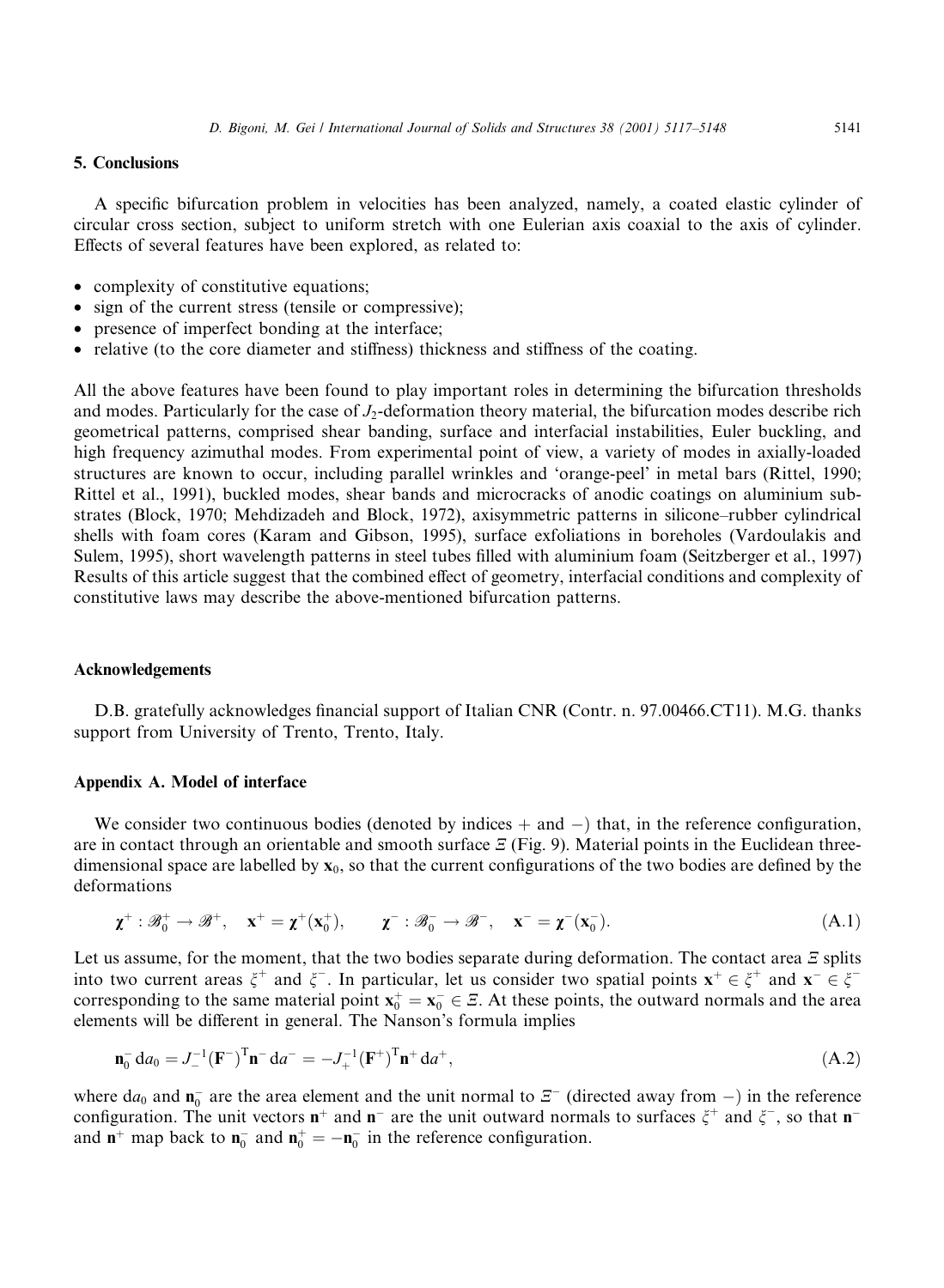

Fig. 9. Kinematics of finite deformation of two bodies in contact in the reference configuration through a linear interface.

We assume that the two surfaces  $\xi^+$  and  $\xi^-$  are connected with some material able to transmit forces, such as a glue. Therefore, we assume that, with reference to the above two points, the resultant forces are equal and opposite, and then

$$
\mathbf{T}^+\mathbf{n}^+d a^+ = -\mathbf{T}^-\mathbf{n}^-d a^-, \tag{A.3}
$$

and in terms of the first Piola–Kirchhoff stress tensor S:

$$
\mathbf{S}^+\mathbf{n}_0^+ = -\mathbf{S}^-\mathbf{n}_0^-, \tag{A.4}
$$

where putting  $\mathbf{e}_r = \mathbf{n}_0^- = -\mathbf{n}_0^+$  and taking the material time derivative, Eq. (4) is obtained. Moreover, we introduce a constitutive equation for the interface where the resultant force at the two corresponding points is related to the distance between these points:

$$
\mathbf{S}^{-} \mathbf{n}_{0}^{-} = k(\mathbf{u}^{+} - \mathbf{u}^{-}),\tag{A.5}
$$

which, taking the material time derivative (with  $\mathbf{e}_r = \mathbf{n}_0^- = -\mathbf{n}_0^+$ ) and using Eq. (4), becomes Eq. (6). Parameter k has dimension [stress/length] and represents a strictly positive interfacial stiffness, assumed constant for simplicity. It should be noted that Eq.  $(A.5)$  implies that the stress transmitted across the interface vanishes when the jump in displacement is null. Moreover, the two limit cases  $k = 0$  and  $k \to \infty$ describe the two relevant situations of perfect separation and perfectly bonded interface, respectively. The constitutive equation (A.5) must satisfy two essential requisites:

- it must be invariant with respect to the permutation  $+ \leftrightarrow -$ ;
- it must satisfy the principle of material frame indifference.

The first requirement is evidently met, because a permutation  $+$  and  $-$  gives

$$
\mathbf{S}^+ \mathbf{n}_0^+ = -k(\mathbf{u}^+ - \mathbf{u}^-),\tag{A.6}
$$

which is fully consistent with Eq.  $(A.4)$ .

The second requirement needs more attention, and will be explained assuming, for the moment, a more complicated form of Eq. (A.5) where k is replaced by a second-order constitutive tensor **K** 

$$
\mathbf{S}^{-} \mathbf{n}_{0}^{-} = \mathbf{K} (\mathbf{u}^{+} - \mathbf{u}^{-}). \tag{A.7}
$$

Let us consider two motions  $\chi(\mathbf{x}_0, t)$  and  $\chi^*(\mathbf{x}_0, t)$  related by a change in observer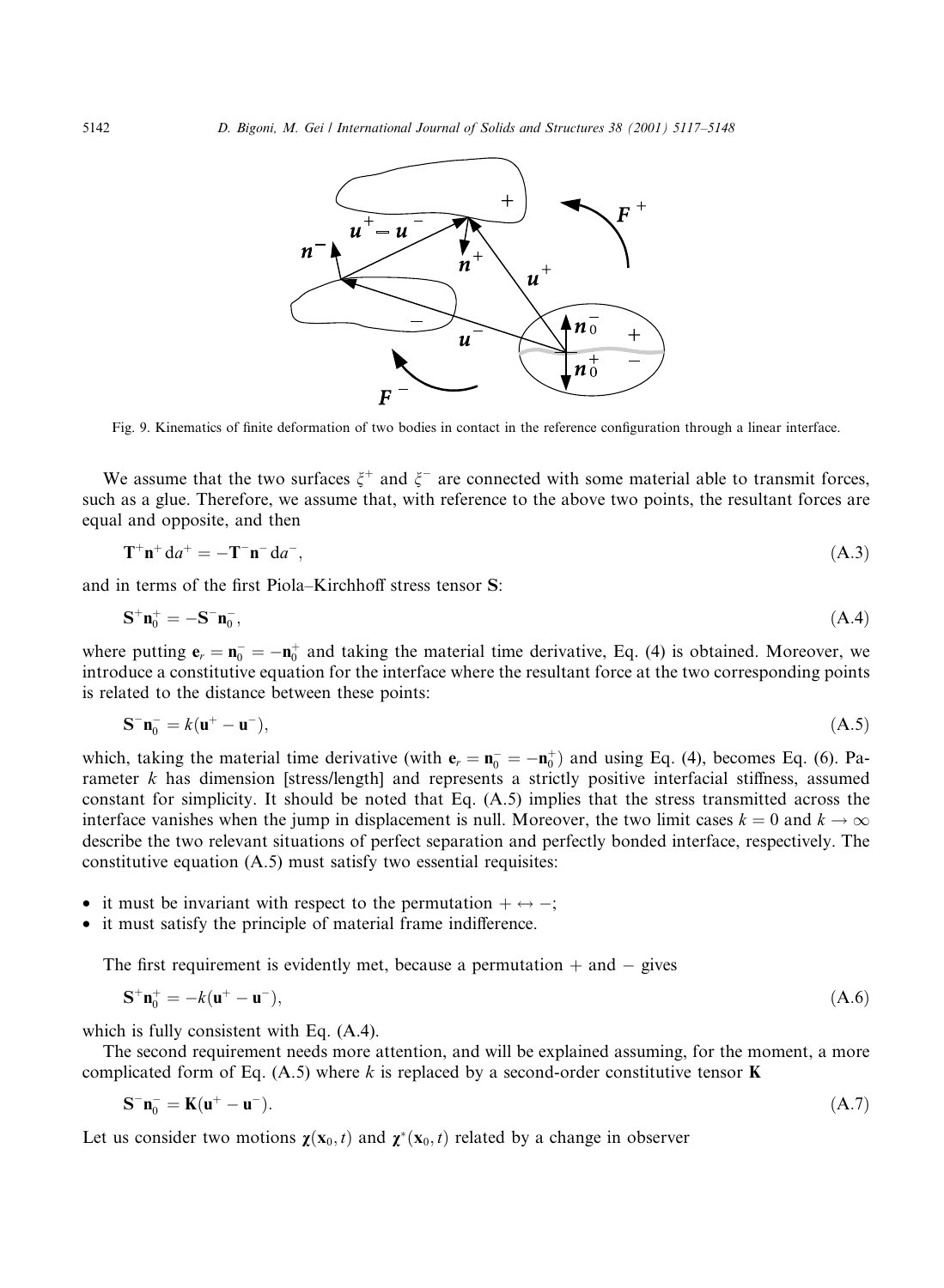5143

$$
\mathbf{x}^* = \mathbf{q}(t) + \mathbf{Q}(t)(\mathbf{x} - \mathbf{o}),\tag{A.8}
$$

where  $q(t)$ , o and  $Q(t)$  are two points and a rotation, respectively. From Eq. (A.8) the transformation laws can be obtained for first Piola–Kirchhoff stress S, unit normal  $n_0$  and difference in displacements between any two points  $\mathbf{u}(\mathbf{x}_0^a, t) - \mathbf{u}(\mathbf{x}_0^b, t)$ :

$$
\mathbf{S}^* = \mathbf{Q}\mathbf{S},\tag{A.9a}
$$

$$
\mathbf{n}_0^* = \mathbf{n}_0,\tag{A.9b}
$$

$$
\mathbf{u}^*(\mathbf{x}_0^a, t) - \mathbf{u}^*(\mathbf{x}_0^b, t) + \mathbf{x}_0^b - \mathbf{x}_0^a = \mathbf{Q}[\mathbf{u}(\mathbf{x}_0^b, t) - \mathbf{u}(\mathbf{x}_0^a, t) + \mathbf{x}_0^b - \mathbf{x}_0^a].
$$
\n(A.9c)

For points on the interface  $\mathbf{x}_0^a = \mathbf{x}_0^b = \mathbf{x}_0$ , (A.9c) becomes

$$
\mathbf{u}^+ - \mathbf{u}^-)^* = \mathbf{Q}(\mathbf{u}^+ - \mathbf{u}^-),\tag{A.10}
$$

and therefore the requirement that the *interfacial response be independent of the observer* implies the following transformation rule for the interfacial stiffness tensor **K**:

$$
\mathbf{K}^* = \mathbf{Q} \mathbf{K} \mathbf{Q}^{\mathrm{T}}.
$$
 (A.11)

Obviously, Eq. (A.11) is satisfied in the simple situation Eq. (A.5), where  $K = kI$ .

More generally, using Eq.  $(A.7)$  instead of Eq.  $(A.5)$  to obtain the incremental interfacial constitutive equations, we get

$$
\mathbf{S}^-\mathbf{n}_0^- = \mathbf{K}(\mathbf{u}^+ - \mathbf{u}^-) + \mathbf{K}(\mathbf{v}^+ - \mathbf{v}^-). \tag{A.12}
$$

In the case investigated in this paper, as well as in (Bigoni et al., 1997), the transversal stress in the fundamental path is null, so that  $\mathbf{u}^+ - \mathbf{u}^- = 0$  and thus Eq. (A.12) simplifies to

$$
\dot{\mathbf{S}}^-\mathbf{n}_0^- = \mathbf{K}(\mathbf{v}^+ - \mathbf{v}^-),\tag{A.13}
$$

which is the interfacial constitutive law employed by Bigoni et al. (1997).

If the two surfaces do not separate, a unilateral contact condition should be imposed at  $\Xi$  to prohibit interpenetration of the two bodies in contact. This yields nonlinear incremental equations. In the problem analyzed in the present paper, the rate equations (6) are employed to hold incrementally from a state in which  $u^+ - u^- = 0$ . Therefore, in the interest of simplicity, interpenetration may be admitted as an approximation, which might be physically motivated by a non-zero initial thickness of the interface.

# Appendix B. Incremental constitutive law

Taking the material time derivative of Eq. (13), we obtain

$$
\dot{\mathbf{T}} = -\dot{\pi}\mathbf{I} + \alpha_1 \dot{\mathbf{B}} + \alpha_{-1} (\mathbf{B}^{-1})^* + \dot{\alpha}_1 \mathbf{B} + \dot{\alpha}_{-1} \mathbf{B}^{-1},
$$
\n(B.1)

where

 $\overline{a}$ 

$$
\dot{\mathbf{B}} = \mathbf{L}\mathbf{B} + \mathbf{B}\mathbf{L}^{\mathrm{T}},\tag{B.2a}
$$

$$
(\mathbf{B}^{-1})^{\cdot} = -(\mathbf{B}^{-1}\mathbf{L} + \mathbf{L}^{\mathrm{T}}\mathbf{B}^{-1}).
$$
\n(B.2b)

Using the definition of Jaumann derivative

$$
\overset{\vee}{\mathbf{T}} = \dot{\mathbf{T}} - \mathbf{W}\mathbf{T} + \mathbf{T}\mathbf{W}.
$$

where  $W$  is the spin, it follows that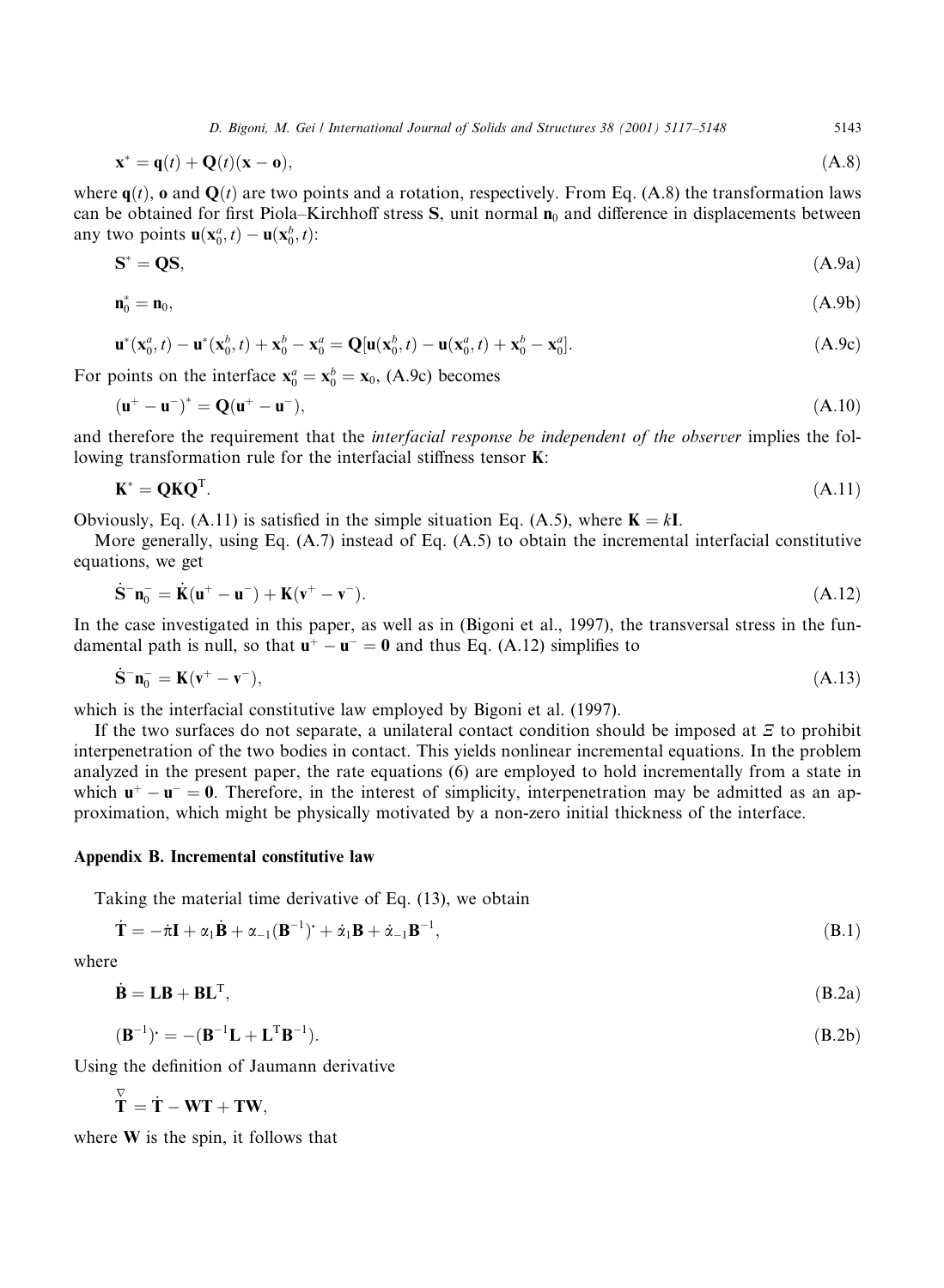$$
\overline{\mathbf{T}} = -\dot{\pi}\mathbf{I} + \alpha_1(\mathbf{B}\mathbf{D} + \mathbf{D}\mathbf{B}) - \alpha_{-1}(\mathbf{B}^{-1}\mathbf{D} + \mathbf{D}\mathbf{B}^{-1}) + \dot{\alpha}_1\mathbf{B} + \dot{\alpha}_{-1}\mathbf{B}^{-1}.
$$
\n(B.3)

Employing the identity  $\overline{p}$  = tr  $\dot{T}/3$ , the Lagrange multiplier  $\dot{\pi}$  can be eliminated, then

$$
\check{\mathbf{T}} = \check{p}\mathbf{I} + \alpha_1 (\mathbf{B} \mathbf{D} + \mathbf{D} \mathbf{B})_{\text{dev}} - \alpha_{-1} (\mathbf{B}^{-1} \mathbf{D} + \mathbf{D} \mathbf{B}^{-1})_{\text{dev}} + \dot{\alpha}_1 (\mathbf{B})_{\text{dev}} + \dot{\alpha}_{-1} (\mathbf{B}^{-1})_{\text{dev}},
$$
\n(B.4)

where  $(A)_{\text{dev}} = A - (\text{tr}A/3)I$  denotes the deviatoric part of any second-order tensor A. Moreover, due to the incompressibility constraint, the material time derivatives of functions  $\alpha_1$  and  $\alpha_{-1}$  can be obtained in the useful form

$$
\dot{\alpha}_m = \frac{\partial \alpha_m}{\partial \lambda_1} \dot{\lambda}_1 + \frac{\partial \alpha_m}{\partial \lambda_2} \dot{\lambda}_2 \quad (m = 1, -1),
$$
\n(B.5)

and, using the spectral decomposition of the left Cauchy–Green strain tensor with  $\mathbf{b}_i$  ( $i = 1, 2, 3$ ) denoting the Eulerian principal axes, we may express the material time derivative of the principal stretches as functions of  $\dot{\mathbf{B}}$ , i.e.

$$
\dot{\lambda}_1 = \frac{1}{2\lambda_1} \mathbf{b}_1 \cdot \dot{\mathbf{B}} \mathbf{b}_1, \qquad \dot{\lambda}_2 = \frac{1}{2\lambda_2} \mathbf{b}_2 \cdot \dot{\mathbf{B}} \mathbf{b}_2.
$$
 (B.6)

By employing now Eq.  $(B.2a)$ , we may rewrite  $(B.5)$  in terms of the Eulerian strain rate D

$$
\dot{\alpha}_m = \left(\frac{\partial \alpha_m}{\partial \lambda_1} \lambda_1 \mathbf{b}_1 \otimes \mathbf{b}_1 + \frac{\partial \alpha_m}{\partial \lambda_2} \lambda_2 \mathbf{b}_2 \otimes \mathbf{b}_2\right) \cdot \mathbf{D} \quad (m = 1, -1).
$$
\n(B.7)

For axisymmetric geometry  $\lambda_1 = \lambda_z$  and  $\lambda_2 = \lambda_3 = \lambda_z^{-1/2}$ , so that  $\alpha_1 = \alpha_1(\lambda_z)$  and  $\alpha_{-1} = \alpha_{-1}(\lambda_z)$ . With  $\mathbf{G} = \mathbf{e}_z \otimes \mathbf{e}_z$ , the tensors **B** and  $\mathbf{B}^{-1}$  take the following form

$$
\mathbf{B} = \left(\lambda_z^2 - \frac{1}{\lambda_z}\right)\mathbf{G} + \frac{1}{\lambda_z}\mathbf{I}, \qquad \mathbf{B}^{-1} = \left(\frac{1}{\lambda_z^2} - \lambda_z\right)\mathbf{G} + \lambda_z\mathbf{I}.
$$
\n(B.8)

In addition, we have the equations

$$
\dot{\lambda}_z = \frac{1}{2\lambda_z} \mathbf{e}_z \cdot \dot{\mathbf{B}} \mathbf{e}_z, \qquad \dot{\alpha}_m = \frac{d\alpha_m}{d\lambda_z} \lambda_z \mathbf{G} \cdot \mathbf{D} \quad (m = 1, -1).
$$
\n(B.9)

As a conclusion, Eq.  $(B.4)$  can be written in the axisymmetric case in the form  $(8)$  and  $(9)$ .

# Appendix C. Elements of  $[M^C]$ ,  $[M^{M, EI}]$  and  $[M^{M, EC}]$

Let us introduce the functions

$$
J_*(\rho_j, x, y, r) = x^-(r)J_n(\rho_j^- \eta r) + y^-(r)\rho_j^- \eta r J_{n+1}(\rho_j^- \eta r), \tag{C.1}
$$

$$
I_*^{\mp}(x, y, r) = x^{\mp}(r)I_n(\rho_3^{\mp}\eta r) + y^{\mp}(r)\rho_3^{\mp}\eta rI_{n+1}(\rho_3^{\mp}\eta r), \qquad (C.2)
$$

$$
H_*^{(i)}(\rho_j, x, y, r) = x^+(r)H_n^{(i)}(\rho_j^+ \eta r) + y^+(r)\rho_j^+ \eta r H_{n+1}^{(i)}(\rho_j^+ \eta r) \quad (i = 1, 2),
$$
\n(C.3)

$$
K_*(x, y, r) = x^+(r)K_n(\rho_3^+\eta r) + y^+(r)\rho_3^+\eta rK_{n+1}(\rho_3^+\eta r). \tag{C.4}
$$

By definition,  $J_*(\rho_i, x, y, r)$  is relative to the inner cylindrical core only, whereas  $H_*^{(i)}(\rho_i, x, y, r)$  ( $i = 1, 2$ ) and  $K_*(x, y, r)$  are defined only for the coating. The function  $I^+(x, y, r)$  is relative to both bodies and the relevant superscript has to be considered.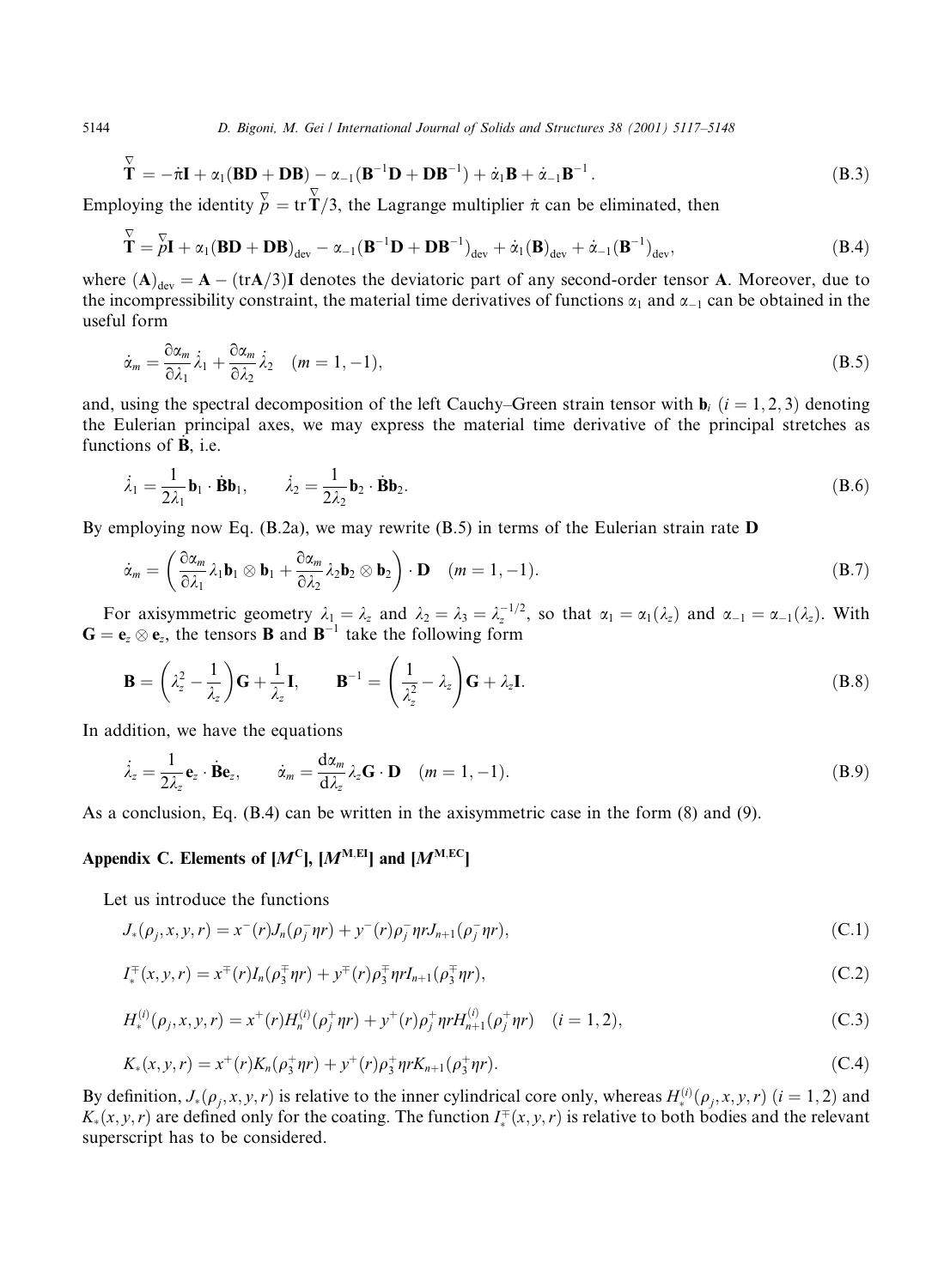The elements of the matrices  $[M^C]$ ,  $[M^{M, EI}]$  and  $[M^{M, EC}]$  in Eqs. (66) and (70) are:

$$
M_V^C = M_{1J}^{M,E1} = M_{1J}^{M,EC} = J_*(\rho_j, F_1(r_c), 2\hat{E}, r_c) \quad (j = 1, 2),
$$
  
\n
$$
M_{1S}^C = M_{1A}^{M,E1} = M_{1B}^{M,EC} = 2n\hat{E}^{-1}\Gamma_e(n-1, 1, r_c),
$$
  
\n
$$
M_{1S}^C = M_{1A}^{M,E1} = M_{1B}^{M,EC} = -\hat{\mu}H_+^{(1)}(\rho_1, F_1(r_c), 2\hat{E}, r_c),
$$
  
\n
$$
M_{1S}^C = M_{1A}^{M,E1} = -\hat{\mu}H_+^{(1)}(\rho_2, F_2(r_c), 2\hat{E}, r_c),
$$
  
\n
$$
M_{1S}^C = -\hat{\mu}H_+^{(2)}(\rho_1, F_1(r_c), 2\hat{E}, r_c),
$$
  
\n
$$
M_{1S}^C = -\hat{\mu}H_+^{(2)}(\rho_1, F_1(r_c), 2\hat{E}, r_c),
$$
  
\n
$$
M_{1S}^C = M_{1B}^{M,E1} = M_{1B}^{M,EC} = -2n\hat{\mu}\hat{E}^{+}K_+(n-1, -1, r_c),
$$
  
\n
$$
M_{2S}^C = M_{2A}^{M,E1} = M_{2B}^{M,EC} = 2n\hat{E}^{-1}J_*(\rho_1, 1 - n, 1, r_c),
$$
  
\n
$$
M_{2S}^C = M_{2A}^{M,E1} = M_{2A}^{M,EC} = 2\hat{\mu}\hat{E}^{-1}I_*(\mathcal{O}(p_1, 1 - n, 1, r_c),
$$
  
\n
$$
M_{2S}^C = M_{2A}^{M,E1} = -2n\hat{\mu}\hat{E}^{+}H_+^{(1)}(\rho_2, 1 - n, 1, r_c),
$$
  
\n
$$
M_{2S}^C = M_{2A}^{M,E1} = -2n\hat{\mu}\hat{E}^{+}H_+^{(1)}(\rho_1, 1 - n, 1, r_c),
$$
  
\n
$$
M_{2S}^C = M_{2A
$$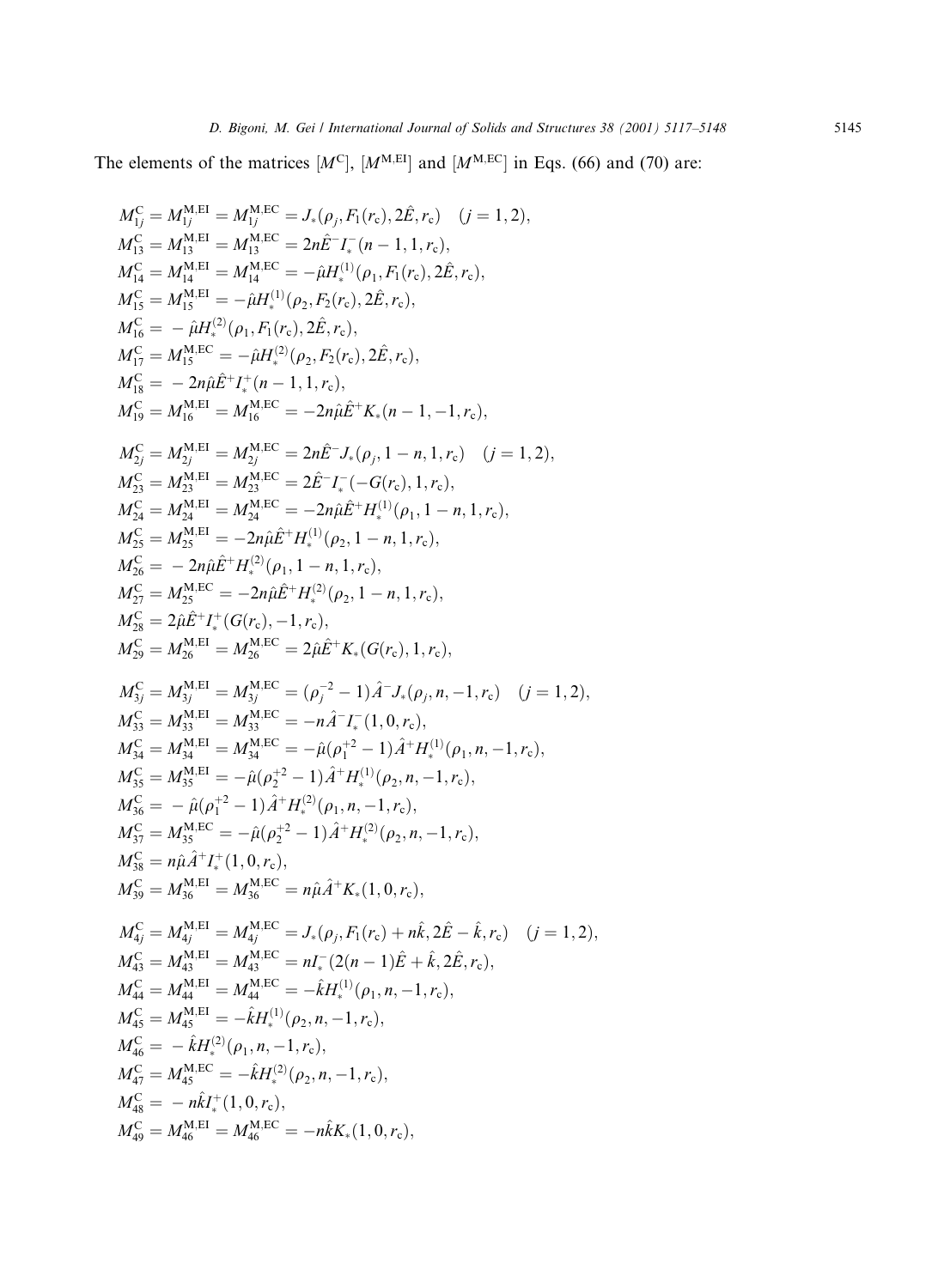$$
M_{Sj}^C = M_{Sj}^{\text{M,EL}} = M_{Sj}^{\text{M,EC}} = nJ_*(\rho_j, 2(1 - n)\hat{E} - \hat{k}, 2\hat{E}, r_c) (j = 1, 2),
$$
  
\n
$$
M_{Sj}^C = M_{Sj}^{\text{M,EL}} = M_{Sj}^{\text{M,EC}} = \Gamma_*(-2\hat{E}G(r_c) - n\hat{k}, 2\hat{E} - \hat{k}, r_c),
$$
  
\n
$$
M_{Sk}^C = M_{Sj}^{\text{M,EL}} = M_{Sk}^{\text{M,EL}} = n\hat{k}H_*^{(1)}(\rho_1, 1, 0, r_c),
$$
  
\n
$$
M_{Sj}^C = M_{Sj}^{\text{M,EL}} = n\hat{k}H_*^{(2)}(\rho_1, 1, 0, r_c),
$$
  
\n
$$
M_{Sj}^C = n\hat{k}H_*^{(2)}(\rho_1, 1, 0, r_c),
$$
  
\n
$$
M_{Sj}^C = M_{Sj}^{\text{M,EL}} = n\hat{k}H_*^{(1)}(\rho_2, 1, 0, r_c),
$$
  
\n
$$
M_{Sj}^C = M_{Sj}^{\text{M,EL}} = M_{Sj}^{\text{M,EL}} = \hat{k}k_*^+(n, -1, r_c),
$$
  
\n
$$
M_{Sj}^C = M_{Sj}^{\text{M,EL}} = M_{Sj}^{\text{M,EL}} = J_*(\rho_j, n(\rho_j^2 - 1)\hat{A} + \rho_j^2\hat{k}, (1 - \rho_j^2)\hat{A}, r_c) (j = 1, 2),
$$
  
\n
$$
M_{Sj}^C = M_{Sj}^{\text{M,EL}} = M_{Sj}^{\text{M,EL}} = -n\hat{i}^2\hat{k}H_*^{(1)}(\rho_1, 1, 0, r_c),
$$
  
\n
$$
M_{Sj}^C = M_{Sj}^{\text{M,EL}} = M_{Sj}^{\text{M,EL}} = -\rho_j^2\hat{k}H_*^{(1)}(\rho_2, 1, 0, r_c),
$$
  
\n
$$
M_{Sj}^C = M_{Sj}^{\text{M,EL}} = M
$$

where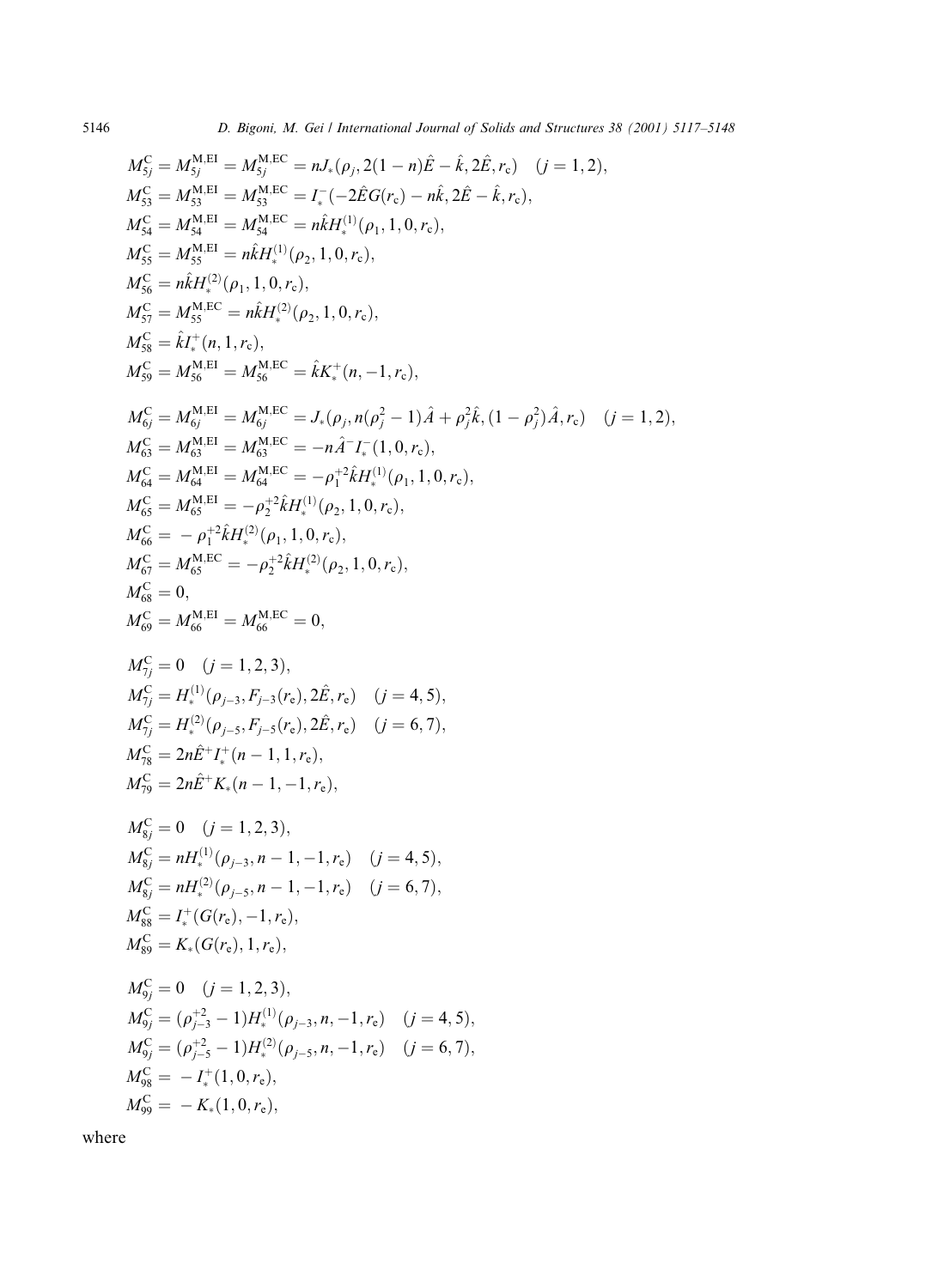$$
F_j^{\pm}(r) = \left\{ 2n(n-1)\hat{E} - \rho_j^2 \eta^2 r^2 \left[ \rho_j^2 - 1 + 2 \frac{\mu_1 + \mu_2}{\mu_3} - \frac{\sigma}{2\mu_3} (\rho_j^2 + 1) \right] \right\}^{\pm},\tag{C.5}
$$

$$
G^{\pm}(r) = n(n-1) + \frac{1}{2}\rho_3^{\mp 2}\eta^2 r^2,
$$
\n(C.6)

$$
\hat{k} = \frac{k r_c}{\mu_3}, \qquad \hat{E}^{\pm} = \frac{E^{\mp}}{\mu_3^{\mp}}, \qquad \hat{A}^{\pm} = \frac{A^{\mp}}{\mu_3^{\mp}}, \qquad \hat{\mu} = \frac{\mu_3^{\pm}}{\mu_3^{\pm}}.
$$
\n(C.7)

The notation  $\{ \}^{\dagger}$  means that all quantities inside braces have to be evaluated according to the superscript.

#### **References**

- Bassani, J.L., Durban, D., Hutchinson, J.W., 1980. Bifurcation at a spherical hole in an infinite elastoplastic medium. Math. Proc. Camb. Phil. Soc. 87, 339-356.
- Bigoni, D., Ortiz, M., Needleman, A., 1997. Effect of interfacial compliance on bifurcation of a layer bonded to a substrate. Int. J. Solids Struct. 34, 4305-4326.
- Biot, M.A., 1965. Mechanics of Incremental Deformations. Wiley, New York.
- Block, R.J., 1970. Buckling of anodic coatings. J. Electrochem. Soc.: Solid State Sci. Technol. 117, 788-791.
- Budiansky, B., 1999. On the minimum weights of compression structures. Int. J. Solids Struct. 36, 3677–3708.
- Chau, K.T., 1992. Non-normality and bifurcation in a compressible pressure-sensitive circular cylinder under axisymmetric tension and compression. Int. J. Solids Struct. 29, 801-824.
- Chau, K.T., 1995. Buckling, barrelling, and surface instabilities of a finite, transversely isotropic circular cylinder. Quart. Appl. Math. 53, 225-244.
- Chau, K.T., Choi, S.K., 1998. Bifurcations of thick-walled hollow cylinders of geomaterials under axisymmetric compression. Int. J. Numer. Anal. Meth. Geomech. 22, 903-919.
- Cheng, S.Y., Ariaratnam, S.T., Dubey, R.N., 1971. Axisymmetric bifurcation in an elastic-plastic cylinder under axial load and lateral hydrostatic pressure. Quart. Appl. Math. 29, 41-51.
- Davies, P.J., 1991. Buckling and barrelling instabilities of nonlinearly elastic columns. Quart. Appl. Math. 49, 407–426.
- Fosdick, R.L., Shield, R.T., 1963. Small bending of a circular bar superposed on finite extension or compression. Arch. Rat. Mech. Anal. 12, 223-248.
- Haughton, D.M., Ogden, R.W., 1979. Bifurcation of inflated circular cylinders of elastic material under axial loading-II. Exact theory for thick-walled tubes. J. Mech. Phys. Solids 27, 489-512.
- Haughton, D.M., Ogden, R.W., 1980. Bifurcation of finitely deformed rotating elastic cylinders. Quart. J. Mech. Appl. Math. 33, 251-265.
- Herrmann, G., Forrestal, M.J., 1965. Buckling of a long cylindrical shell containing an elastic core. AIAA J. 3, 1710–1715.
- Hill, R., Hutchinson, J.W., 1975. Bifurcation phenomena in the plane tension test. J. Mech. Phys. Solids 23, 239–264.
- Hunt, G.W., Lord, G.J., Champneys, A.R., 1999. Homoclinic and heteroclinic orbits underlying the post-buckling of axiallycompressed cylindrical shells. Comput. Meth. Appl. Mech. Engng. 170, 239-251.
- Hutchinson, J.W., Miles, J.P., 1974. Bifurcation analysis of the onset of necking in an elastic/plastic cylinder under uniaxial tension. J. Mech. Phys. Solids 22, 61-71.
- Hutchinson, J.W., Tvergaard, V., 1980. Surface instabilities on statically strained plastic solids. Int. J. Mech. Sci. 22, 339–354.
- Karam, G.N., Gibson, L.J., 1995. Elastic buckling of cylindrical shells with elastic cores-I Analysis and II-Experiments. Int. J. Solids Struct. 32, 1259-1283 and 1285-1306.
- Mehdizadeh, P., Block, R.J., 1972. The influence of anodic coatings on slip in aluminium. J. Electrochem. Soc.: Solid State Sci. Tech. 119, 1091-1094.
- Miles, J.P., Nuwayhid, U.A., 1985. Bifurcation in compressible elastic/plastic cylinders under uniaxial tension. Appl. Sci. Res. 42, 33-54.
- Needleman, A., 1979. Non-normality and bifurcation in plane strain tension or compression. J. Mech. Phys. Solids 27, 231–254.

Needleman, A., Ortiz, M., 1991. Effect of boundaries and interfaces on shear band localization. Int. J. Solids Struct. 28, 859-877.

Ogden, R.W., 1972. Large deformation isotropic elasticity – on the correlation of theory and experiment for incompressible rubberlike solids. Proc. R. Soc. Lond. A 326, 565-584.